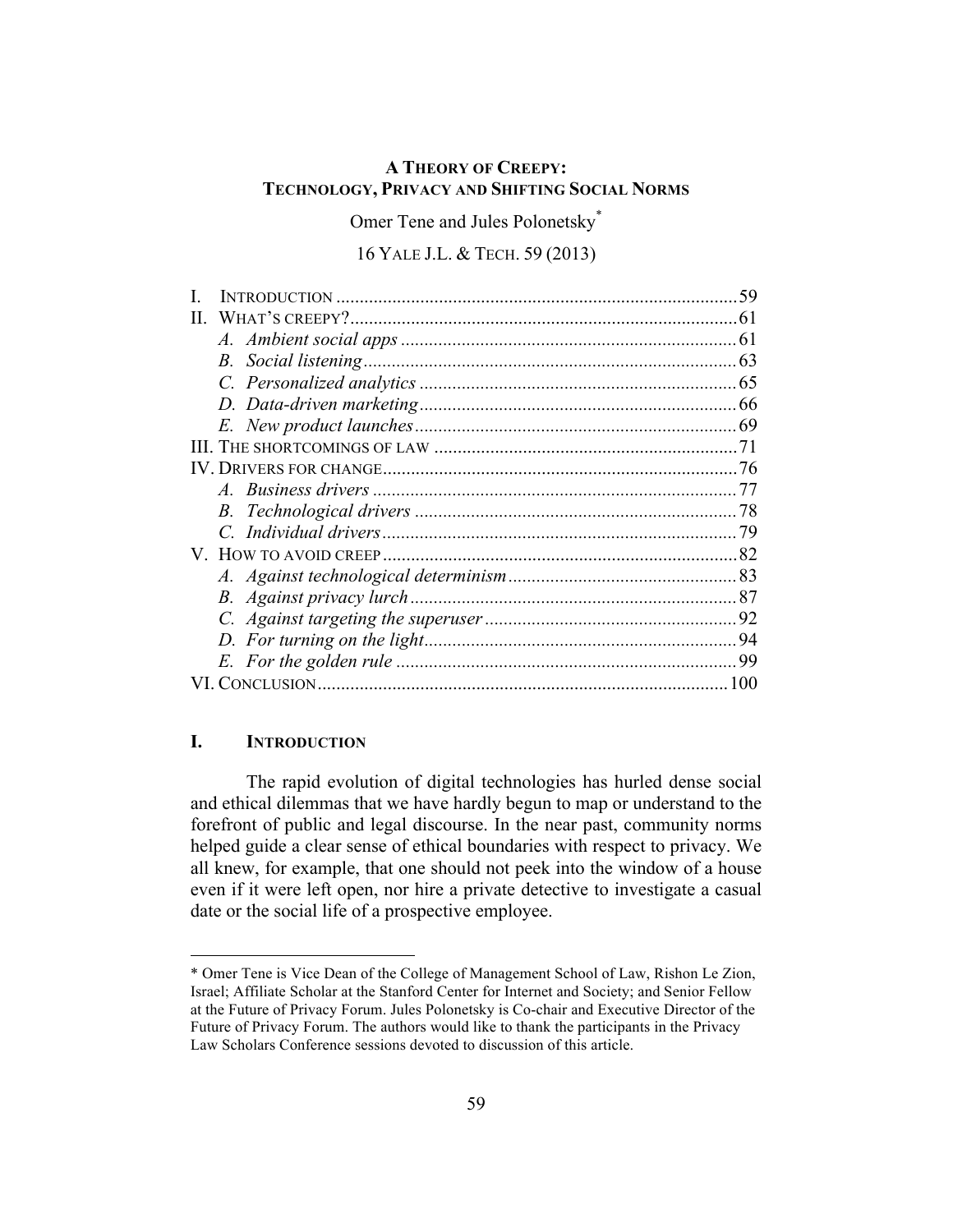Yet with technological innovation rapidly driving new models for business and inviting new types of socialization, we often have nothing more than a fleeting intuition as to what is right or wrong. Our intuition may suggest that it is responsible to investigate the driving record of the nanny who drives our child to school, since such tools are now readily available.<sup>1</sup> But is it also acceptable to seek out the records of other parents in our child's car pool, or of a date who picks us up by car?

Alas, intuitions and perceptions of how our social values should align with our technological capabilities are highly subjective. And, as new technologies strain our social norms, a shared understanding of that alignment is even more difficult to capture. The word "creepy" has become something of a term of art in privacy policy to denote situations where the two do not line up.

This article presents a set of social and legal considerations to help individuals, engineers, businesses, and policymakers navigate a world of new technologies and evolving social norms. For businesses that make money by leveraging newly available data sources, it is critical to operationalize these subjective notions into coherent business and policy strategies. These considerations revolve around concepts that we have explored in prior work, including enhanced transparency and the elusive principle of context. $2$ 

The first part of this article provides examples of new technologies and services that grate against social norms, often resulting in negative public response and allegations of creepiness. The second part discusses the progressively short timeframes available for society—and the law—to react to technological innovation. The third part disentangles the three main drivers of techno-social chaos<sup>3</sup>—businesses, technologies and individuals but also discusses how they work together to produce the current rupture in social fabric and must each be engaged to make change. The fourth part briefly lays out the highly-charged political environment in which the discussion around privacy takes place, with business groups accusing regulators and competitors of a ploy to destroy innovation, and consumer advocates conjuring specters of a surveillance culture that will end civil society as we know it. The fifth part sets forth several strategies for avoiding creepiness without dampening innovation: it warrants against

 ${}^{1}E.g.,$  Been Verified, http://www.beenverified.com (last visited Jan. 20, 2014).

Omer Tene & Jules Polonetsky, *Big Data for All: Privacy and User Control in the Age of Analytics*, 11 NW J. TECH. & INTELL. PROP. 239 (2013). <sup>3</sup>

 $3$  We use "techno-social chaos" to refer to the tight and often strained interaction between technological developments and social norms.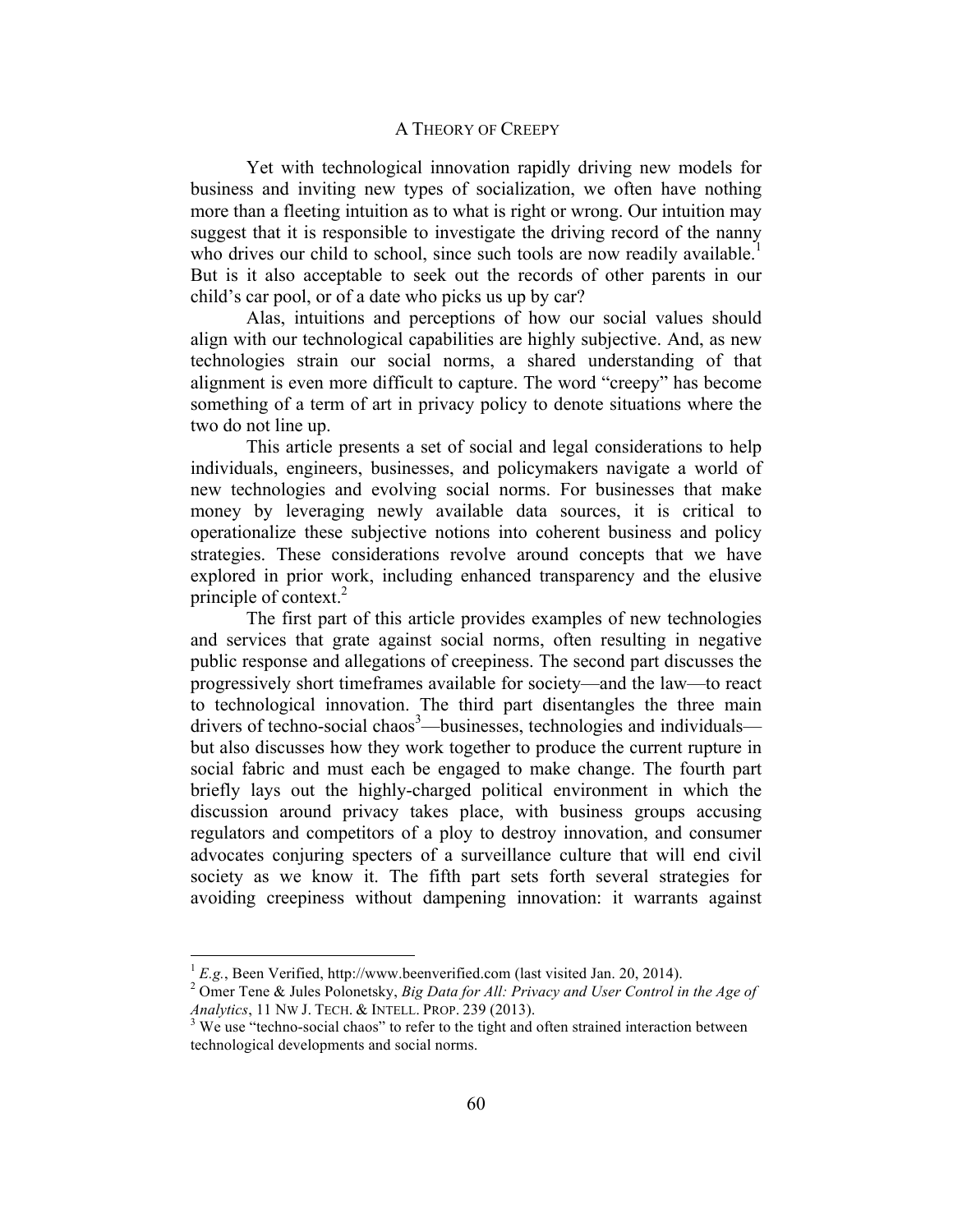16 YALE J.L. & TECH. 59 (2013) 2013-2014

technological determinism; suggests that businesses avoid privacy lurch;<sup>4</sup> cautions against targeting the superuser in both products and regulations; advocates for transparency; and, finally, puts a burden on individuals to consider the ages-old golden rule when engaging online.

## **II. WHAT'S CREEPY?**

There seem to be several categories of corporate behavior that customers and commentators have begun to label "creepy" for lack of a better word. These behaviors rarely breach any of the recognized principles of privacy and data protection law. They include activity that is not exactly harmful, does not circumvent privacy settings, and does not technically exceed the purposes for which data were collected. They usually involve either the deployment of a new technology, such as a feature that eliminates obscurity, or a new use of an existing technology, such as an unexpected data use or customization. In certain cases, creepy behavior pushes against traditional social norms; in others, it exposes a rift between the norms of engineers and marketing professionals and those of the public at large; and, in yet others, social norms have yet to evolve to mediate a novel situation.

In this section, we provide examples of business models and activities that have earned companies the unenviable label of creepy.

## *A. Ambient social apps*

Consider the growing field of ambient social apps, technologies that use mobile devices' location awareness to help users obtain information about people around them.<sup>5</sup> With ambient apps, users can get a notification when a friend is near, learn basic information about other people in a bar or at a conference, or post messages into the air for people around them to answer (*e.g.*, "How long is the queue to get on the Eiffel Tower?"; "Is anyone driving back to Palo Alto after the meeting?").

An app called Highlight, $6$  for example, detects other users in a user's vicinity and shows their profiles on his or her phone. Users can see each

 $\frac{1}{4}$ <sup>4</sup> James Grimmelmann coined the term "privacy lurch" to denote an unexpected change in corporate data practices causing a sense of enhanced privacy risk. *Saving Facebook*, 94 IOWA L. REV. 1137 (2009). Paul Ohm expanded the concept*. See Branding Privacy*, 97 MINN. L. REV. 908 (2013). 5

<sup>&</sup>lt;sup>5</sup> Mark Sullivan, *SXSW Preview: The Year of 'Ambient Social' Apps?*, PC WORLD (Mar. 7, 2012),

http://www.pcworld.com/article/251455/sxsw\_preview\_the\_year\_of\_ambient\_social\_apps  $\overline{6}$ .html.<br><sup>6</sup> HIGHLIGHT, http://highlig.ht/about.html (last visited Nov. 19, 2013).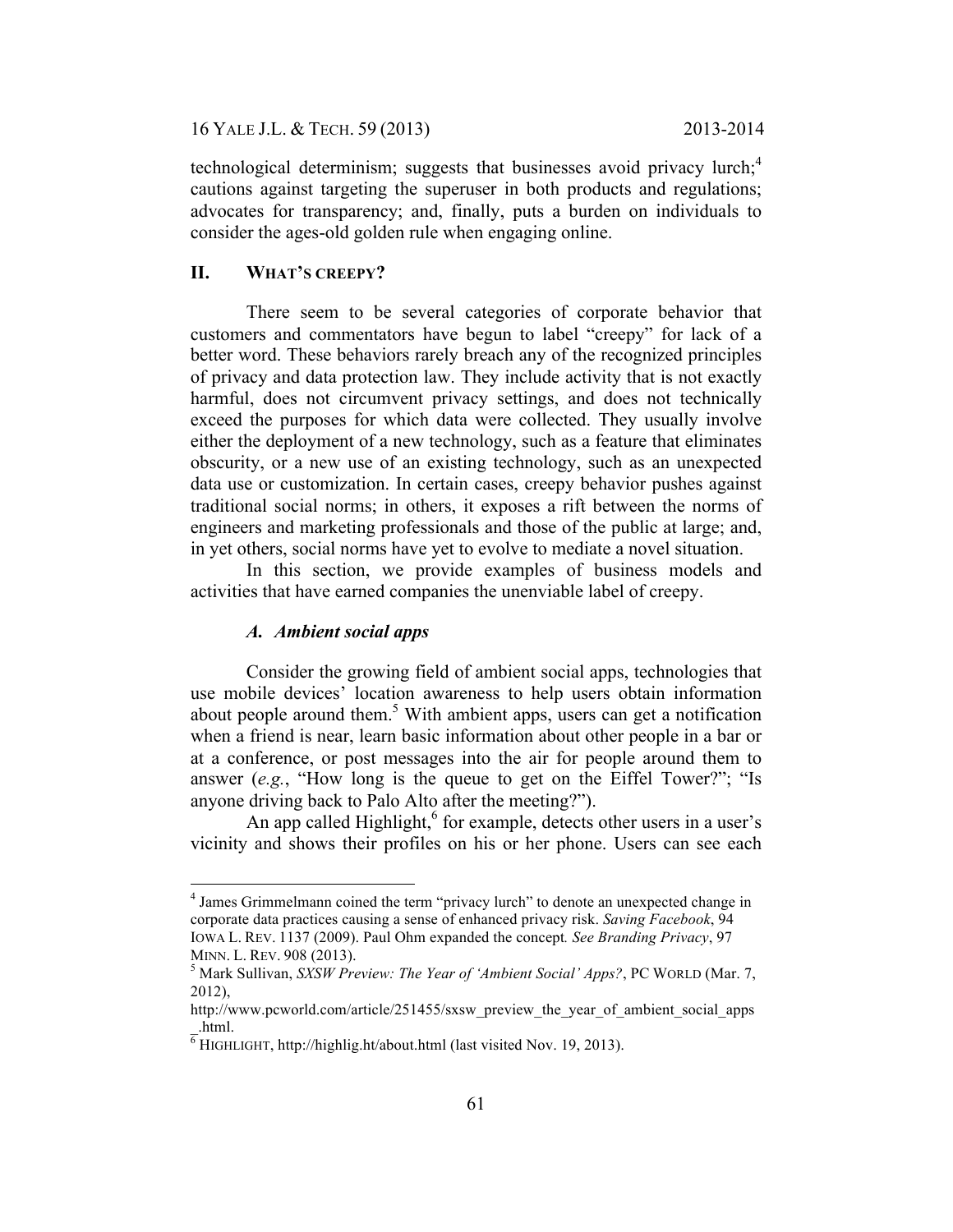other's names and photos, as well as things they have in common, such as mutual friends or favorite rock bands or TV shows. Highlight can notify a user when people that he does or does not want to run into are nearby. Users can "highlight" other users to show that they are interested in meeting them, and in turn may be "highlighted" back. Banjo, $\alpha$  another ambient social app, connects to users' Facebook, Twitter, and Foursquare accounts to send them push notifications when a friend is within a given radius or in a location they specified (such as a rock concert or university campus). $\delta$ 

At their core, ambient social apps are passive, drawing information from publicly available sources to create ad-hoc geographical communities. However, in 2012, an app called "Girls Around Me"*<sup>9</sup>* caused a privacy commotion. The app mapped and disclosed the location and information of "girls" around each user who checked-in through their social networks in that user's vicinity. Critics viewed Girls Around Me as creepy, leading major social networks to remove it from their APIs and ultimately causing its demise.<sup>10</sup> Yet the app did not violate any privacy settings or surface data that was not otherwise publicly available. It simply put data in a context that seemed creepy to some. It was not illegal; it was distasteful.

A new generation of technologies will push boundaries even further. Already, engineers are using ambient light, accelerometers, Wi-Fi or cell tower signal strength, and more to enable mobile devices and third parties to learn where a device is located and what its owner is doing. For example, Color (now defunct pursuant to an acquisition by Apple),  $\frac{11}{1}$  a social networking app, which allowed users in the same location to share photos with each other, was reported to turn on the microphone on users' phones in order to let Color users know when another user was in the same room. The app combined the data on ambient noise with color and lighting information from users' cameras "to figure out who's inside, who's outside, who's in one room, and who's in another, so the app can auto-generate spontaneous

 $<sup>7</sup>$  BANJO, http://ban.jo (last visited Nov. 19, 2013).</sup>

Sarah Perez, *Creepy/Awesome Banjo App Now Pings You When Your Friends Are Nearby*, TECHCRUNCH (Oct. 27, 2011), http://techcrunch.com/2011/10/27/creepyawesomebanjo-app-now-pings-you-when-your-friends-are-nearby.<br><sup>9</sup> GIRLS AROUND ME, http://girlsaround.me (last visited Nov. 19, 2013).<br><sup>10</sup> Damon Poeter, *Creepy 'Girls Around Me' App Delivers a Privacy Wake-Up Call*, PC

MAG (Mar. 30, 2012), http://www.pcmag.com/article2/0,2817,2402457,00.asp.<br><sup>11</sup> Color failed to attract a sufficient number of users. *See* Nicholas Carlson, *A Year Later*,

*<sup>\$41</sup> Million Startup Color Has A Pathetic 30,000 Daily Users*, BUSINESS INSIDER (Mar. 26, 2012), http://www.businessinsider.com/a-year-later-41-million-startup-color-has-30000 daily-users-2012-3; Jenna Wortham, *Color App, Symbol of Silicon Valley Excess, Will Fade Away*, N.Y. TIMES (Nov. 20, 2012), http://bits.blogs.nytimes.com/2012/11/20/colorapp-symbol-of-silicon-valley-excess-will-fade-away.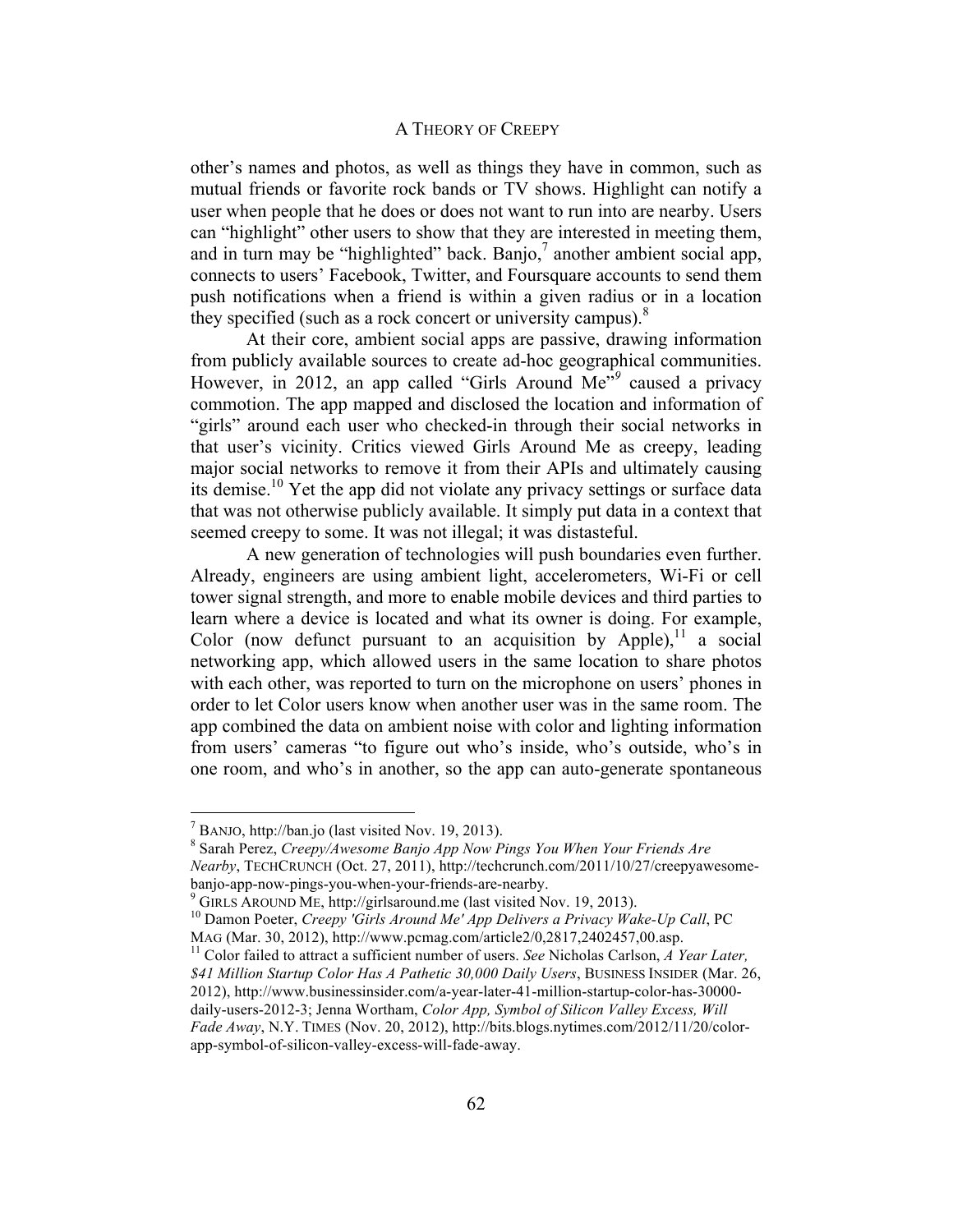16 YALE J.L. & TECH. 59 (2013) 2013-2014

temporary social networks of people who are sharing the same experience."<sup>12</sup> WiFiSLAM, a start-up company recently purchased by Apple, is reported to have developed an indoor navigating service using not just Wi-Fi trilateration, but also a phone's gyroscope, magnetometer, and accelerometers to detect walking speed, turns, and angles.<sup>13</sup> While these new technologies provide valuable innovative services, they also stretch existing social norms about privacy in public and private spaces and therefore challenge traditional perceptions of privacy.

### *B. Social listening*

Social listening—the analysis of social media content to understand user sentiments, improve customer service, and develop early crisis warning—has become a key part of companies' social media and marketing strategies.<sup>14</sup> It allows companies to identify new trends, understand customer needs and complaints, improve services and customer satisfaction, and avert crises. While these goals appear to be beneficial, some companies are seeking to push the boundaries even further, using social listening for purposes like determining individuals' credit risks and setting their loan interest rates.<sup>15</sup>

Even when social listening has clear benefits for consumers, the practice challenges social norms. Imagine being in a private space and calling a friend to tell him about the trouble you are having with your TV, only to have a stranger unexpectedly chime in to explain how to fix the problem. You would likely be startled and view this behavior as creepy, even if it might help you.

A thin line separates legitimate social listening from creepy intrusions into personal communications. The practice grates against two distinct social norms. First, when and to what extent is it acceptable for a

 <sup>12</sup> Mike Elgan, *Snooping: It's Not a Crime, It's a Feature*, COMPUTERWORLD (Apr. 16, 2011),

http://www.computerworld.com/s/article/print/9215853/Snooping It s not a crime it s a\_feature.<br><sup>13</sup> Matthew Panzarino, *What Exactly WiFiSLAM Is, and Why Apple Acquired It*, THE NEXT

WEB (Mar. 26, 2013), http://thenextweb.com/apple/2013/03/26/what-exactly-wifislam-isand-why-apple-acquired-it.<br><sup>14</sup> *See, e.g.*, Marshall Sponder, SOCIAL MEDIA ANALYTICS: EFFECTIVE TOOLS FOR

BUILDING, INTERPRETING, AND USING METRICS (McGraw-Hill 2011); Stephen Rappaport, LISTEN FIRST!: TURNING SOCIAL MEDIA CONVERSATIONS INTO BUSINESS ADVANTAGE (Wiley 2011).<br><sup>15</sup> *Stat Oil: Lenders Are Turning to Social Media to Assess Borrowers*, THE ECONOMIST

<sup>(</sup>Feb. 9, 2013), http://www.economist.com/news/finance-and-economics/21571468 lenders-are-turning-social-media-assess-borrowers-stat-oil.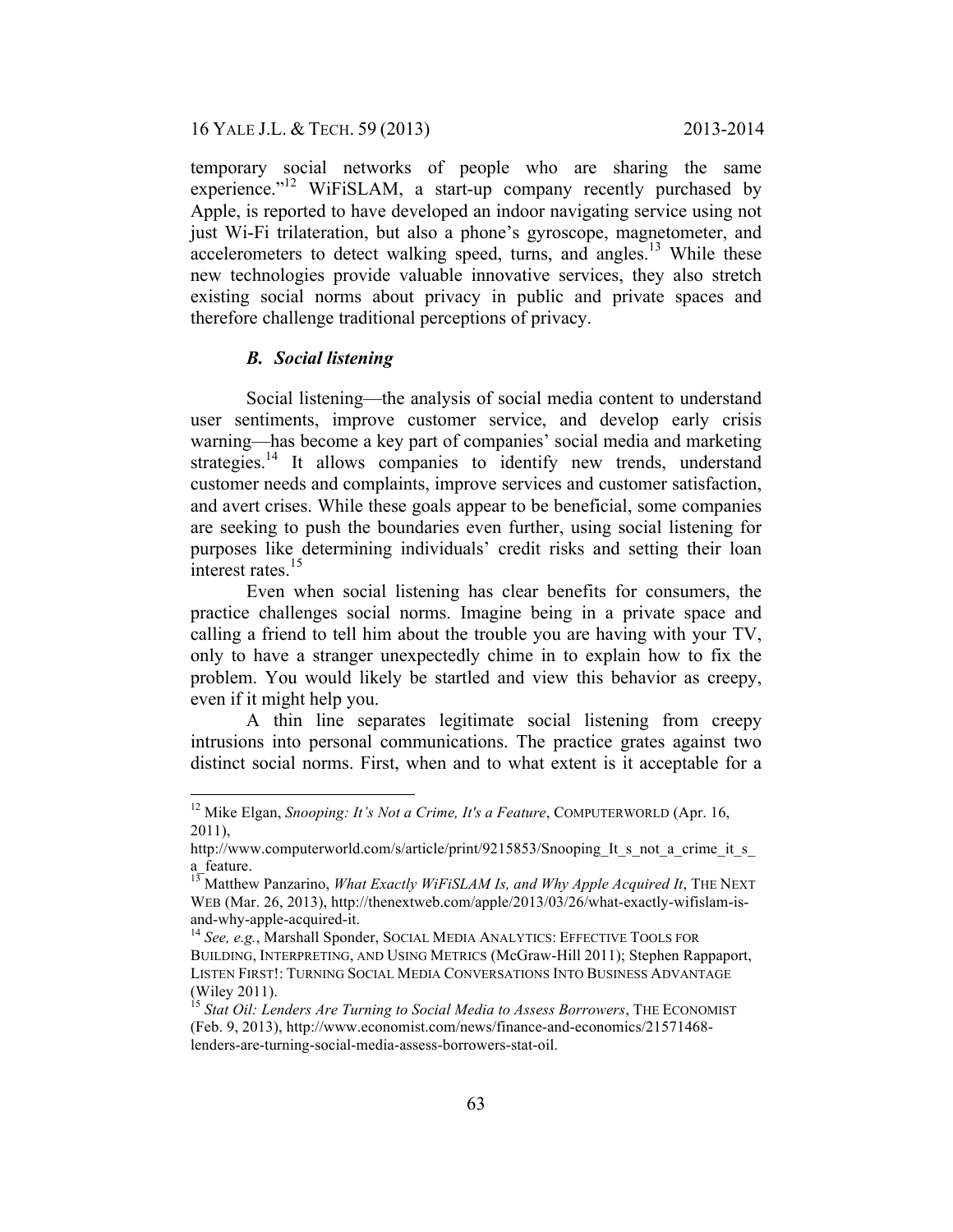company to survey people's conversations? A company scanning publicly posted information to create aggregated reports is considered a commonplace practice. Many companies seek reports on views expressed by social influencers (usually individuals with many followers on Twitter) or by their own customers.

But at what point does social listening become social stalking? British Airways, for example, was castigated for its "Know Me" program, which was intended to provide a more personalized service to frequent fliers and involved airline personnel googling passengers to learn more about them.<sup>16</sup> "Since when has buying a flight ticket meant giving your airline permission to start hunting for information about you on the Internet?" one consumer advocate exclaimed.<sup>17</sup>

Second, when can a company legitimately interject in consumers' online conversations to offer responses or solutions to reported issues? On the one hand, unsatisfied customers would like for the company to handle their complaints and solve their problems promptly; on the other hand, some may find corporate (active or passive) participation in their discussions creepy.

According to a study comprised of surveys of more than 1,000 customers, consumers have a double standard for social listening. Consumer sentiment seems to be along the lines of "listening is intrusive, except when it's not."<sup>18</sup> According to this study, more than half of consumers  $(51\%)$ want to be able to talk about companies without them listening and 43% think that corporate listening intrudes on their privacy. Yet 48% would allow companies to listen if the goal were to improve products and services. And 58% of consumers believe that businesses should respond to complaints in social media, while 64% want companies to speak to them only when spoken to.<sup>19</sup>

Hence, perceptions of social-media-based customer service are clearly ambivalent. The survey tells us that companies get credit for being responsive to consumer sentiment, but at the same time more than half of customers feel corporate response is creepy and prefer being able to just

<sup>&</sup>lt;sup>16</sup> Tim Hume, *BA Googles Passengers: Friendlier Flights or Invasion of Privacy?*, CNN (Aug. 22, 2012), http://edition.cnn.com/2012/08/22/travel/ba-google-image-passengers. <sup>17</sup> Id. <sup>18</sup> Brian Solis, *Are Businesses Invading Consumer Privacy By Listening to Social Media* 

*Conversations?*, BRIAN SOLIS BLOG (Feb. 25, 2013),

http://www.briansolis.com/2013/02/are-businesses-invading-consumer-privacy-bylistening-to-social-media-conversations. <sup>19</sup> *Id.*; for the original study, see Netbase & J.D. Power, *Social Listening v. Digital Privacy*

<sup>(</sup>Feb. 12, 2013), http://www.slideshare.net/secret/NqlMQFvbATIfLX (presentation summarizing results).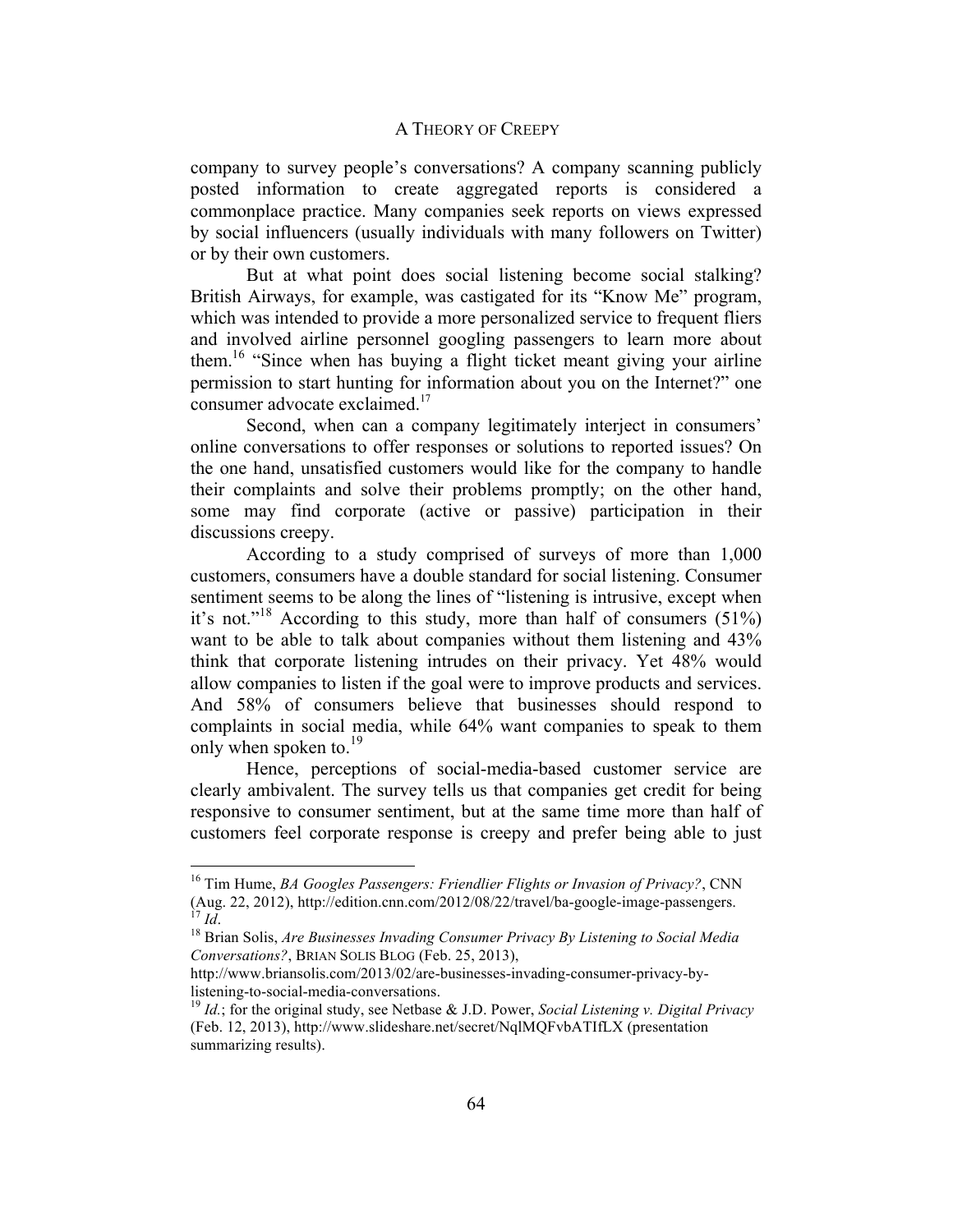### 16 YALE J.L. & TECH. 59 (2013) 2013-2014

vent. More complicated yet, social norms around interjecting in a conversation are highly contextual and culture-specific. In the U.S., for example, fans in a sporting match volunteer their opinions and views to one another in a manner uncustomary for spectators at Wimbledon. In Israel, diners in a restaurant freely exchange political views with diners at a nearby table without being considered rude.<sup>20</sup> Online, businesses must contend with a global audience and find a way to deal with various cultures' social norms when determining their policy on social listening.

### *C. Personalized analytics*

Not only social networking services tread the thin line between cool and creepy. Consider personalized analytics, the use of simple data mining and analysis apps by individuals in their daily lives. Few people go to a job interview, business meeting or date these days without first looking their counterparts up on Google. Yet is it socially acceptable to google a person in front of him or her? Zillow is a leading online real estate marketplace, $21$ helping homeowners, buyers, sellers, renters, and agents find and share information about homes, real estate, and mortgages. Using that information for that purpose seems fine, but is it appropriate to use Zillow to explore the value of your neighbor's house? Similarly, is it legitimate to run online background checks on the parents of your children's play dates or carpool?

Consider PowerCloud Systems' Skydog, a Wi-Fi router and mobile companion site that lets parents monitor Internet access and even receive text notifications for certain network activity in their home.<sup>22</sup> Parents can scrutinize all of the devices connected in their home through a dashboard on their desktop or mobile device; review detailed information about who is online, which devices are connected, which websites are being accessed and what the bandwidth usage is; and even assign priority bandwidth access or limit use of a specific site (*e.g.*, Facebook) to 30 minutes a day. While parental controls of children's browsing habits are not new and serve important social goals, the privatization of surveillance technologies may be cause for concern. In the past, adolescents could shut the door to their room and enjoy relative autonomy and privacy from their parents' gaze. Given

 <sup>20</sup> For cultural nuance surrounding perceptions of privacy, see Omer Tene, *Privacy in Europe and the United States: I Know It When I See It*, CDT BLOG (Jun. 27, 2011),

https://www.cdt.org/blogs/privacy-europe-and-united-states-i-know-it-when-i-see-it.<br><sup>21</sup> ZILLOW, http://www.zillow.com (last visited Nov. 19, 2013).<br><sup>22</sup> Vignesh Ramachandran, *Skydog Lets You Remotely Monitor Your Kids' I Facebook Use*, MASHABLE (May 3, 2013), http://mashable.com/2013/05/02/skydogmonitor-internet-usage.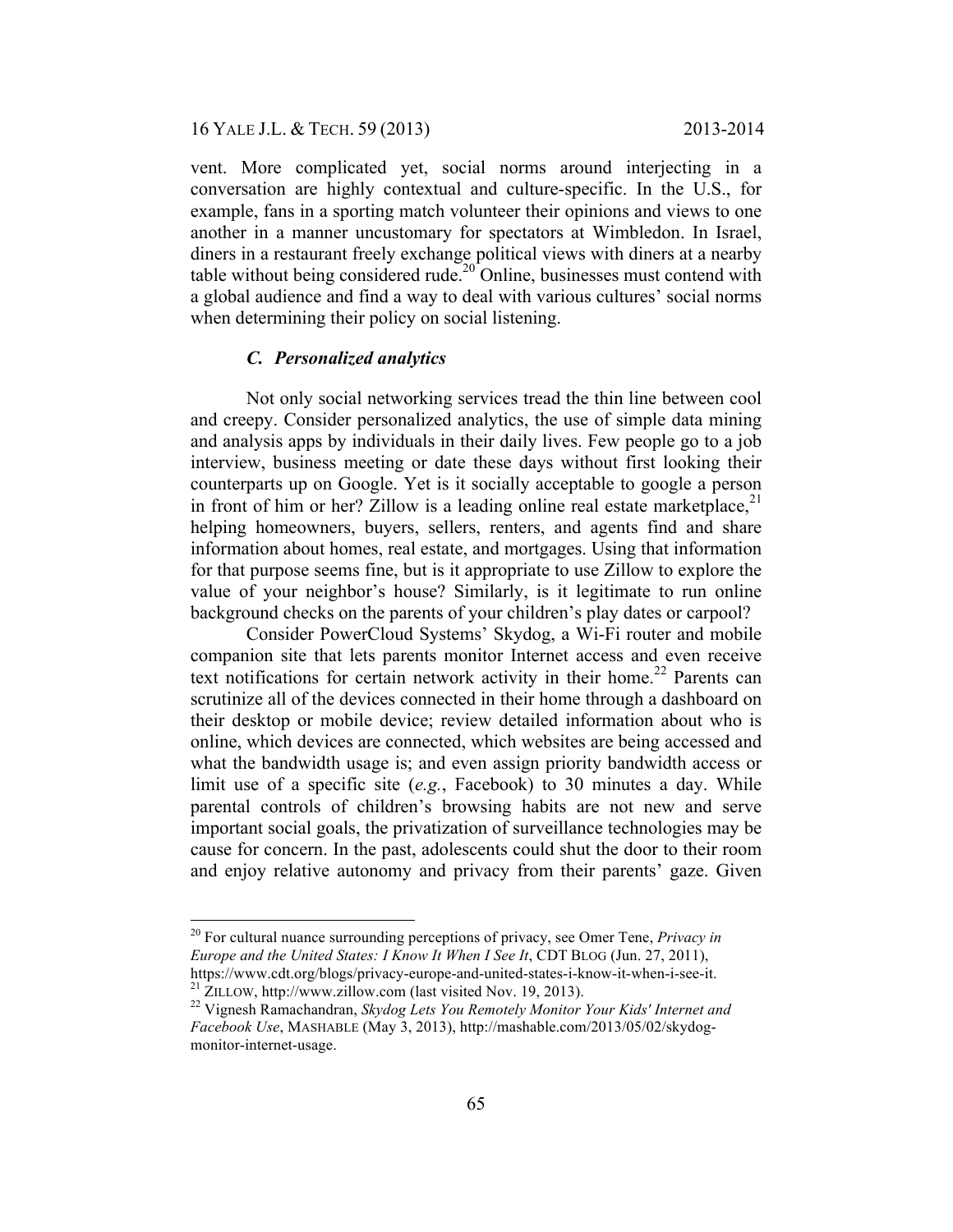today's state of technology, what social norms constrain parents from persistently peering into their children's lives?

In the months leading to the 2012 U.S. Presidential elections, the Obama campaign unleashed an app called "Obama for America," to help users identify Democratic households, which were denoted by little blue flags placed on a map.<sup>23</sup> While helping campaign operatives canvas and energize the voter base, the app also allowed users to find out the political affiliation of their neighbors. Interviewed about the app, one voter said: "I do think it's something useful for them, but it's also creepy . . . My neighbors across the street can know that I'm a Democrat. I'm not sure I like that  $"^{24}$ 

### *D. Data-driven marketing*

Another area ripe with ethical ambiguity due to the expansion of big data25 analysis capabilities is marketing. In February 2012, the *New York Times Magazine* ran a cover story uncovering the data-crunching operations of retail giant Target.26 The *New York Times* discovered that Target assigns customers a pregnancy prediction score, which is based on their purchase habits, in order to beat its competitors in identifying a precious moment when shopping habits are most amenable to change—the birth of a baby.<sup>27</sup> According to the *New York Times,* Target employed statisticians to sift through buying records of women who had signed up for baby registries. The statisticians discovered latent patterns, such as women's preference for unscented lotion around the beginning of their second trimester or a tendency to buy supplements like calcium, magnesium, and zinc within the first 20 weeks of a pregnancy. They were able to determine a set of products

 <sup>23</sup> Lois Beckett, *Is Your Neighbor a Democrat? Obama Has an App for That*, ProPublica (Aug. 3, 2012), http://www.propublica.org/article/is-your-neighbor-a-democrat-obama-hasan-app-for-that. <sup>24</sup> *Id.* 

 $25$  Big data comprises new tools for analyzing disparate information sets, which have revolutionized our ability to find signals amongst the noise. Big data techniques hold promise for breakthroughs ranging from better health care, a cleaner environment, safer cities, and more effective marketing. Yet, privacy advocates are concerned that the same advances will upend the power relationships between government, business, and individuals, and lead to prosecutorial abuse, racial or other profiling, discrimination, redlining, overcriminalization, and other restricted freedoms. *See generally*, Jules Polonetsky & Omer Tene, *Privacy and Big Data: Making Ends Meet*, 66 STAN. L. REV. ONLINE 25 (2013). 26 Charles Duhigg, *How Companies Learn Your Secrets*, N.Y. TIMES MAGAZINE, Feb. 16,

<sup>2012,</sup> http://www.nytimes.com/2012/02/19/magazine/shopping-habits.html.<br><sup>27</sup> *Id.*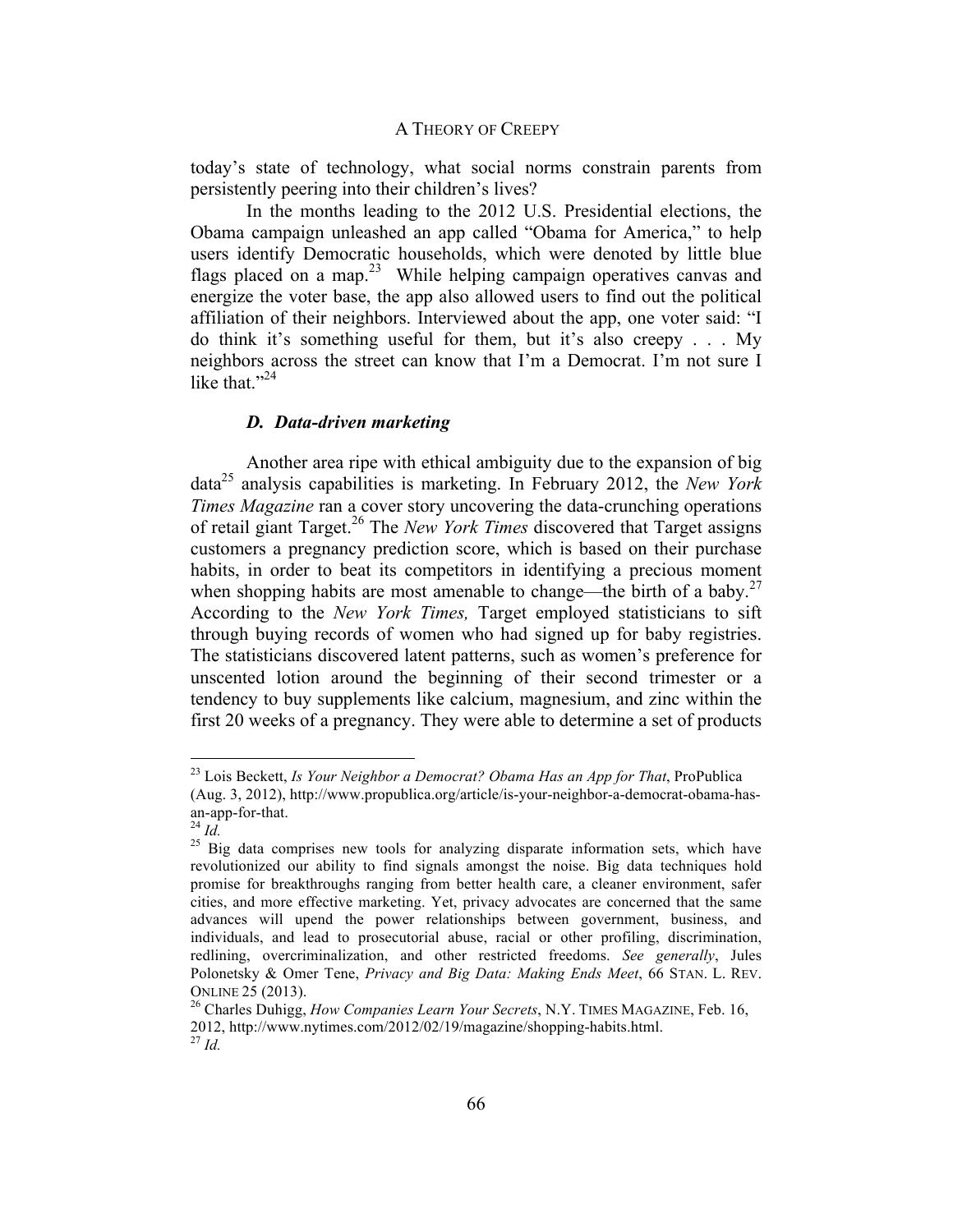16 YALE J.L. & TECH. 59 (2013) 2013-2014

that, when grouped together, allowed Target to accurately predict a customer's pregnancy and even her due date. In one case, the *New York Times* reported that a father of a teenage girl stormed into a Target store to complain that his daughter received coupons and advertisements for baby products. A few days later, he called the store manager to apologize, admitting that, "There's been some activities in my house I haven't been completely aware of. She's due in August."<sup>28</sup>

Target did not have to wait for the story to come out to recognize the potentially creepy nature of its actions. It chose to purposefully disguise its knowledge of a customer's pregnancy by burying pregnancy-related advertisements among other unrelated ads. The *New York Times* quoted a former Target employee:

If we send someone a catalog and say, 'Congratulations on your first child!' and they've never told us they're pregnant, that's going to make some people uncomfortable . . . We are very conservative about compliance with all privacy laws. But even if you're following the law, you can do things where people get queasy.... [W] e started mixing in all these ads for things we knew pregnant women would never buy, so the baby ads looked random. We'd put an ad for a lawn mower next to diapers. We'd put a coupon for wineglasses next to infant clothes. That way, it looked like all the products were chosen by chance. And we found out that as long as a pregnant woman thinks she hasn't been spied on, she'll use the coupons. She just assumes that everyone else on her block got the same mailer for diapers and cribs. As long as we don't spook her, it works. $^{29}$ 

Public opinion censured Target's covert marketing operation.<sup>30</sup> Yet upon deeper reflection, it may become less obvious why marketing to pregnant women is legitimate in one context (*e.g.*, based on subscription to a magazine) but morally distasteful in another (*e.g.*, compiling shoppers' pregnancy prediction score). Is it the sensitive nature of the information

<sup>28</sup> *Id*. <sup>29</sup> *Id*. 30 *See, e.g.*, Matt Stanford, *Brilliantly Creepy: Marketing Technology and Your Privacy*, EXPERTS-EXCHANGE (Feb. 21, 2012), http://blog.experts-exchange.com/ee-technews/brilliantly-creepy-marketing-technology-your-privacy; *see also* Kashmir Hill, *How Target Figured Out A Teen Girl Was Pregnant Before Her Father Did*, FORBES (Feb. 16, 2012), http://www.forbes.com/sites/kashmirhill/2012/02/16/how-target-figured-out-a-teengirl-was-pregnant-before-her-father-did.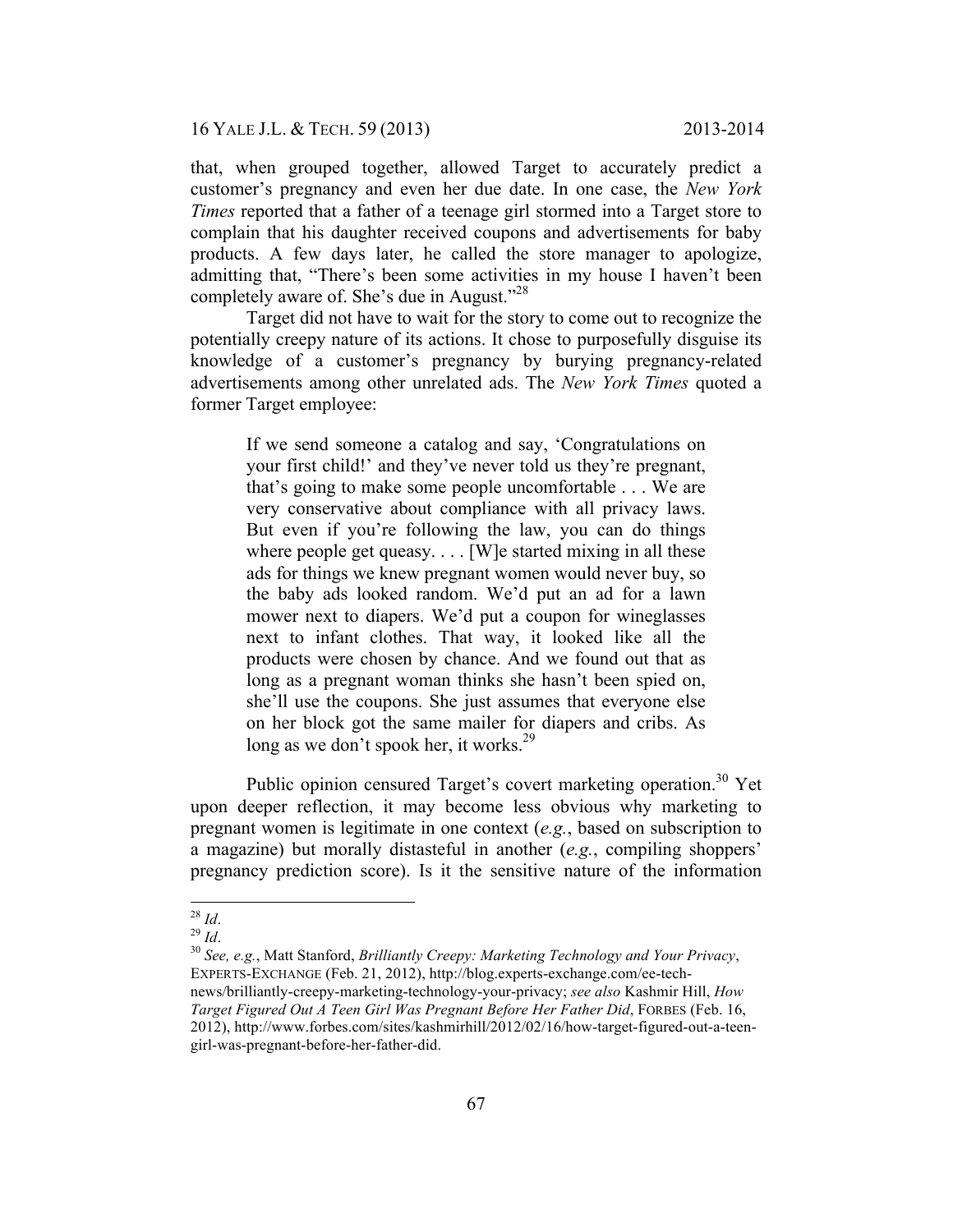collected by Target? (But notice that the collected information was rather innocuous; it was the *lessons learned* that were sensitive.) Or the novel, unexpected use of existing information?

Another marketing strategy, which has been wrought with controversy, is online behavioral advertising (OBA), that is, the tracking of individuals' online activities in order to deliver tailored advertising.<sup>31</sup> On the one hand, consumers appreciate the immense value of obtaining highquality content and cutting-edge new services without charge; on the other hand, some view OBA as privacy invasive and "find the idea smart but creepy."<sup>32</sup>

We argue that, in OBA and elsewhere, it is *unexpected* uses of data that are prone to a privacy backlash. One example is price discrimination, that is the offering of different prices to different people based on their perceived willingness to pay.33 In certain contexts, such as airfare or gasoline prices, price discrimination is considered a legitimate marketing tactic.<sup>34</sup> Yet last year, online travel agent Orbitz was publicly reprimanded for tailoring high-end travel deals to Mac users.<sup>35</sup> One commentator thought that the Orbitz practices demonstrate that marketing is "getting too creepy." 36 Had Amazon engaged in similar customization, tailoring deals to consumers based on their previous purchase history, few consumers would have been surprised, given the giant retailer's clear messaging, user-friendly

 <sup>31</sup> FTC, *Self-Regulatory Principles for Online Behavioral Advertising* (2009),

http://www.ftc.gov/os/2009/02/P085400behavadreport.pdf; ART. 29 WORKING PARTY, *Opinion 2/2010 on Online Behavioral Advertising (WP 171)* (June 22, 2010),

http://ec.europa.eu/justice\_home/fsj/privacy/docs/wpdocs/2010/wp171\_en.pdf. 32 Blase Ur et al., *Smart, Useful, Scary, Creepy: Perceptions of Online Behavioral Advertising* (Jul. 13, 2012),

https://www.cylab.cmu.edu/files/pdfs/tech\_reports/CMUCyLab12007.pdf. 33 Omer Tene & Jules Polonetsky, *Judged by the Tin Man: Individual Rights in the Age of Big Data*, \_\_\_ J. TELECOM. HIGH TECH. L. \_\_\_ (forthcoming 2013) (manuscript at 4-6). <sup>34</sup> The classic exposition is Richard Schmalensee, *Output and Welfare Implications of* 

*Monopolistic Third-Degree Price Discrimination*, 71 AM. ECON. REV. 242 (1981); *see also*  Hal Varian, *Price Discrimination and Social Welfare*, 75 AM. ECON. REV. 870 (1985); and in the online context, see Andrew Odlyzko, *Privacy, Economics, and Price Discrimination on the Internet*, (Jul. 7, 2003),

http://www.dtc.umn.edu/~odlyzko/doc/privacy.economics.pdf; Arvind Narayanan, *Price Discrimination is All Around You*, 33 BITS OF ENTROPY (Jun. 2, 2011),

http://33bits.org/2011/06/02/price-discrimination-is-all-around-you. 35 Dana Mattioli, *On Orbitz, Mac Users Steered to Pricier Hotels*, WALL ST. J. (Aug. 23, 2012),<br>http://online.wsj.com/article/SB10001424052702304458604577488822667325882.html.

<sup>&</sup>lt;sup>36</sup> Corey Eridon, *Is Marketing Getting Too Creepy?*, HUBSPOT BLOG (Jun. 29, 2012),

http://blog.hubspot.com/blog/tabid/6307/bid/33332/Is-Marketing-Getting-Too-Creepy.aspx.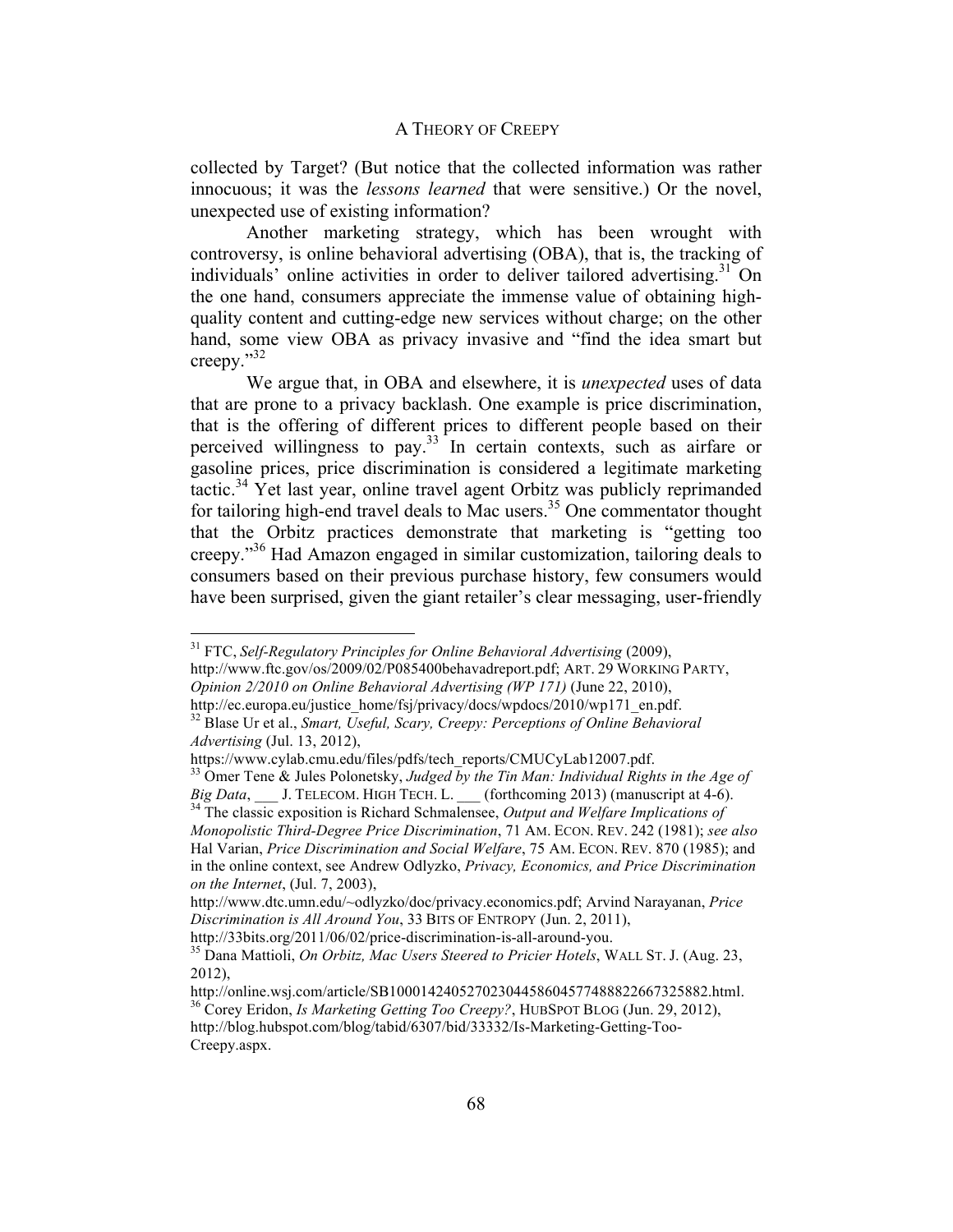interface, and general brand recognition for targeted marketing. But Orbitz failed to set the tone for its customized sales pitch—and this led consumers to react negatively to its well-intentioned attempt at tailoring a travel package to them.<sup>37</sup>

Companies are increasingly harnessing new technologies to expand tracking for data-driven analytics into the physical world. New tech companies provide retailers with shopper location analytics derived from tracking the movements of cellphones through stores.<sup>38</sup> SceneTap sets up cameras in bars to determine the aggregate age range and gender of a venue's patrons. Digital signage providers place in-store signs that include cameras and have the ability to assess the age range and gender of a shopper standing in front of them in order to deliver instantly targeted advertisements based on their demographic characteristics.<sup>39</sup> Some consumers may view the resulting customization of the shopping experience as "cool," while others will be intimidated by the Minority Report-like surveillance of their offline habits.<sup>40</sup>

## *E. New product launches*

Any innovative technology or new product launch is especially prone to a creepy privacy lurch.<sup>41</sup> Consider the recently unveiled Google

 <sup>37</sup> *See* Jennifer Valentino-Devries, Jeremy Singer-Vine & Ashkan Soltani, *Websites Vary Prices, Deals Based on Users' Information*, WALL ST. J. (Dec. 24, 2012),

http://online.wsj.com/article/SB10001424127887323777204578189391813881534.html (negative sentiment directed at online retailers who deploy geographically based price discrimination based on users' browsing habits). According to researchers at the University of Pennsylvania, 87% of American adults disagree that "it's OK if an online store I use charges people different prices for the same products during the same hour." *See* Joseph Turow, Lauren Feldmany & Kimberly Meltzerz, *Open to Exploitation: America's Shoppers Online and Offline*, ANNENBERG SCH. FOR COMM'N DEPARTMENTAL PAPERS (ASC)

<sup>(2005),</sup> http://repository.upenn.edu/cgi/viewcontent.cgi?article=1035&context=asc\_papers. 38 Quentin Hardy, *Technology Turns to Tracking People Offline*, N.Y. TIMES (Mar. 7,

<sup>2013),</sup> http://bits.blogs.nytimes.com/2013/03/07/technology-turns-to-tracking-peopleoffline; Christopher Matthews, *Private Eyes: Are Retailers Watching Our Every Move?*, TIME, September 18, 2012, http://business.time.com/2012/09/18/private-eyes-are-retailers-

watching-our-every-move.<br><sup>39</sup> FTC, *Facing Facts: Best Practices for Common Uses of Facial Recognition Technologies*,

http://www.ftc.gov/reports/facialrecognition/p115406commissionfacialrecognitiontechnolo giesrpt.pdf (last visited Nov. 19, 2013).<br><sup>40</sup> Tom Warren, *Intel's Creepy Face-Tracking Takes Cues From 'Minority Report' Ads* 

*<sup>(</sup>Hands-on)*, THE VERGE (Feb. 27, 2013),

http://www.theverge.com/2013/2/27/4035428/intel-webcam-tv-face-tracking-hands-on. <sup>41</sup> *See supra* note 4.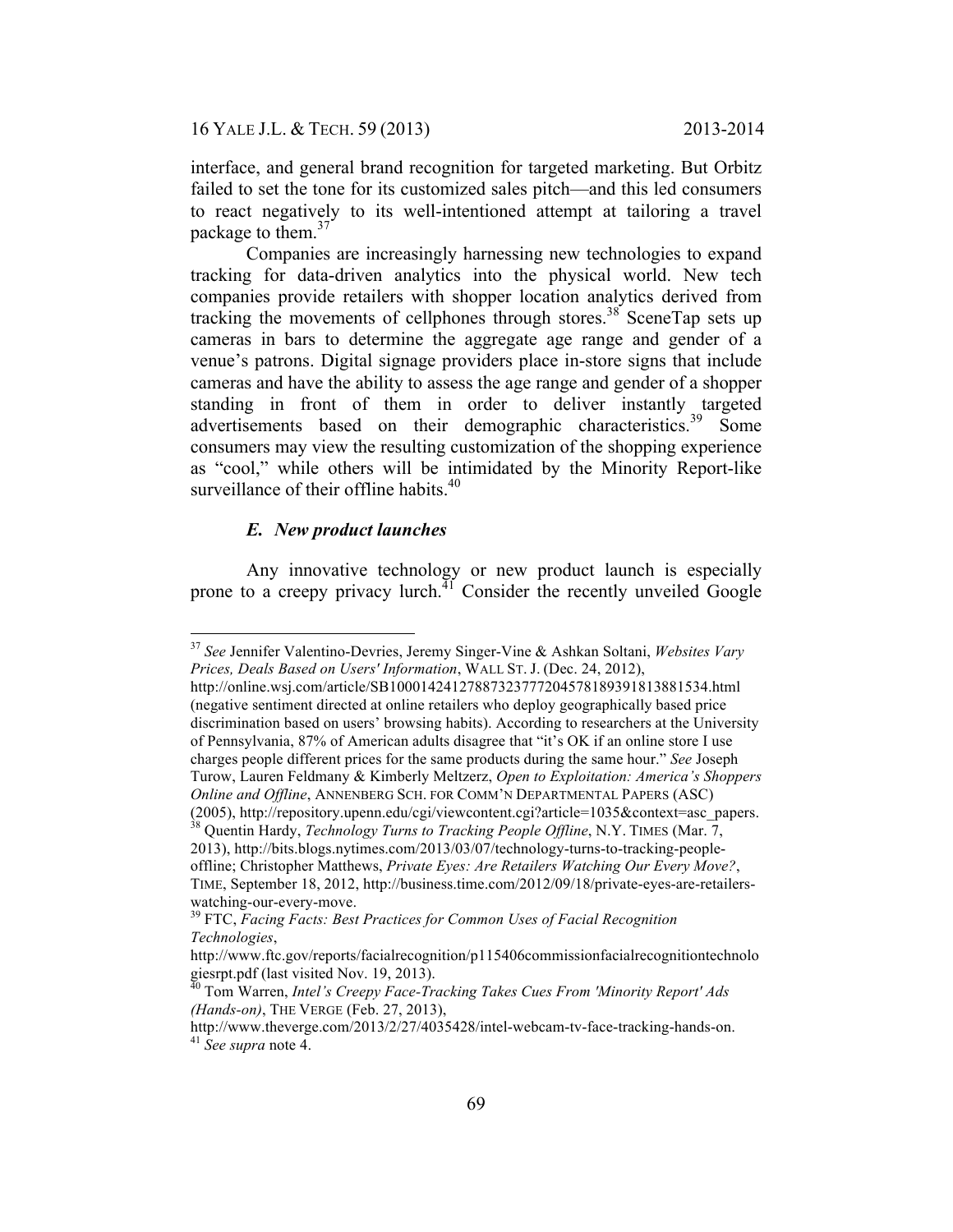Glass, a wearable computer with a head-mounted display—in the form of glasses—which allows the user to use the Internet through a natural language voice recognition interface.<sup>42</sup> Google Glass is designed to let users search as they walk; navigate; record what they see in real time and share it with their friends; translate signs and texts they see; and much more.

Users, who have yet to figure out which pictures to share on Facebook or how to make sure they do not tweet while drunk, are now required to navigate a whole new map of social rules.<sup>43</sup> Should you take off your Google Glass in a public restroom, lest other visitors think you are recording? Is it acceptable to google someone while speaking to them? Should one ask, "Mind if I post the conversation we just had online, I think our friends would love to comment on it?"<sup>44</sup> In this case, the potential lurch threatens the privacy not of the early new product adopters but rather of those who will be observed and recorded. Will users of Google Glass manage to use the product while respecting existing social norms, or will they need to follow a newly invented code of etiquette? Can we expect disruptions and dismay such as those caused by early "Kodakers lying in wait"? $45$ 

We currently have few tools at our disposal to address these real-life dilemmas. Speaking at Harvard University's Kennedy School of Government, Google's Executive Chairman Eric Schmidt himself recently said, "People will have to develop new etiquette to deal with such products that can record video surreptitiously and bring up information that only the wearer can see. There are obviously places where Google Glasses are inappropriate."46

New services that make unexpected use of existing data may also result in backlash. When Google launched its Buzz social network and

<sup>42</sup> GLASS, http://www.google.com/glass/start/what-it-does (last visited Nov. 19, 2012). 43 Jules Polonetsky, *When Do You Take Off Your Google Glasses?*, LINKEDIN

INFLUENCERS (Feb. 21, 2013),

http://www.linkedin.com/today/post/article/20130221045735-258347-when-do-you-takeoff-your-google-glasses. <sup>44</sup> *See* Peter Fleischer, *My Favorite Holiday Photos, and a Trillion Others*, PETER

FLEISCHER: PRIVACY . . . ? (May 2, 2013), http://peterfleischer.blogspot.co.il/2013/05/myfavorite-holiday-photos-and-trillion.html ("In the near future, can individuals lifeblog photos or videos of everything and everyone they see? Technology will enable it. Some people will love it. So, once again, the question will be how social etiquette evolves in parallel to the technological evolutions.")

<sup>&</sup>lt;sup>45</sup> Robert E. Mensel, *Kodakers Lying in Wait: Amateur Photography and the Right of Privacy in New York, 1885-1915,* 43 AM. Q. 24 (1991). 46 Aaron Pressman, *Google's Schmidt Says Talking to Glasses Can be Weird,* 

*Inappropriate*, REUTERS (Apr. 25, 2013), http://www.reuters.com/article/2013/04/25/usgoogle-harvard-idUSBRE93O1FF20130425.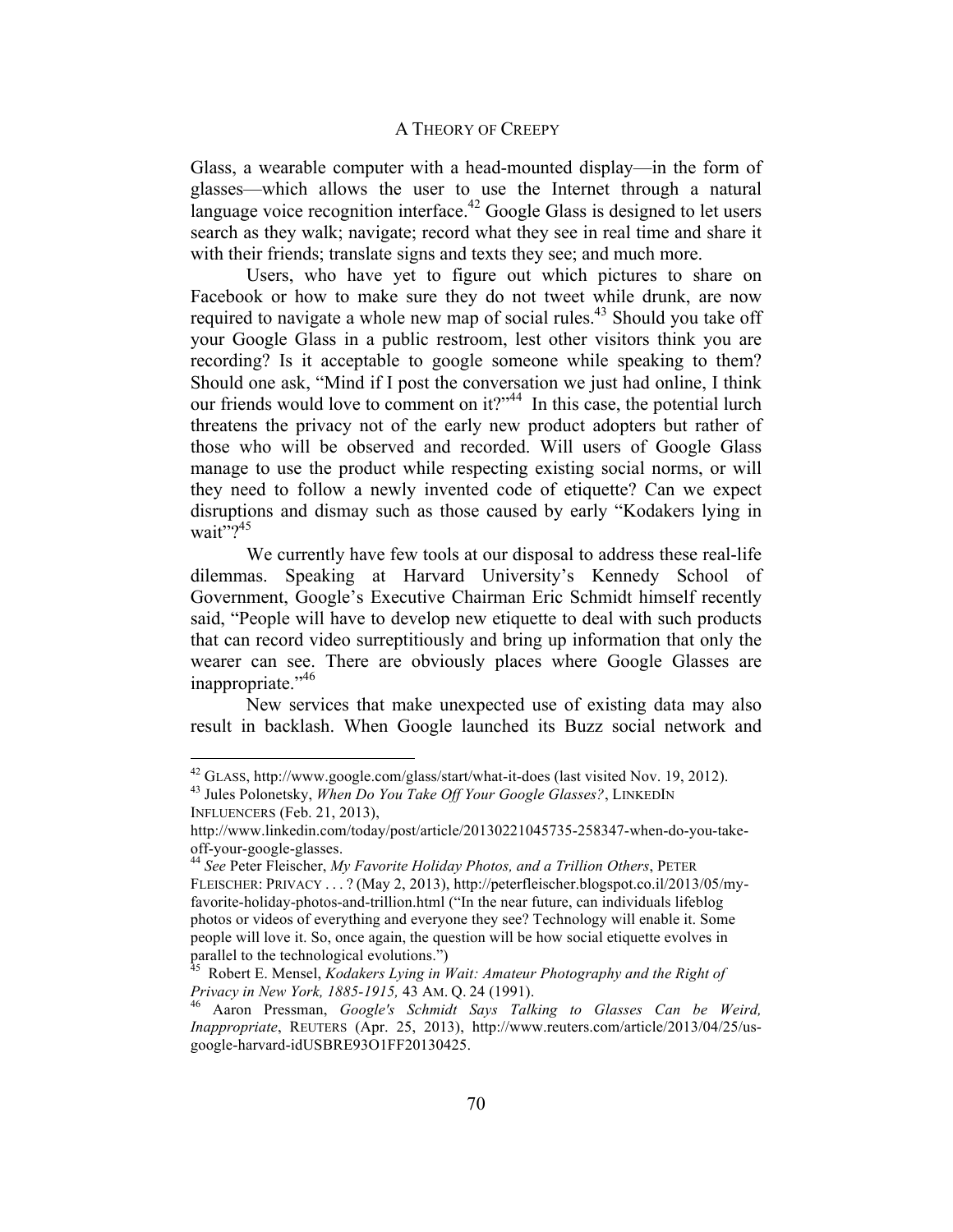opted Gmail users in by default, many users were taken aback that their email contacts, such as intimate relations or psychiatrists, emerged as publicly-viewable contacts on the nascent network.<sup>47</sup> A privacy storm ensued, leading to a class action lawsuit, which settled for more than \$8 million,<sup>48</sup> as well as an enforcement action by the FTC, which was settled in return for Google's commitment to implement a comprehensive privacy program and allow regular, independent privacy audits for the next 20 years.49

To sum up, numerous technologies and business models have gained notoriety as creepy. Naturally, identifying creep is more an art than a science. Hence, inductive reasoning based on anecdotal evidence may be the best way forward in theorizing this term. Ambient social apps have created creep by re-contextualizing data based on location. Through social listening, companies surprise users by interjecting corporate voices into what some perceive as private conversations. The democratization of big data capabilities and individual deployment of personalized analytics has led to social interactions being increasingly moderated by mutual datadigging. Data-driven marketing has gone on steroids, enabling retailers to induce sensitive facts from troves of innocuous data. Finally, new products and technologies continue to rub against the grain of existing social norms, creating unforeseen situations labeled creepy.

## **III. THE SHORTCOMINGS OF LAW**

The techno-social ground is shifting, setting a complex interplay between what we *can* learn about each other and what we (or business or government) *should* know or be restricted from knowing. Part of the problem lies in the incongruity between the availability of digital information about individuals and the opacity of the purposes, uses, and intentions of those accessing such information. Another is the lingering indecision among policymakers with respect to the role of regulation in the absence of stable social norms. Should restrictions on conduct be based on law or on softer social norms? Should regulation drive or be driven by volatile individual expectations, market best practices, and social norms? Should we wait for norms to develop to form societal expectations?

 <sup>47</sup> Shane Richmond, *How Google Crossed the Creepy Line*, TELEGRAPH (Oct. 25, 2010), http://www.telegraph.co.uk/technology/google/8086191/How-Google-crossed-the-creepyline.html.<br><sup>48</sup> Ben Parr, *Google Settles Buzz Privacy Lawsuit for \$8.5 Million*, MASHABLE (Sep. 3,

<sup>2010),</sup> http://mashable.com/2010/09/03/google-buzz-lawsuit-settlement. <sup>49</sup> FTC, *FTC Charges Deceptive Privacy Practices in Google's Rollout of Its Buzz Social* 

*Network*, http://www.ftc.gov/opa/2011/03/google.shtm.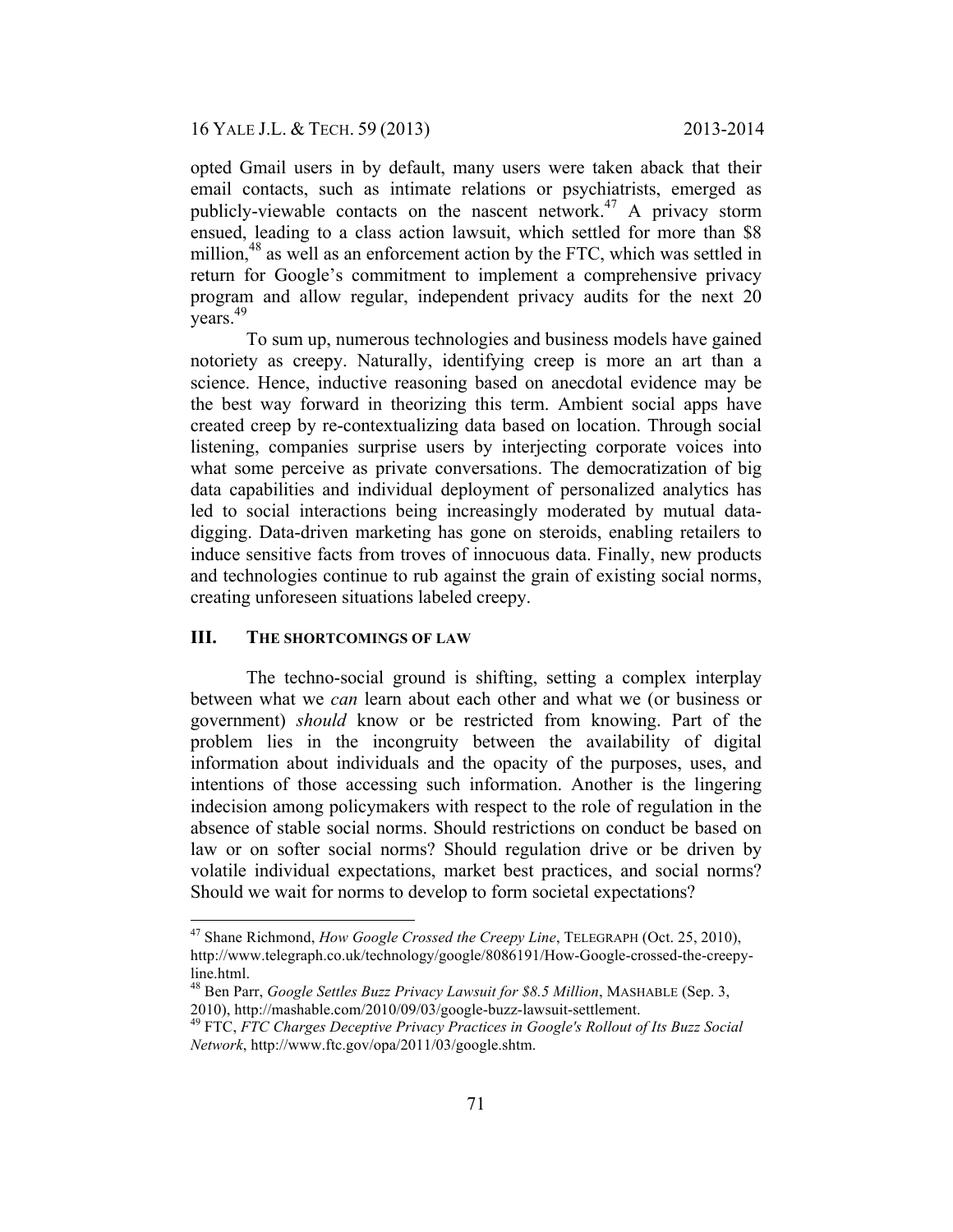In the past, privacy values and norms took years or even centuries to develop. The biblical Israelites, for example, wandered through the desert for decades, pitching tents along the way, learning with time to set their dwellings so that the openings of the tents did not face each other. When Balaam was sent to curse the Israelites, he looked upon their camp and blessed them instead, saying, "How goodly are your tents, O Jacob, your dwellings, O Israel!"<sup>50</sup> The Talmud teaches that he praised the dwellings of the Israelites because their architecture preserved domestic privacy.<sup>51</sup> Similarly, letter-writing existed as a means of communication for millennia before the synod of Rabbeinu Gershom issued its prohibition against the opening or reading of another person's letters in  $1000$  AD.<sup>52</sup>

More recently, in 1890, Samuel Warren and Louis Brandeis theorized the modern legal right to privacy as a reaction to the use and abuse of a new technology, "instantaneous photography," which led the *New York Times* in 1902 to decry "Kodakers lying in wait."<sup>53</sup> Yet it took 70 more years for this to impact the law, when William Prosser elucidated four common law torts out of the right to privacy. $54$ 

And, while the norms around the use of cameras stabilized after a while, the ubiquity of cameras on cellphones has created a new distortion. Most people would not walk around a gym locker room with a digital camera, understanding that they would be violating a social norm. But many continue to carry around their cellphones, which have multiple embedded cameras and may cause discomfort to other visitors. The indeterminacy of social norms in this context has led gyms to post signs warning their patrons not to have a cellphone camera out in the locker room.<sup>55</sup>

Caller ID provides another example of how privacy norms around a new technology can fluctuate. When it was launched in the late 1980s, many people thought that caller ID was a privacy problem, leading some

<sup>&</sup>lt;sup>50</sup> *Numbers* 24:5.<br><sup>51</sup> Nahum Rakover, *The Protection of Privacy in Jewish Law*, 5 ISRAEL Y.B. ON HUMAN

RIGHTS 169 (1975).<br><sup>52</sup> *Id.* 53 Samuel Warren & Louis Brandeis, *The Right to Privacy*, 4 HARV. L. REV. 193 (1890);<br>Denis O'Brien, *Right of Privacy*, 2 COLUM. L. REV. 437 (1902).

<sup>&</sup>lt;sup>54</sup> William L. Prosser, *Privacy*, 48 CAL. L. REV. 383 (1960); *also see* Restatement (Second) of Torts § 652D (1977).

<sup>55</sup> Catherine Saint Louis, *Cellphones Test Strength of Gym Rules*, N.Y. TIMES (Dec. 7, 2011), http://www.nytimes.com/2011/12/08/fashion/struggle-to-ban-smartphone-usage-ingyms.html (last visited Nov. 19, 2013).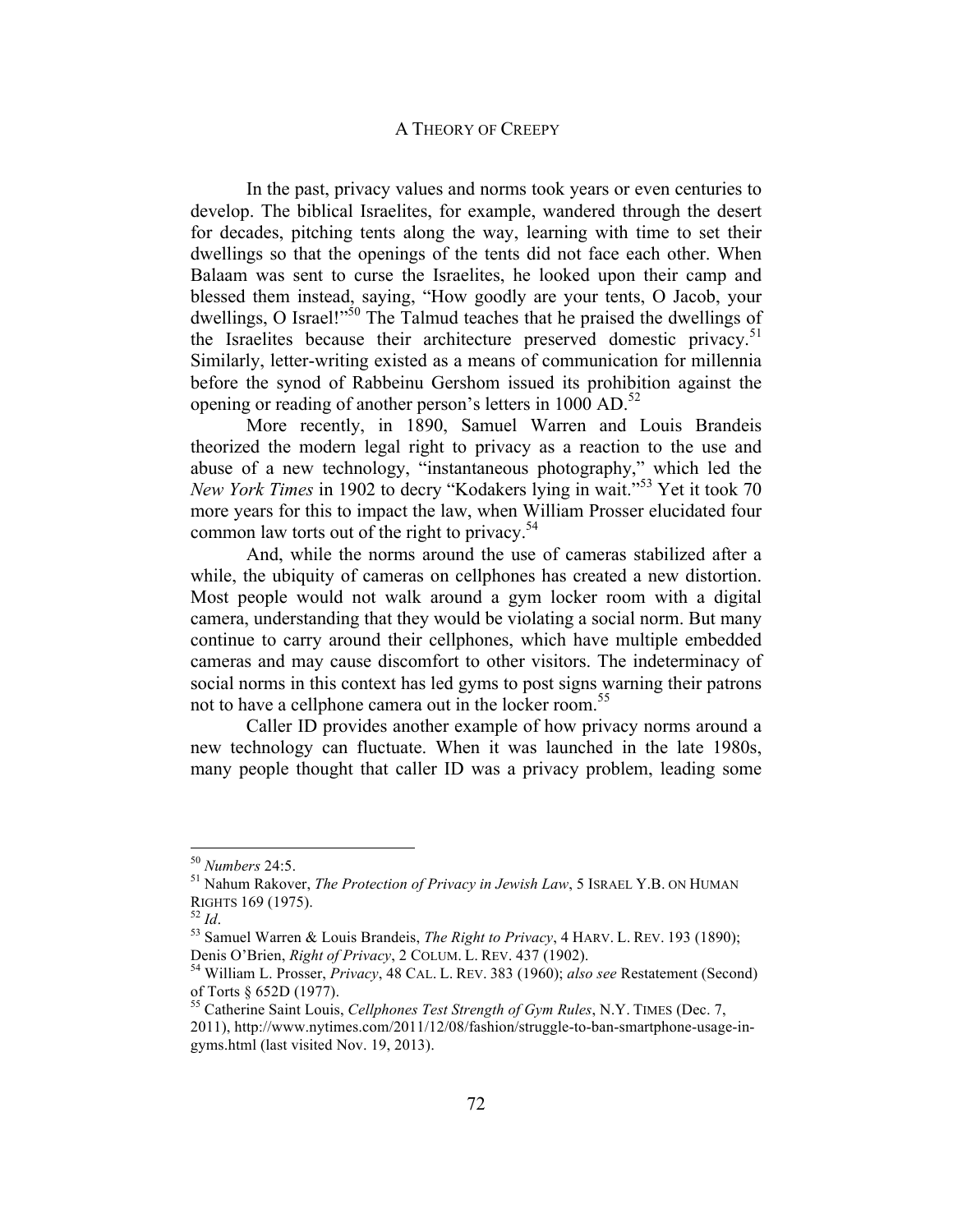U.S. states to regulate against it.<sup>56</sup> Critics thought it was a violation of privacy to see who was calling you, such as in the case of an individual calling an Alcoholic Anonymous clinic or an HIV help line. Today, many users would not answer the phone if the number were not listed. What was initially considered a privacy violation is now considered a privacyenhancing technology.

As technological innovation accelerates, so does the need to recalibrate individual expectations, social norms, and, ultimately, laws and regulations. But the law is not always the best tool to moderate behavior. Individuals do not poke each other in the head not because of the threat of law enforcement but rather because it is inappropriate. Passengers in an elevator know better than to face each other, typically facing the doors until they reach their destination. Facing other passengers is not illegal, of course, yet it violates social norms and could well be viewed as creepy. When U.S. First Lady Michelle Obama breached royal protocol by touching her hand to Queen Elizabeth's back, she did not violate any legal norms, but the press nevertheless let out a collective gasp at the deviation from social etiquette.<sup>57</sup>

In an environment of rapidly shifting social norms and expectations, the law can be a crude and belated tool. By the time the Supreme Court decided that tracking a suspect with a GPS device required a warrant,  $58 \text{ law}$ enforcement authorities were already using drones.<sup>59</sup> As multiple circuits continue to debate the minutiae of law enforcement's access to email, users have migrated en masse to new communication technologies such as instant messaging and VoIP. The surge in innovation and socio-technological progress has left entire industries drifting without clear ethical guidelines, as the law fails to catch up with rampant technologies.

These days, the European Union is revamping its privacy laws, introducing highly charged new concepts such as a "right to be forgotten" and a "right to data portability."60 The U.S. too is considering industry-wide

 <sup>56</sup> Steven P. Oates, Note, *Caller ID: Privacy Protector or Privacy Invader?*, 1992 U. ILL. L.

<sup>&</sup>lt;sup>57</sup> Howard Chua-Eoan, *The Queen and Mrs. Obama: A Breach in Protocol*, TIME (Apr. 1, 2009), http://www.time.com/time/world/article/0,8599,1888962,00.html#ixzz2R2RJR1Kj (last visited Nov. 19, 2013).<br><sup>58</sup> United States v. Jones, 132 S. Ct. 945 (2012).

<sup>&</sup>lt;sup>59</sup> See From Jones to Drones: How to Define Fourth Amendment Doctrine for Searches in *Public*, Privacy Law Scholars Conference, Washington, DC (June 7-8, 2012),

http://www.youtube.com/watch?v=\_pGCWZGdq08.<br><sup>60</sup> The right to be forgotten, which has recently been rebranded as a "right to erasure" would allow individuals to scrub their data trail clean by requesting service providers to delete certain (assumingly negative) information retained about them. The right to data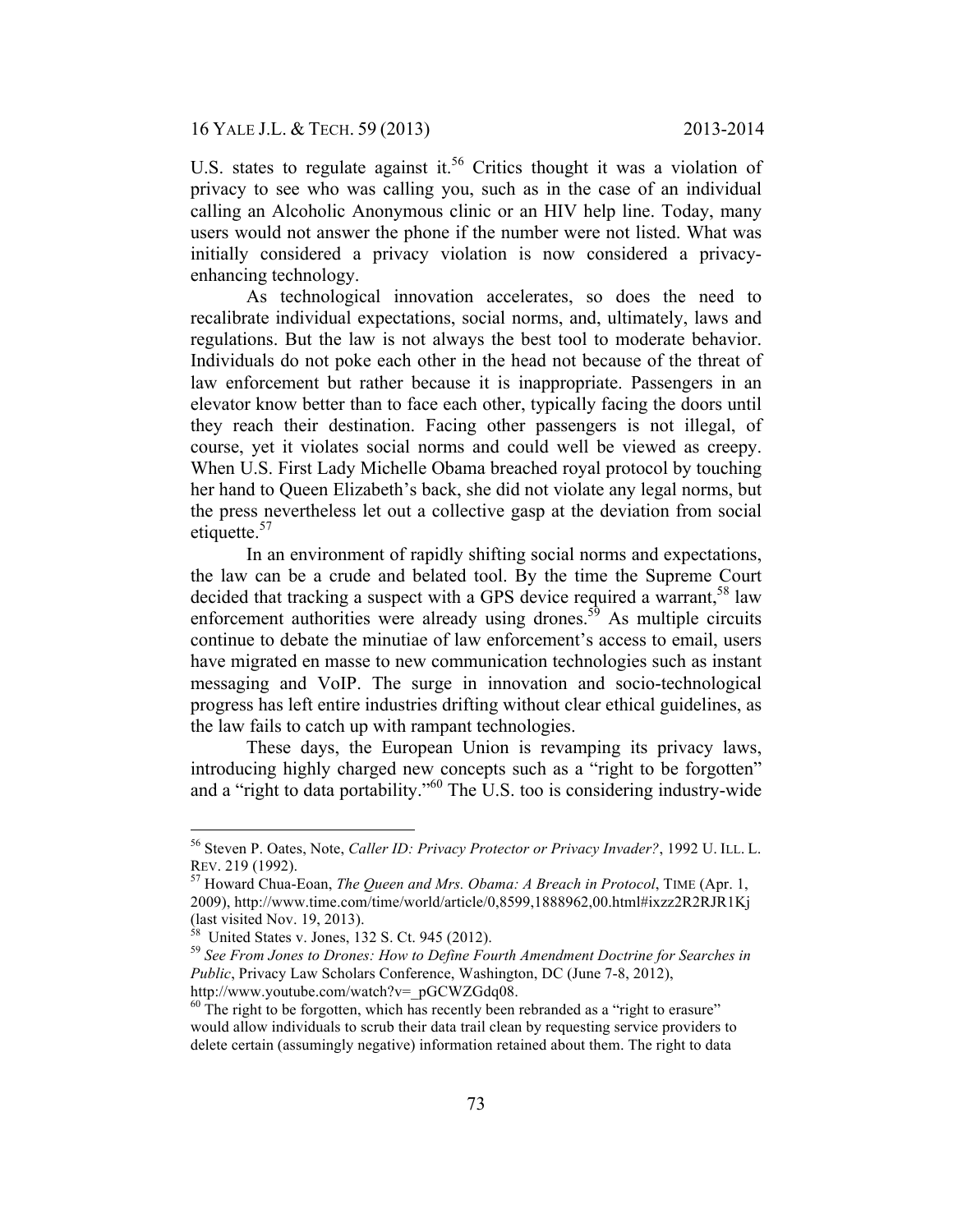privacy legislation based on the White House 2012 Consumer Privacy Bill of Rights. $61$ 

But will privacy law be subtle enough to distinguish normal practices from creepy ones when social norms in this space have hardly evolved? The European approach—trying to establish a social norm by regulatory fiat—may not fare well in the real world.

Shifting social norms, combined with powerful business interests and technological developments, threaten to make laws irrelevant. The law prohibits texting and driving but the availability of the iPhone in a traffic jam may prove irresistible. In a similar vein, the EU cookie directive,  $62$ which requires websites to obtain users' affirmative opt-in consent before placing a cookie on their machine, is out of sync with technological and business realities. Individuals simply do not want to be obstructed from reaching their online destination by repetitive notices and prompts for consent. Users are likely to eagerly click through any consent button placed on pop-ups, header bars, or message bars in order to remove the interference with their browsing. Consequently, the benefit of these mechanisms to individuals' privacy is questionable at best. $63$  The right to be forgotten is similarly hampered by thorny implementation issues. Taken literally, it could pose a threat to the delicate balance between freedom and regulation on the Internet.

 $\overline{a}$ 

portability would allow individuals to transfer their personal information between service providers, for example, mobilizing their Facebook profile to Google Plus. *See Proposal for a Regulation of the European Parliament and of the Council on the Protection of Individuals with Regard to the Processing of Personal Data and on the Free Movement of Such Data (General Data Protection Regulation)*, COM (2012) 11 final (Jan. 25, 2012), http://ec.europa.eu/justice/data-protection/document/review2012/com\_2012\_11\_en.pdf [hereinafter GDPR]; Christopher Kuner, *The European Commission's Proposed Data Protection Regulation: A Copernican Revolution in European Data Protection Law*, BNA PRIVACY & SECURITY LAW REPORT, Feb. 6, 2012, 11 PVLR 06.<br><sup>61</sup> The White House, Consumer Data Privacy in a Networked World: A

FRAMEWORK FOR PROTECTING PRIVACY AND PROMOTING INNOVATION IN THE GLOBAL DIGITAL ECONOMY (Feb. 2012), http://www.whitehouse.gov/sites/default/files/privacyfinal.pdf [hereinafter White House Blueprint]. 62 Directive 2009/136/EC of the European Parliament and of the Council of 25 November

<sup>2009</sup> Amending Directive 2002/22/EC on Universal Service and Users' Rights Relating to Electronic Communications Networks and Services, Directive 2002/58/EC Concerning the Processing of Personal Data and the Protection of Privacy in the Electronic Communications Sector and Regulation (EC) No 2006/2004 on Cooperation Between National Authorities Responsible for the Enforcement of Consumer Protection Laws, 2009

O.J. (L 337) 11 at 30.

 $^{63}$  UK INFORMATION COMMISSIONER'S OFFICE, GUIDANCE ON THE RULES ON USE OF COOKIES AND SIMILAR TECHNOLOGIES (May 2012),

www.ico.org.uk/~/media/documents/.../cookies\_guidance\_v3.ashx.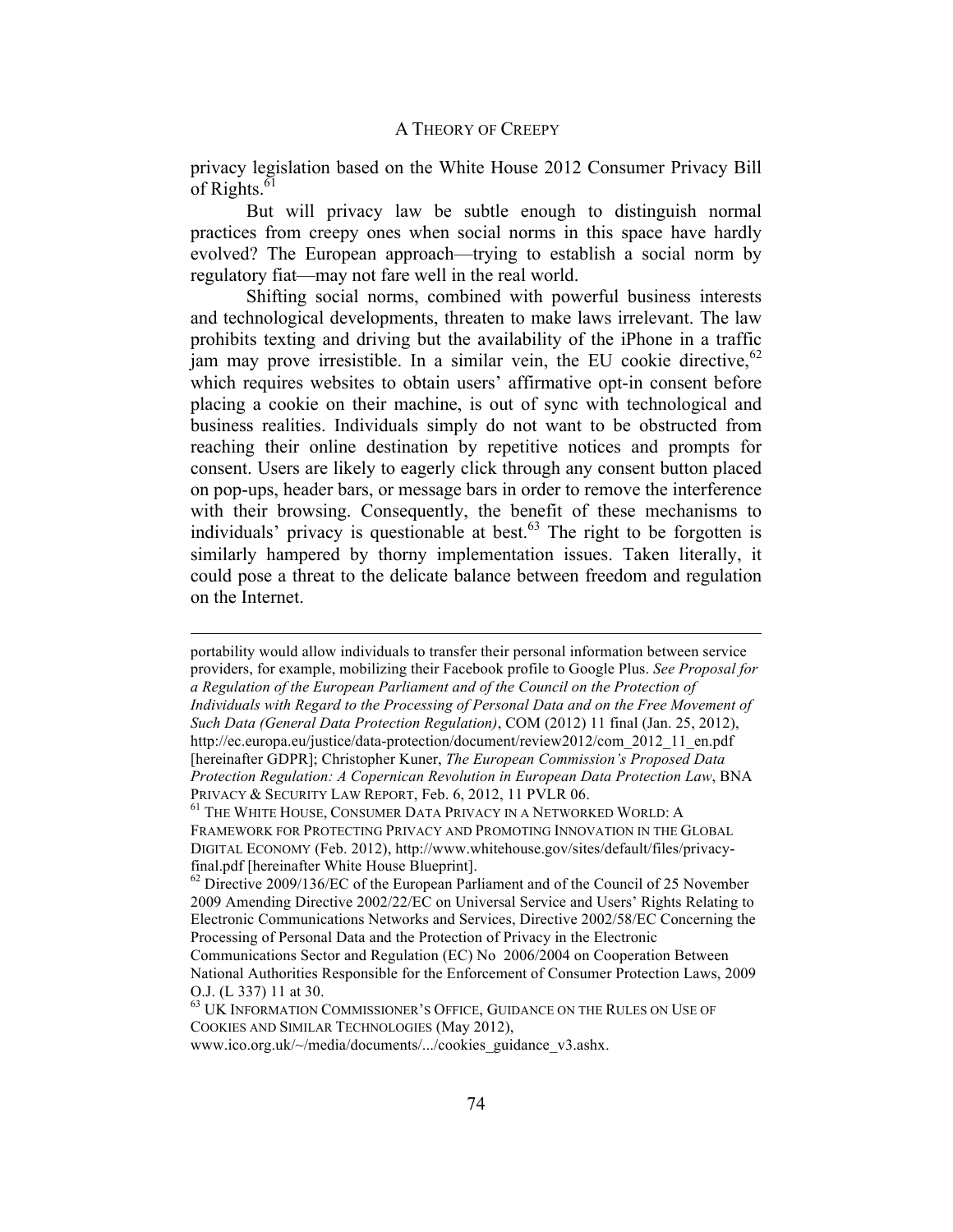16 YALE J.L. & TECH. 59 (2013) 2013-2014

In other words, while the goals of the cookie directive (ensuring transparency and individual consent to online tracking) and of the right to be forgotten (challenging the permanency-by-default of digital data) may be admirable, the laws reflect an awkward attempt to mediate social norms. They will be daunting to operationalize, implement, and enforce. As Peter Fleischer writes, referring to the ubiquity of cameras, "all the rules in the world will do almost nothing, unless individuals exercise self-restraint in what they choose to photograph, or not, and what they choose to share with other people, or not."64 Laws can nudge behavior, but individuals and businesses will find ways to work around them if they fail to adequately account for changes in technology. For example, the cookie directive is quickly becoming obsolete with the development of server-side surveillance mechanisms such as browser fingerprinting.<sup>65</sup>

In order to gain traction with businesses and individuals, regulation needs to be nuanced and reflect widely accepted social norms. Consider the effort to standardize a Do Not Track (DNT) protocol, which is currently taking place in the Tracking Protection Working Group of the World Wide Web Consortium (W3C). The persistent lack of agreement among W3C stakeholders demonstrates the difficulty in seeking a technological solution when the value of the activity to be proscribed remains widely disputed.<sup>66</sup> The real issue lurking behind the DNT fracas is not whether analytics, measurement, or third party cookie sharing constitutes tracking, but rather whether those activities carry an important social value that we wish to promote, or are negative and thus better killed softly by cookie-blocking default settings. As long as the underlying value question remains open, any efforts to resolve the OBA debate through user-agents and cookie management tools appear prone to fail. And the value judgment is not one for engineers to make. It cannot be discerned from harmonization of network protocols or etymological analysis of the words "track," "deidentified," or "third party," which the W3C has laboriously debated for months on end. It is not a technical or legal question; it is a social, economic, even philosophical quandary. Any regulatory scheme needs to recognize and address each of these dimensions to be successful.

In the techno-social space, adapting to new technologies requires educating individuals and providing companies with incentives to develop

 <sup>64</sup> Fleischer, *supra* note 44. <sup>65</sup> *See, e.g.*, *Panopticlick: How Unique – and Trackable – is Your Browser?*, ELECTRONIC FRONTIER FOUNDATION, https://panopticlick.eff.org (last visited Nov. 19, 2013).<br><sup>66</sup> Omer Tene & Jules Polonetsky, *To Track or "Do Not Track": Advancing Transparency* 

*and Individual Control in Online Behavioral Advertising*, 13 MINN. J. L. SCI. & TECH. 281, 334-5 (2012).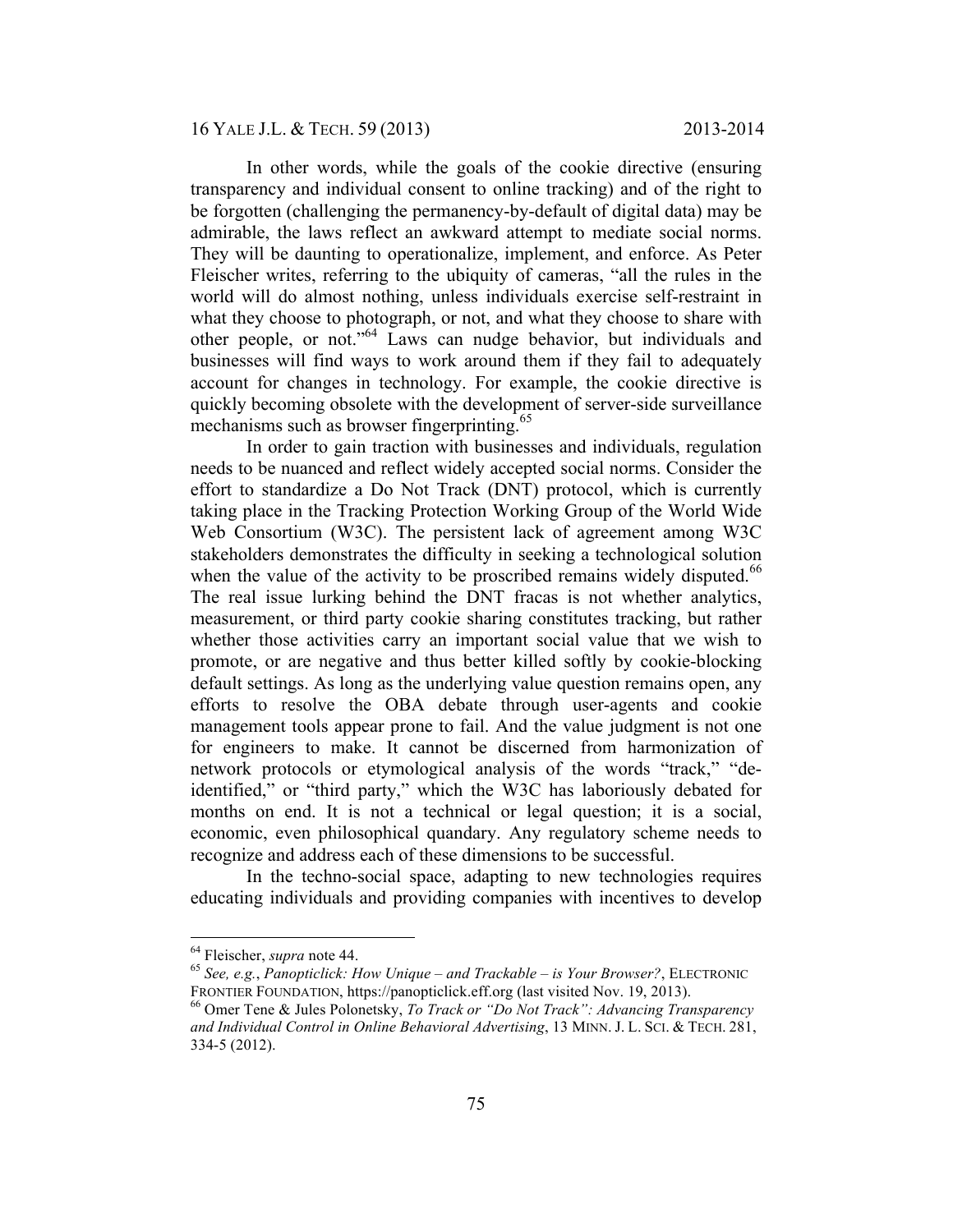new business models. For example, music and film piracy were hardly affected by long-standing legal restrictions. People continued to pirate content, even in the face of stern criminal sanctions and aggressive litigation by industry bodies.<sup>67</sup> It was finally consumer education in conjunction with the emergence of new business models such as Apple's iTunes and Amazon Prime that effected change in media markets. Similarly, through a mix of regulation, competitive forces and consumer education, companies could be incentivized not to retain data forever, realizing that certain information (*e.g.*, notepad entries on a mobile device) is expected to be ephemeral while other information (*e.g.*, medical records) is expected to last longer, perhaps forever.

#### **IV. DRIVERS FOR CHANGE**

Three main vectors of influence drive the changes that affect individuals' perceptions of privacy and social norms. Businesses do not unilaterally decide to pull the rug out from under existing user expectations, nor does technology just go wild. Rather a combination of factors including technology, economics, and individual choice—change norms. Consider the sharing of rich personal information, including birthdate, friend connections, photos, location, and various personal, cultural, and consumer preferences on social media. The drivers for such data sharing include *businesses*, which rely on engaging huge numbers of users and therefore promote data flows; *technologies*, such as big data, mobile, and cloud computing, which allow users to store essentially endless volumes of information on remote corporate servers and record their activities and whereabouts in real time through mobile devices; and *individuals*, who choose to communicate with family, colleagues, and friends through social networks and digital tools, engage mobile applications for anything from geographic navigation to medical treatments, and become active producers, consumers, processors and stewards of endless streams of personal information about themselves and others.

This part disentangles the three main drivers for shifting technosocial paradigms.

 <sup>67</sup> Daniel Reynolds, Note, *The RIAA Litigation War on File Sharing and Alternatives More Compatible With Public Morality*, 9 MINN. J.L. SCI. & TECH. 977, 989 (2008); *RIAA v. The People: Five Years Later*, ELECTRONIC FRONTIER FOUNDATION (Sept. 30, 2008), https://www.eff.org/wp/riaa-v-people-five-years-later (last visited Nov. 19, 2013).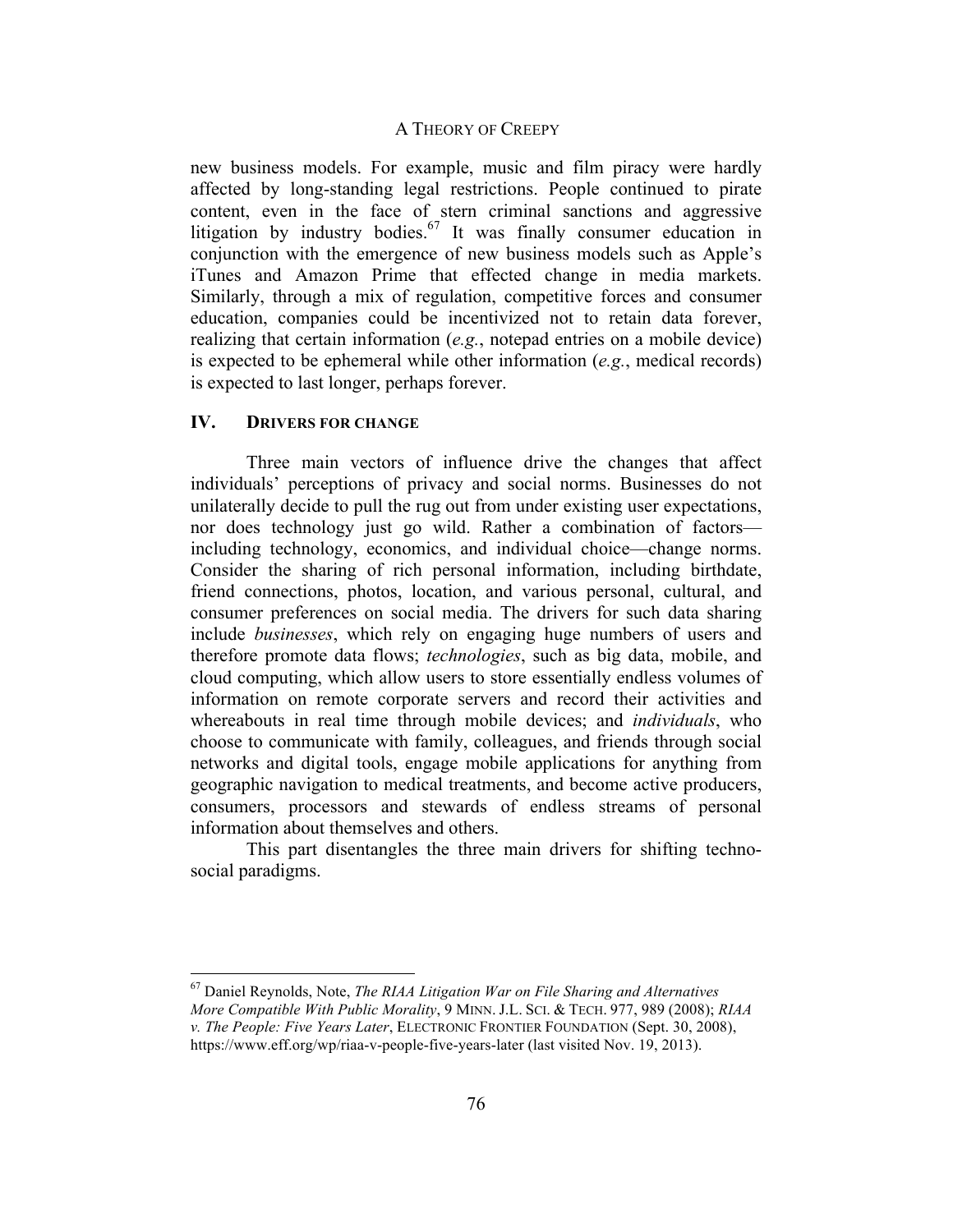## *A. Business drivers*

The vast majority of entities operating online and in the mobile space are businesses—not charities or non-profits. They face pressure to demonstrate that they can rapidly grow and engage new users in order to draw funding. In Silicon Valley, the name of the game is user engagement and traction, that is, the ability to not only attract new users but also keep them interacting with the site. Companies offer products and services for free,<sup>68</sup> expecting that profits will flow later through the introduction of a freemium model (*i.e.*, offering a basic service free of charge and then selling advanced features or related products), $69$  the addition of ads, or sale of the business to a larger competitor.<sup>70</sup>

This explains why companies are constantly pushing *more* users to engage *more* often and share *more* data, sometimes pushing against social norms and challenging traditional values. Thus some companies design apps that seek to access all of a user's contacts in order to encourage the user to draw others to the service.<sup>71</sup> Other companies press users to share information in ways that may exceed initial expectations.<sup>72</sup> Consider the rapid growth of Viddy and Socialcam, social video-sharing apps that saw their user base grow by 10 million users *per week* after being integrated with Facebook, thus becoming the top Facebook and iOS apps in record time.<sup>73</sup> Alas, many of these new users failed to realize that by clicking to see catchy videos shared by friends, they too were sharing those videos with

 <sup>68</sup> CHRIS ANDERSON, FREE: THE FUTURE OF A RADICAL PRICE (2009); *see also* FTC, SELF-REGULATORY PRINCIPLES FOR ONLINE BEHAVIORAL ADVERTISING (Feb. 2009),

http://www.ftc.gov/os/2009/02/P085400behavadreport.pdf ("This expanding [online] marketplace has provided many benefits to consumers, including free access to rich sources of information . . . .").

<sup>69</sup> *Freemium*, WIKIPEDIA, http://en.wikipedia.org/wiki/Freemium (last visited Nov. 19, 2013).

<sup>70</sup> Jules Polonetsky, *Would You Pay 10 Cents for this Article?*, LINKEDIN (Apr. 7, 2013), http://www.linkedin.com/today/post/article/20130407183308-258347-would-you-pay-10 cents-for-this-article (last visited Nov. 19, 2013) (third party monetization of data is not a *sine qua non for online profitability*).<br><sup>71</sup> Megan Rose Dickey, *It Turns Out Path, Considered a Threat to Facebook, May Just be* 

*Really Good at Spamming*, BUSINESS INSIDER (May 1, 2013),

http://www.businessinsider.com/path-spamming-users-2013-5 (last visited Nov. 19, 2013). 72 *See* Fred Stutzman, Ralph Gross & Alessandro Acquisti, *Silent Listeners: The Evolution of Privacy and Disclosure on Facebook*, 4(2) J. PRIV. & CONFID. 7 (2012). 73 Om Malik, *Facebook Giveth, Facebook Taketh: A Curious Case of Video Apps*, GIGAOM

<sup>(</sup>May 14, 2012), http://gigaom.com/2012/05/14/facebook-giveth-facebook-taketh-acurious-case-of-video-apps (last visited Nov. 19, 2013).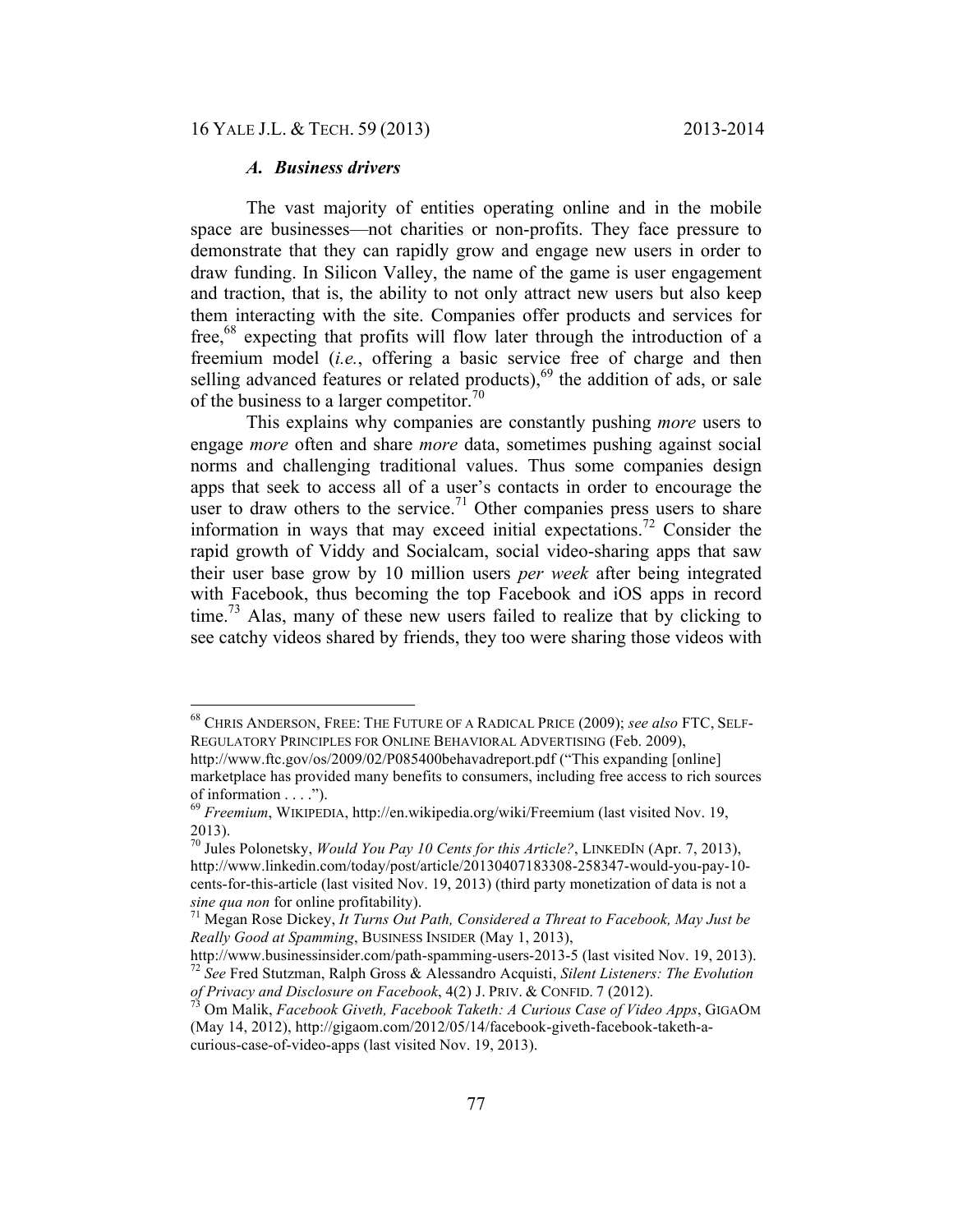their entire network, sometimes causing great embarrassment due to the raunchy nature of the viral content.<sup>74</sup>

Businesses choose defaults, game design, and other factors that relentlessly pressure users to accelerate social norms. These trends are reinforced by the online advertising sector, which benefits greatly from the ability to analyze and measure the effectiveness of ad campaigns. Companies are also motivated to use OBA to monetize their products.<sup>75</sup> The more finely tailored the ad, the higher the conversion rates and, thus, the higher the revenues of advertisers, publishers, and ad intermediaries.<sup>76</sup> This means that businesses have strong financial incentives to drive consumers to more freely share information. Yet, regardless of what we think about the prevailing business model, it is not the sole driver of techno-social innovation.

## *B. Technological drivers*

The surge in innovation in data-intensive technologies has revolutionized the socio-technological environment for businesses and individuals in just two or three decades. Computers, once costly and cumbersome machines operated solely by privileged government and research institutions, are now ubiquitous, interconnected, small, and cheap. Less than a decade ago, few had the foresight to imagine that most people today would be walking with tiny devices containing multiple highresolution digital video and still cameras, microphones, speakerphones, media players, GPS navigation, touch screen, web browser, Wi-Fi and mobile broadband connections, and multiple sensors including an accelerometer, proximity sensor, ambient light, and compass, as well as access to hundreds of thousands of applications, typically offered free of charge or at negligible cost. Developments in cloud computing, medical devices, biometric and genetic data science, smart grid, and robotics have likewise left technology ethicists reeling.

There is little doubt that technology creates immense societal value and empowers individuals, who can now obtain an education and access

 <sup>74</sup> *See* Elinor Mills, *Socialcam Closes Hole that Enabled Accidental Sharing*, CNET (May 17, 2012), http://news.cnet.com/8301-1009\_3-57436777-83/socialcam-closes-hole-thatenabled-accidental-sharing (last visited Nov. 19, 2013); Wendy Davis, *Socialcam Beefs Up Privacy Features*, MEDIAPOST (May 16, 2012),

http://www.mediapost.com/publications/article/174877/#axzz2SAgpHAX9 (last visited Nov. 19, 2013).<br><sup>75</sup> *Id.* at 2.

<sup>&</sup>lt;sup>76</sup> Omer Tene, *Privacy: The New Generations*, 1 INT'L DATA PRIV. L. 15, 16-7 (2011), http://idpl.oxfordjournals.org/content/1/1/15.full.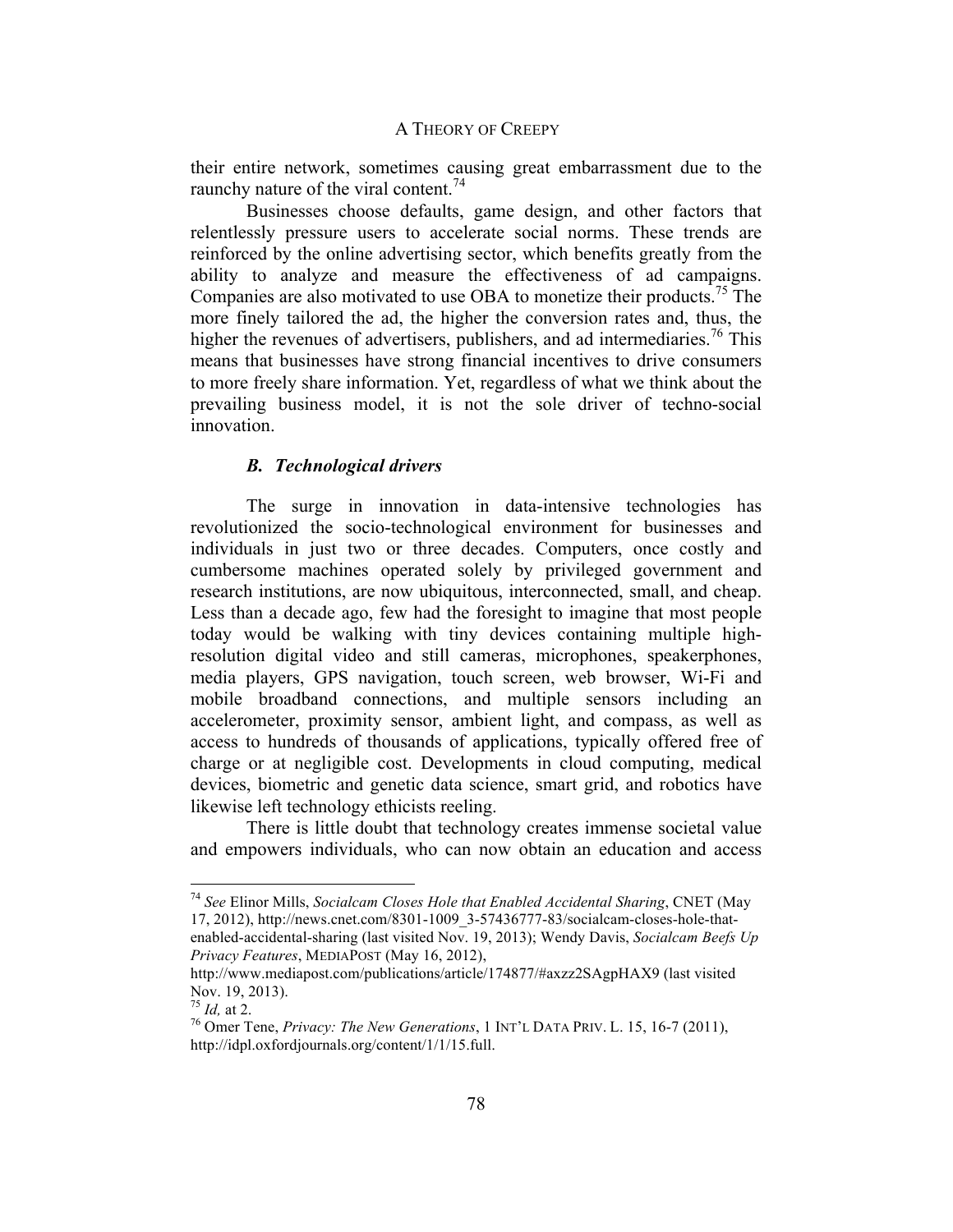endless sources of data from their home. At the same time, it facilitates access to less wholesome resources including pornography, gambling, and guns, and permits malicious actors to remotely threaten computer networks as well as critical national infrastructure. Social networking services have fostered political revolutions and the overthrow of malevolent regimes, and provided channels for citizen journalism revealing human rights violations. At the same time, they could facilitate pervasive surveillance and present formidable challenges such as protecting minors from pedophiles, sexting, and cyberbullying.

The point is that technology is neither *good* nor *bad*. It is a forceful tool for change in multiple socio-economic contexts and, when combined with business drivers, exerts formidable pressure on existing social norms. As Peter Fleischer writes, "Expectations of privacy will sometimes collide with the technology, and each will influence the other. Sometimes, technology will just be a few years ahead of the social consensus evolving to accept it. Sometimes, it will be a generation ahead."<sup>77</sup> It is the philosophers and lawyers who need to build the bridges between rapidly evolving technologies and sluggishly forming social and legal norms.

## *C. Individual drivers*

Technology and businesses should serve individuals, but what do individuals really want? We are certainly curious to see friends' photos and follow their whereabouts. And many of us enjoy publicizing our successes and those of our children.<sup>78</sup> After all, Facebook does not post our data; we do. Using brain imaging and behavioral experiments, Harvard scientists have discovered that, when people talk about themselves in public, the same regions of the brain that are associated with rewards from food, money, or sex exhibit heightened activity.<sup>79</sup> Sharing personal information on social media satisfies primal needs and desires.

More complicated yet, individuals' appetites for data sharing are fickle. For example, researchers at Carnegie Mellon University have shown that survey respondents are more willing to divulge sensitive information after being told that previous respondents made similarly sensitive

 <sup>77</sup> Fleischer, *supra* note 44. 78 Alina Tugend, *Etiquette Lessons for the Braggart: Step 1, Don't Pretend to Be Humble*, N.Y. TIMES (Jan. 11, 2013), http://www.nytimes.com/2013/01/12/your-money/the-<br>etiquette-of-celebrating-or-bragging-about-achievements.html (last visited Nov. 19, 2013).

<sup>&</sup>lt;sup>79</sup> Diana Tamir & Jason Mitchell, *Disclosing Information About the Self is Intrinsically Rewarding*, 109(21) PROC. NAT'L ACAD. SCI. 8038 (May 22, 2012),

http://www.ncbi.nlm.nih.gov/pmc/articles/PMC3361411.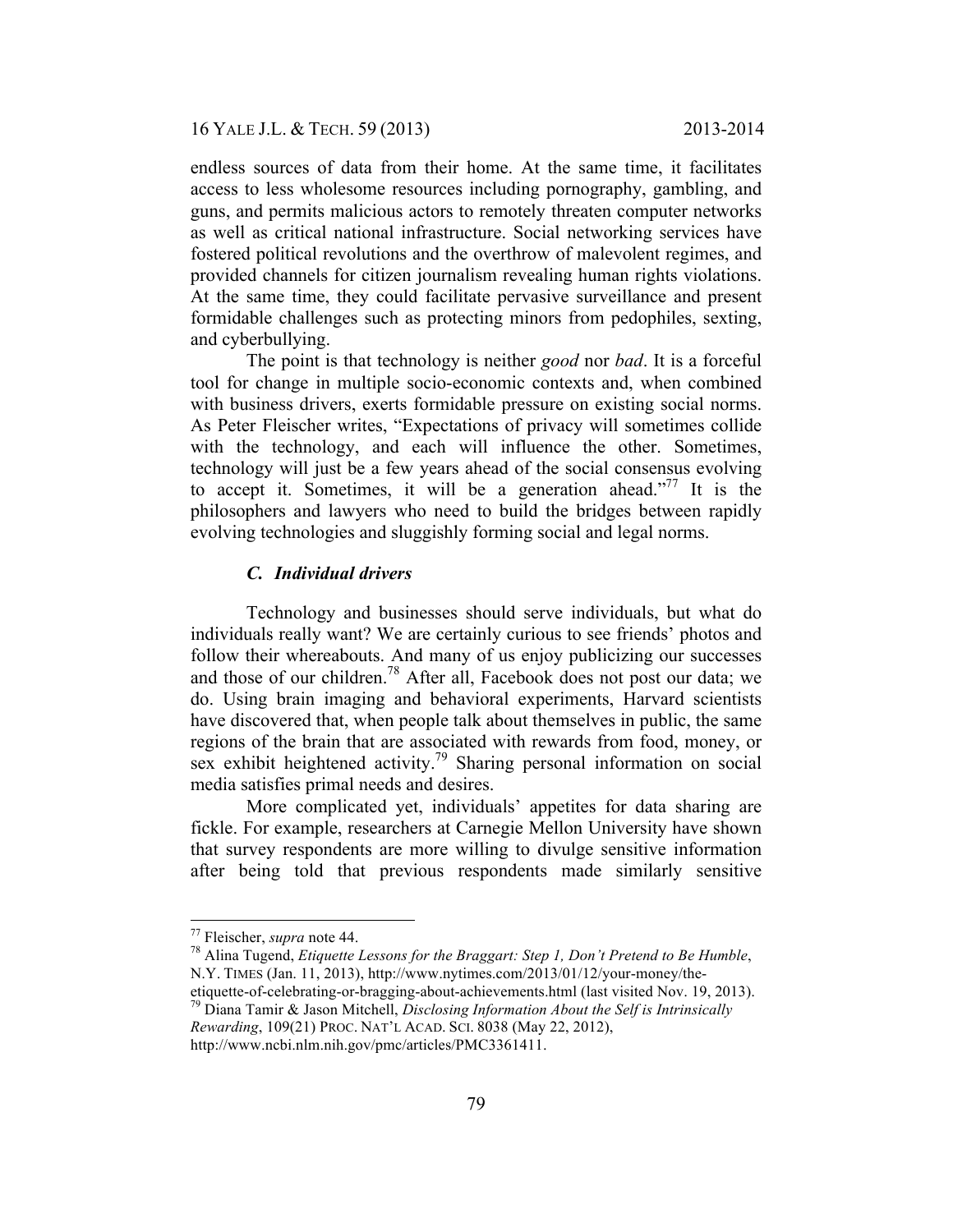disclosures.<sup>80</sup> In another experiment, researchers demonstrated that, paradoxically, if individuals are given more control over the publication of their private information, their privacy concerns decrease and their willingness to publish sensitive information increases, even when the probability that strangers will access and use that information stays the same or, in fact, increases. $81$ 

But when does extroversion (in some cases, exhibitionism) and curiosity become creepy and violate accepted social norms? Is an ob-gyn precluded from posting (anonymous) rants on Facebook about a patient who is always late for appointments? $82$  And what about an offended waitress who posts a copy of a non-tipping patron's credit card receipt? $83$  These examples implicate sharing by one individual of others' private information, and also reflect behaviors that may themselves be viewed as socially awkward.

More generally, what is a healthy, socially acceptable level of disclosure on your own Facebook profile? Posting what you had for lunch? Photos of your kids? Location? Music you are listening to? Film reviews? Political views? Is it legitimate to brag about your acceptance to college? For your parents to boast about the same? Clearly, our answers to these questions are all over the map; clear societal norms have simply not yet evolved.

Communications with friends and other social connections are no less frayed by ambiguity. Is it socially acceptable to look at the Facebook profile of your babysitter, or should you use your status as her Facebook friend strictly for sending her direct messages to inquire about her babysitting availability? If it is acceptable to explore her profile, is it also acceptable to comment on (or tag) her photos or posts? Can adults even understand the boundaries of these social networks, or are they destined to

<sup>81</sup> Laura Brandimarte, Alessandro Acquisti & George Loewenstein, Misplaced Confidences: Privacy and the Control Paradox (unpublished manuscript) (on file with the Future of Privacy Forum), http://www.futureofprivacy.org/wp-

content/uploads/2010/09/Misplaced-Confidences-acquisti-FPF.pdf. <sup>82</sup> *See* Chris Matyszczyk, *Outcry as Ob-Gyn Uses Facebook to Complain About Patient,* CNET (Feb. 9, 2013), http://news.cnet.com/8301-17852\_3-57568540-71/outcry-as-ob-gynuses-facebook-to-complain-about-patient (last visited Nov. 19, 2013).<br><sup>83</sup> *See* Neetzan Zimmerman, *Pastor Who Left Sanctimonious Tip Gets Waitress Fired from* 

 <sup>80</sup> Alessandro Acquisti, Leslie John & George Loewenstein, *The Impact of Relative* 

*Applebee's, Claims Her Reputation Was Ruined*, GAWKER (Jan. 31, 2013), http://gawker.com/477230335 (last visited Nov. 19, 2013).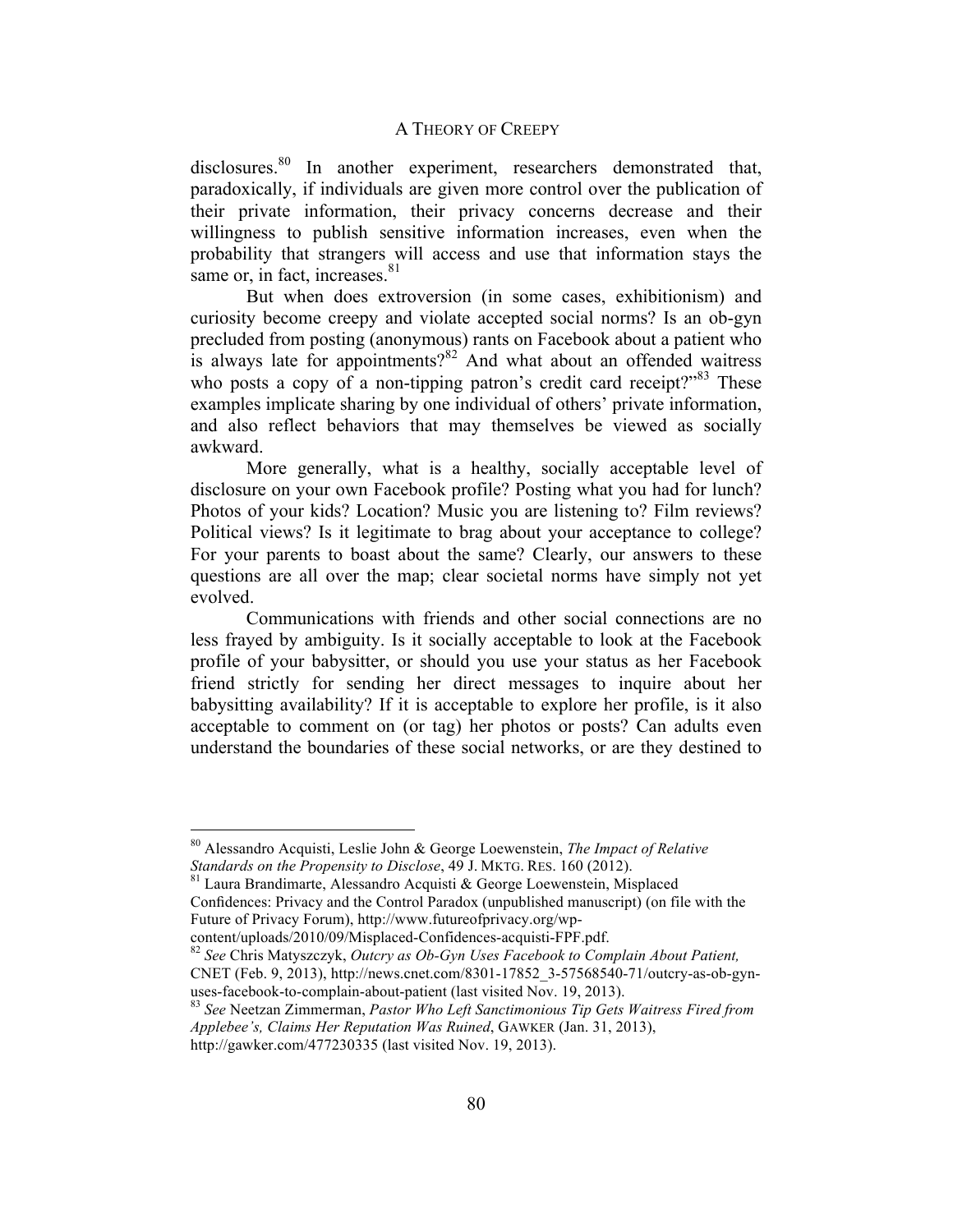be "creepers" in the eyes of children and adolescents, as documented by danah boyd $2^{84}$ 

Even without the adult-adolescent or employer-employee dynamics introduced in the above example, what individuals want from social networks is unclear. When, for example, do users willingly accept a friend tagging them in a photo, and when is doing so unacceptable? And when does sharing a friend's photo with a larger audience than she had originally intended become untoward? What one individual may view as legitimate, expected behavior, another regards with disdain, creating tensions and conflicts against the backdrop of unsettled norms.

Consider the following story: On Christmas 2012, Randi Zuckerberg, the older sister of Facebook's founder and CEO, posted a photo from a family gathering on Facebook. The photo appeared on the newsfeed of socialite Callie Schweitzer, who subscribes to Randi's feed and is also (incidentally) a Facebook friend of Randi's sister. Schweitzer, who assumed that Randi posted the photo publicly, tweeted it to her nearly 40,000 Twitter followers. In fact, Schweitzer saw the photo (probably) because Randi tagged her sister, who is Schweitzer's friend. Randi reprimanded Schweitzer on Twitter stating: "Digital etiquette: always ask permission before posting a friend's photo publicly. It's not about privacy settings, it's about human decency."<sup>85</sup>

Was Schweitzer wrong to assume the photo was public? Was she required to ask Randi for permission to tweet? Was Randi wrong to tag her sister in the photo? Did she ask for her permission to do so? Was Randi's understanding of digital etiquette accurate or overly conservative? Would digital etiquette have been different on Twitter? How were user expectations different a few years ago and how will they evolve over the upcoming years?

Indeed, consider something as basic as texting. Who can you text? Anyone whose number you have? Only close personal friends? A work colleague if you are running late? If you would call someone's cellphone, does that mean you have achieved the level of intimacy necessary to text them?

<sup>&</sup>lt;sup>84</sup> danah boyd, Address at the 32nd International Conference of Data Protection and Privacy Commissioners: The Future of Privacy: How Privacy Norms Can Inform Regulation (Oct. 29, 2010),

http://www.danah.org/papers/talks/2010/PrivacyGenerations.html. 85 Kashmir Hill, *Oops. Mark Zuckerberg's Sister Has a Private Facebook Photo Go Public*, FORBES (Dec. 26, 2012),

http://www.forbes.com/sites/kashmirhill/2012/12/26/oops-mark-zuckerbergs-sister-has-aprivate-facebook-photo-go-public (last visited Nov. 19, 2013).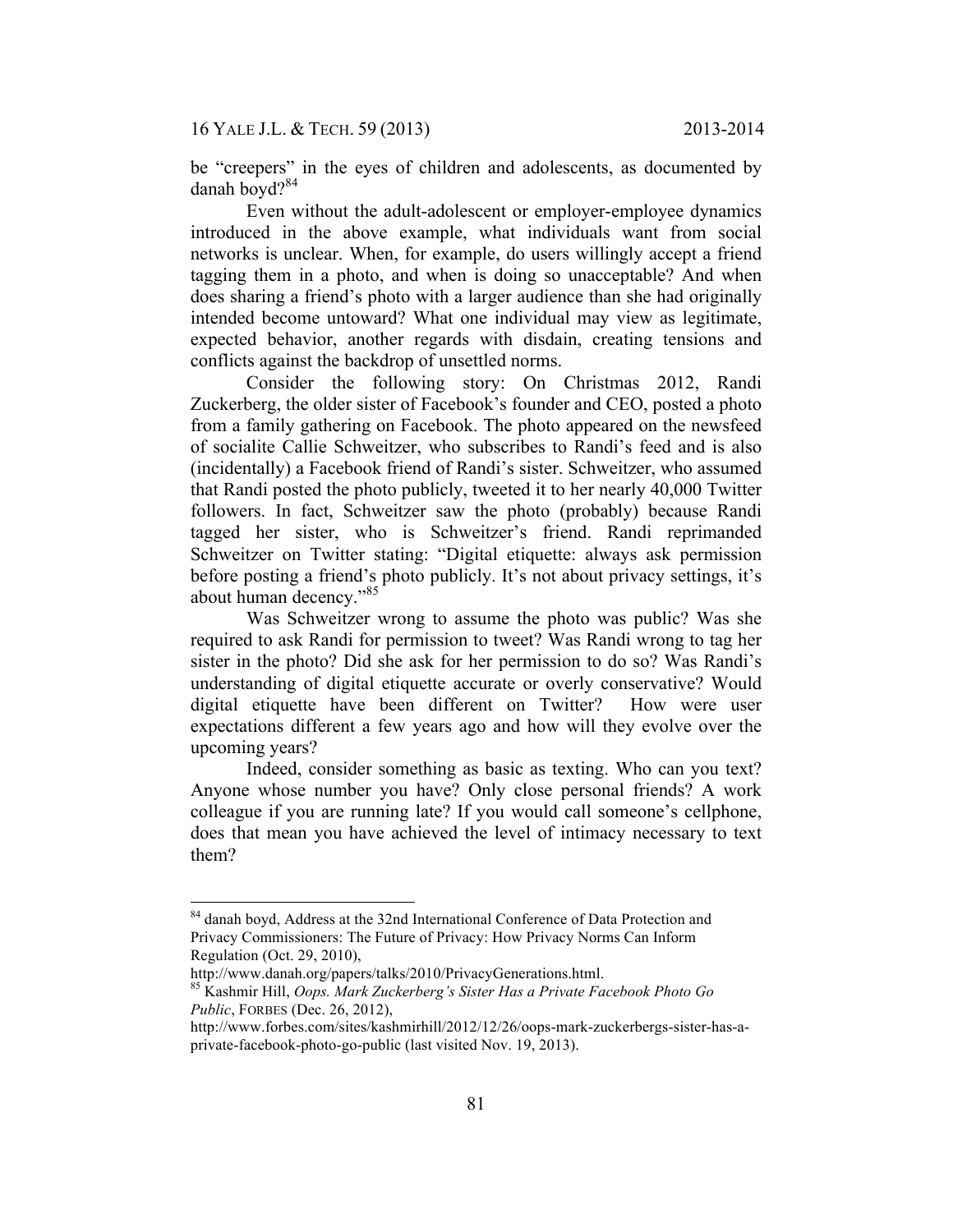The answers to these questions implicate delicate, budding relationships between business models, technologies, and individual preferences. Given the pace of technological progress, business leaders, ethicists, and policymakers have little if any time to pause and reflect before they have to make weighty policy choices. Failure to carefully adjust business practices and individual actions to newly-developed technologies in real time can grate against social norms—a phenomenon we colloquially call "creepiness."

### **V. HOW TO AVOID CREEP**

The ongoing haggling over the specifics of a DNT standard exemplifies just how polarized the techno-social debate has become.<sup>86</sup> Mike Zaneis, General Counsel of the Interactive Advertising Bureau (IAB), an industry body representing media and technology companies in the online advertising space, recently called Mozilla's move to block third-party cookies through the latest version of its Firefox browser "a nuclear first strike against the ad industry."<sup>87</sup> Some OBA advocates argue that any nontailored ads constitute spam.<sup>88</sup> Privacy advocates counter that industry should not assume that individuals are informed about the realities of online tracking or willing to trade off their privacy for more tailored content.<sup>89</sup> Peter Swire, who co-chaired the W3C Working Group, called the ongoing crisis a looming "digital arms race," warning that "if not defused, escalation around these competing interests will create major problems for both individuals and the businesses that depend on the Internet.<sup>"90</sup>

 <sup>86</sup> *See* Kate Kaye, *Sen. Jay Rockefeller Blasts Ad Industry in Senate Hearing Over Do Not Track*, AD AGE (Apr. 24, 2013), http://adage.com/article/digital/sen-jay-rockefeller-blastsad-industry-track/241078 (last visited Nov. 19, 2013). 87 Laura Stampler, *Firefox Launches 'Nuclear First Strike Against Ad Industry'*, BUSINESS

INSIDER (Feb. 25, 2013), http://www.businessinsider.com/firefox-to-block-third-partycookies-2013-2 (last visited Nov. 19, 2013).<br><sup>88</sup> Jessica Guynn, *Top Senate Democrat Calls for 'Do Not Track,' Advertisers Protest*, L.A.

TIMES (Apr. 25, 2013) http://articles.latimes.com/2013/apr/24/business/la-fi-tn-top-senatedemocrat-calls-for-do-not-track-advertisers-protest-20130424(last visited Nov. 19, 2013) (quoting Bob Liodice, president of the Association of National Advertisers: "Consumers will not see fewer ads, but rather would be on the receiving end of a blizzard of untailored, spam-like ads.").<br><sup>89</sup> Secondary 1.1 The property of the state of the state of the state of the state of the state of the state

 $\delta$  *See, e.g.*, Lee Tien & John M. Simpson, Community Group comments on W3C DNT, Jan. 8, 2012,

http://www.centerfordigitaldemocracy.org/sites/default/files/CommunityDNT-1.8.2012- 1.pdf.<br><sup>90</sup> Peter Swire, *How to Prevent the 'Do Not Track' Arms Race*, WIRED (Apr. 24, 2013),

http://www.wired.com/opinion/2013/04/do-not-track (last visited Nov. 19, 2013).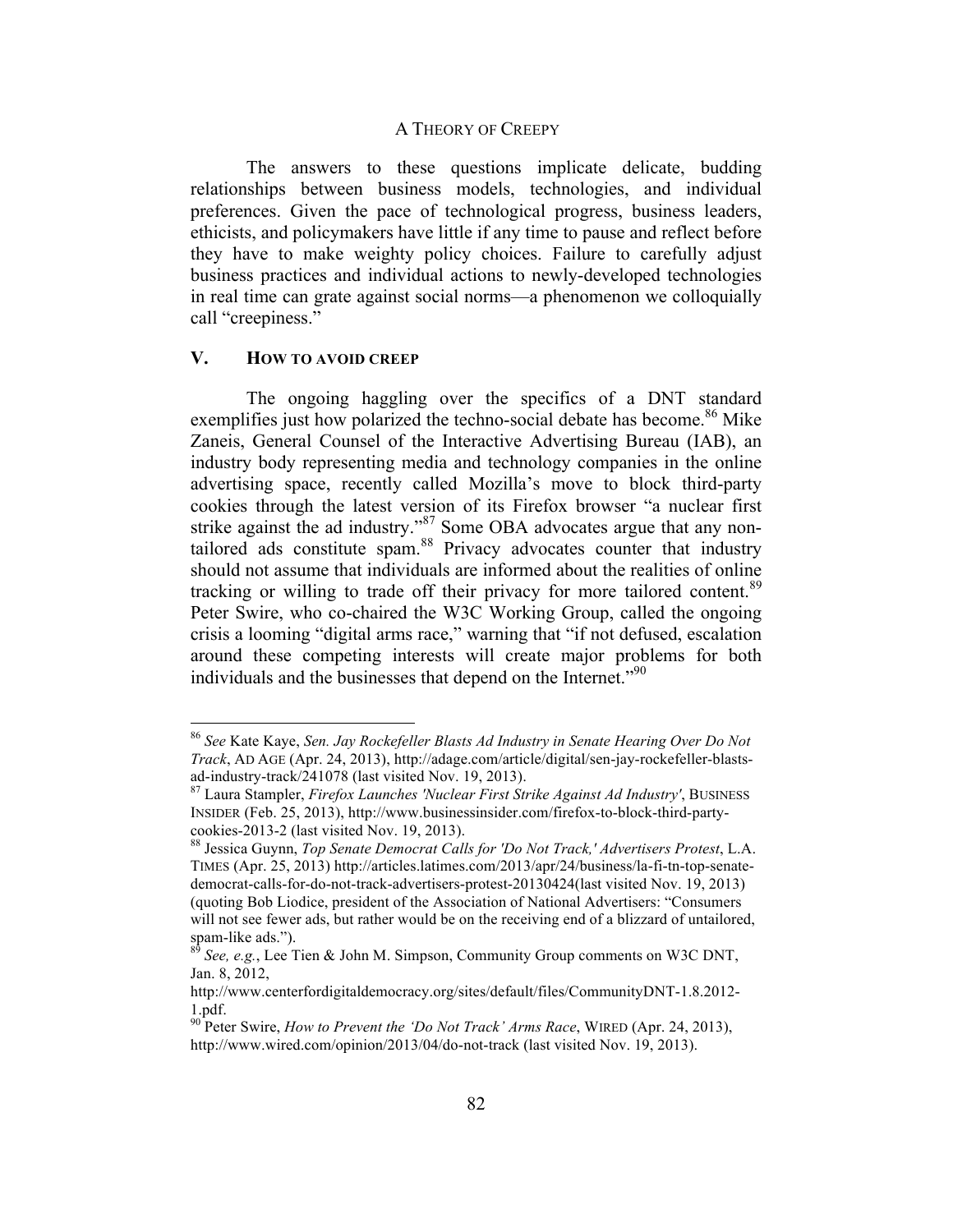16 YALE J.L. & TECH. 59 (2013) 2013-2014

Consumer advocates, advertisers and ad intermediaries, browser makers, and website owners (publishers) are pitted against one another in a battle over balancing privacy and business needs.<sup>91</sup> Businesses are concerned that policymakers in Washington and Brussels will impose heavy-handed regulation that will dampen economic progress and technological innovation. Regulators view businesses as overly zealous money-making machines eager to monetize individuals' data with little regard for social costs or ethical values.<sup>92</sup> Consumer advocates fear that new technologies will create an infrastructure for mass surveillance where businesses and governments collaborate to impose a high expense on individual privacy rights. $93$ 

How can we start to defuse the combustive mix of business interests, engineering, and individual rights?

Unfortunately, companies cannot avoid privacy fiascos simply by following the law. Privacy regulation—comprised primarily of the fair information privacy principles (FIPPs)—is a means to an end. When viewed as a stand-alone edifice, privacy regulation becomes almost meaningless, a bureaucratic box-ticking exercise involving notices that few users read and "consent" without information, volition, or choice.<sup>94</sup> In order to avoid creep, companies must engage their consumers in a meaningful conversation to reduce suspicion and align interests and expectations. They need to frame relationships by setting the tone for new products or novel uses of information. This part sets forth several strategies to help businesses absorb rapidly evolving social norms.

## *A. Against technological determinism*

To avoid creep, engineers should refrain from engaging in technological determinism; they should not believe that, just because something has become possible, it should be done. That data *could* be collected and stored forever does not necessarily mean that it *should* be. As

commerce-department-protect-consumers-online (last visited Nov. 19, 2013). 94 *See, e.g.*, discussion of EU cookie directive, *supra* notes 62 to 66 and accompanying text.

<sup>91</sup> *Id*. <sup>92</sup> *See, e.g.*, Eric Pfanner, *Google Faces More Inquiries in Europe Over Privacy Policy*, N.Y. TIMES (Apr. 2, 2013), http://www.nytimes.com/2013/04/03/technology/google-to-

face-national-regulators-over-privacy-policy.html (last visited Nov. 19, 2013). <sup>93</sup> *See, e.g.*, Letter from U.S. Consumer Organizations to Jan Philipp Albrecht, Rapporteur, Committee on Civil Liberties, Justice and Home Affairs (Sept. 5, 2012) (on file with EPIC), http://epic.org/privacy/intl/US-Cons-Grps-Support-EU-Priv-Law.pdf; *CDD and USPIRG Urge Commerce Department to Protect Consumers Online*, CTR. FOR DIGITAL DEMOCRACY (Jan. 28, 2011), http://www.democraticmedia.org/cdd-and-uspirg-urge-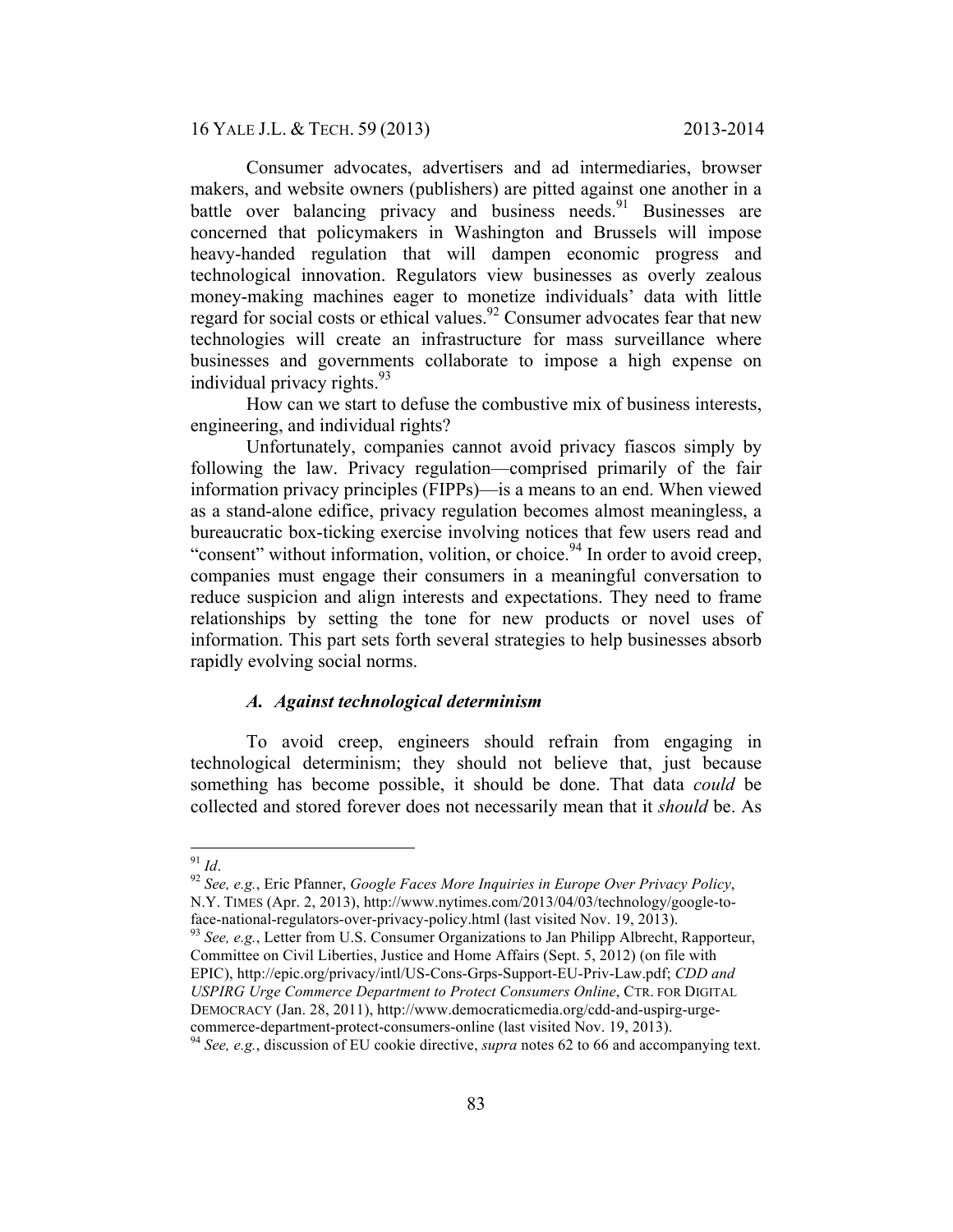Jaron Lanier argues in his book *You Are Not a Gadget: A Manifesto*, technology should be designed to serve humans and reflect their values, not the other way around.<sup>95</sup>

In the offline world, there is a degree of impermanence to almost any action; photos and post-it notes are not expected to last forever. And we share an understanding of how permanent any type of action should be: our expectations of the publicity and permanence of a book, for example, differ greatly from those connected to a personal letter or a scrap of paper left on a desk. Yet in the digital realm, emails, tweets, even sexting messages, which are certainly not *intended* for eternity, are nearly impossible to track down, contain, and destroy. They may, and in fact do, come back to haunt us years later, in different contexts and with entirely different audiences.<sup>96</sup> We are being forced to assume that anything digital will last forever and may find its way to the public domain. And this, in turn, may stifle freedom of speech, thought, and organization.

While we should not settle for the oft-heard engineer response: "this is how technology works," the solution is not necessarily regulation that ignores all technological realities and mandates data deletion.<sup>97</sup> Rather, it is to design technologies with prevailing social values in mind.

Consider cloud email providers. Had Gmail not provided more than 10 gigabytes of free storage, users would have been nudged to delete their emails every once in a while; the availability of effectively unlimited storage encourages users to retain email indefinitely. Over the past few years, we have all become hoarders. Individuals and companies retain immense, previously unfathomable amounts of data simply because they *can*. But in the offline world, people who retain objects indiscriminately are considered to be mentally unsound, regardless of whether they have the storage capacity. Normative offline behavior can be emulated in the digital world through appropriate product design.

Consider Snapchat, a photo messaging application that allows users to set a time limit for how long recipients can see a photo or video before it vanishes irretrievably (both from the recipient's device and the company's servers).<sup>98</sup> For people who worry about unflattering photos or embarrassing status updates coming back to haunt them, the app's appeal is obvious.

 <sup>95</sup> Jaron Lanier, YOU ARE NOT A GADGET: <sup>A</sup> MANIFESTO (2010). <sup>96</sup> *See* Jeffrey Rosen, *The Web Means the End of Forgetting*, N.Y. TIMES (July 21, 2010), http://www.nytimes.com/2010/07/25/magazine/25privacy-t2.html (last visited Nov. 19, 2013).<br><sup>97</sup> See, e.g., GDPR at Art. 17.

<sup>&</sup>lt;sup>98</sup> Jenna Wortham, *A Growing App Lets You See It, Then You Don't*, N.Y. TIMES (Feb. 8, 2013), http://www.nytimes.com/2013/02/09/technology/snapchat-a-growing-app-lets-yousee-it-then-you-dont.html.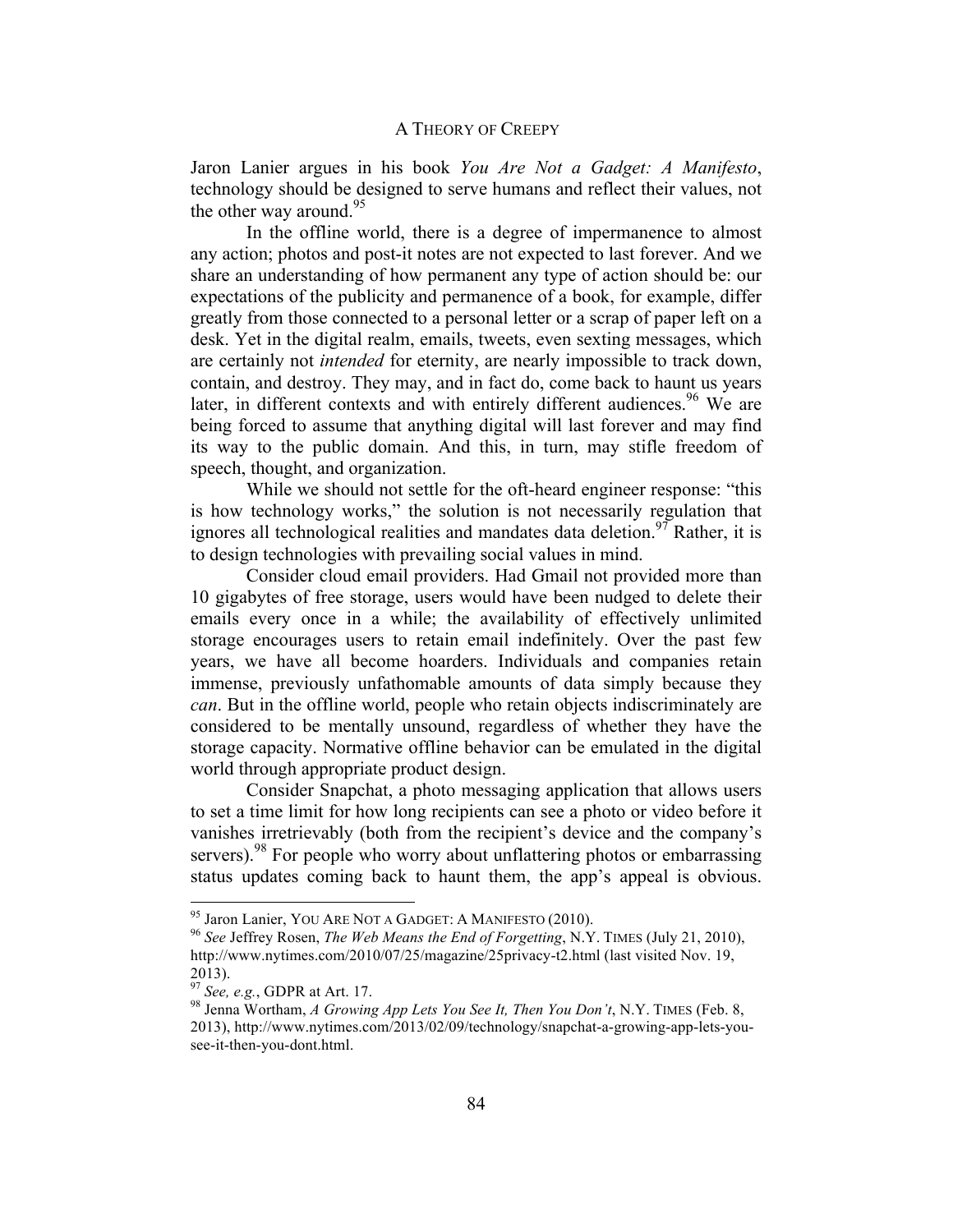Similarly, data deletion policies imposed by corporations over their internal email storage or other files prevent the apparent inevitability of universal storage. These methods are not perfect and legal or technical means can defeat them, but they help establish a norm that ensures that data is not readily available.

Woodrow Hartzog and Fred Stutzman call for "obscurity by design," enabling individuals to hide data that is technically public through techniques such as reduced search visibility, access controls, pseudonymous profiles, and obfuscation of observed information.<sup>99</sup> Ryan Calo critiques Facebook's recent introduction of Graph Search<sup>100</sup> as a step in the opposite direction.<sup>101</sup> The natural language search tool allows Facebook users to dig and unearth data hidden in their social graph. Graph Search technically respects existing privacy settings, but it does reduce obscurity and data obfuscation.<sup>102</sup>

Rather than simply institute a tool like Graph Search because it is technologically possible, companies should ask: Does making data that was always available more easily retrievable improve society enough to outweigh the privacy disruptions? By removing friction and practical obstacles that impede data flows, companies enhance user experience at an occasional cost to privacy. And this may impact not only information that the company itself has collected. A good example is access to court records, which democratic societies have always made publicly available. In the past, the practical costs of searching through and retrieving court records provided *de facto* protection for an individual's privacy. Today, it is sufficient to google a litigant's name in order to access his or her court records, which may include sensitive medical, financial, and other details.<sup>103</sup>

 <sup>99</sup> Fred Stutzman & Woodrow Hartzog, *Obscurity by Design: An Approach to Building Privacy into Social Media*, CSCW '12 Workshop on Reconciling Privacy with Social Media (2012), http://fredstutzman.com/papers/CSCW2012W\_Stutzman.pdf. <sup>100</sup> *Introducing Graph Search*, FACEBOOK.COM,

https://www.facebook.com/about/graphsearch (last visited Nov. 25, 2013).<br><sup>101</sup>Jessica Guynn, *Facebook Unveils Search Tool. Will It Find Acceptance?*, L.A, TIMES, Jan. 16, 2013, at B1.

<sup>&</sup>lt;sup>102</sup> Woodrow Hartzog & Evan Selinger, *Obscurity: A Better Way to Think About Your Data Than "Privacy"*, ATLANTIC (Jan. 17, 2013),

http://www.theatlantic.com/technology/archive/2013/01/obscurity-a-better-way-to-thinkabout-your-data-than-privacy/267283; Ryan Tate, *Creepy Side of Search Emerges on Facebook*, WIRED (Feb. 15, 2013), http://www.wired.com/business/2013/02/creepy-graph-

<sup>&</sup>lt;sup>103</sup> Amanda Conley, Anupam Datta, Helen Nissenbaum & Divya Sharma, *Sustaining Privacy and Open Justice in the Transition to Online Court Records: A Multidisciplinary Inquiry*, 71 MD. L. REV. 772, 816 (2012).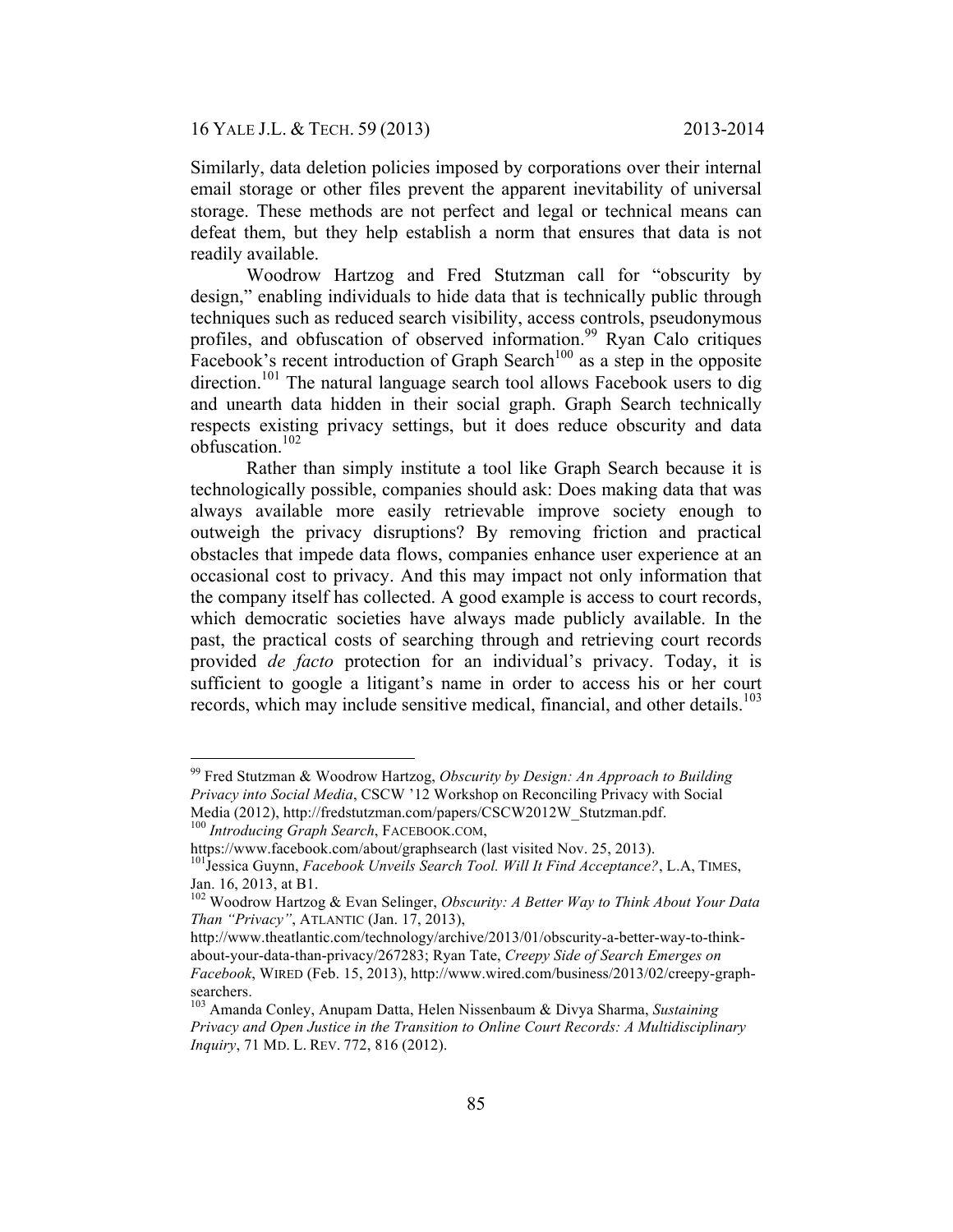The social value of open data and enhanced accessibility is evident—yet so is the price to individual privacy.

The emergence of algorithmic solutions has impacted behaviors that are deeply linked with social values, including recruiting employees, $104$ microtargeting political campaigns, $105$  grading essays, $106$  or even just suggesting friends on social networks. Do we want technological determinism to seep into these actions? Just because we can use data to make these decisions for us, should we?

Friend suggestions—and more broadly, social networking services themselves—inevitably reduce individuals to a set of characteristics (relationship status, geo-location map, music and movies "liked") that in Jaron Lanier's words "underrepresents reality." In Lanier's view, there is no perfect computer analogue for what we call a "person." "In Facebook, as it is with other online social networks, life is turned into a database, and this is a degradation."107 Some of our ethical and moral criteria are so fragile, nuanced, and culturally dependent that it is not clear that an algorithm will *ever* be capable of appropriately weighing them.<sup>108</sup> Indeed, it is far from clear that we would even *want* computers to obtain the ability to distinguish right from wrong. Such an anthropomorphized machine—a technological  $s$ ingularity<sup>109</sup>—would likely be creepier than the current dumbed-down version. $110$ 

 <sup>104</sup> Matt Richtel, *How Big Data Is Playing Recruiter for Specialized Workers*, N.Y. TIMES (Apr. 27, 2013), http://www.nytimes.com/2013/04/28/technology/how-big-data-is-playingrecruiter-for-specialized-workers.html.<br><sup>105</sup> Daniel Kreiss, *Yes We Can (Profile You): A Brief Primer on Campaigns and Political* 

*Data*, 64 STAN. L. REV. ONLINE 70 (2012); Natasha Singer & Charles Duhigg, *Tracking Voters' Clicks Online to Try to Sway Them*, N.Y. TIMES (Oct. 27, 2012),

http://www.nytimes.com/2012/10/28/us/politics/tracking-clicks-online-to-try-to-swayvoters.html.<br><sup>106</sup> Randall Stross, *The Algorithm Didn't Like My Essay*, N.Y. TIMES (June 9, 2012),

http://www.nytimes.com/2012/06/10/business/essay-grading-software-as-teachers-aide-<br>digital-domain.html.<br> $\frac{107}{3}$  and  $\frac{107}{3}$  and  $\frac{107}{3}$  and  $\frac{107}{3}$  and  $\frac{107}{3}$  and  $\frac{107}{3}$  and  $\frac{107}{3}$  and  $\frac{1$ 

<sup>&</sup>lt;sup>107</sup> Zadie Smith, *Generation Why?*, N.Y. REV. BOOKS (Nov. 25, 2010), http://www.nybooks.com/articles/archives/2010/nov/25/generation-why.

<sup>&</sup>lt;sup>108</sup> Tene & Polonetsky, *supra* note 2.<br><sup>109</sup> Ray Kurzweil, THE SINGULARITY IS NEAR: WHEN HUMANS TRANSCEND BIOLOGY (2006).

<sup>110</sup> Alexis Madrigaljan, *IBM's Watson Memorized the Entire "Urban Dictionary," Then His Overlords Had to Delete It*, ATLANTIC (Jan. 10, 2013),

http://www.theatlantic.com/technology/archive/2013/01/ibms-watson-memorized-theentire-urban-dictionary-then-his-overlords-had-to-delete-it/267047 ("Watson couldn't distinguish between polite language and profanity -- which the Urban Dictionary is full of.

<sup>.</sup> . . In tests it even used the word 'bullshit' in an answer to a researcher's query.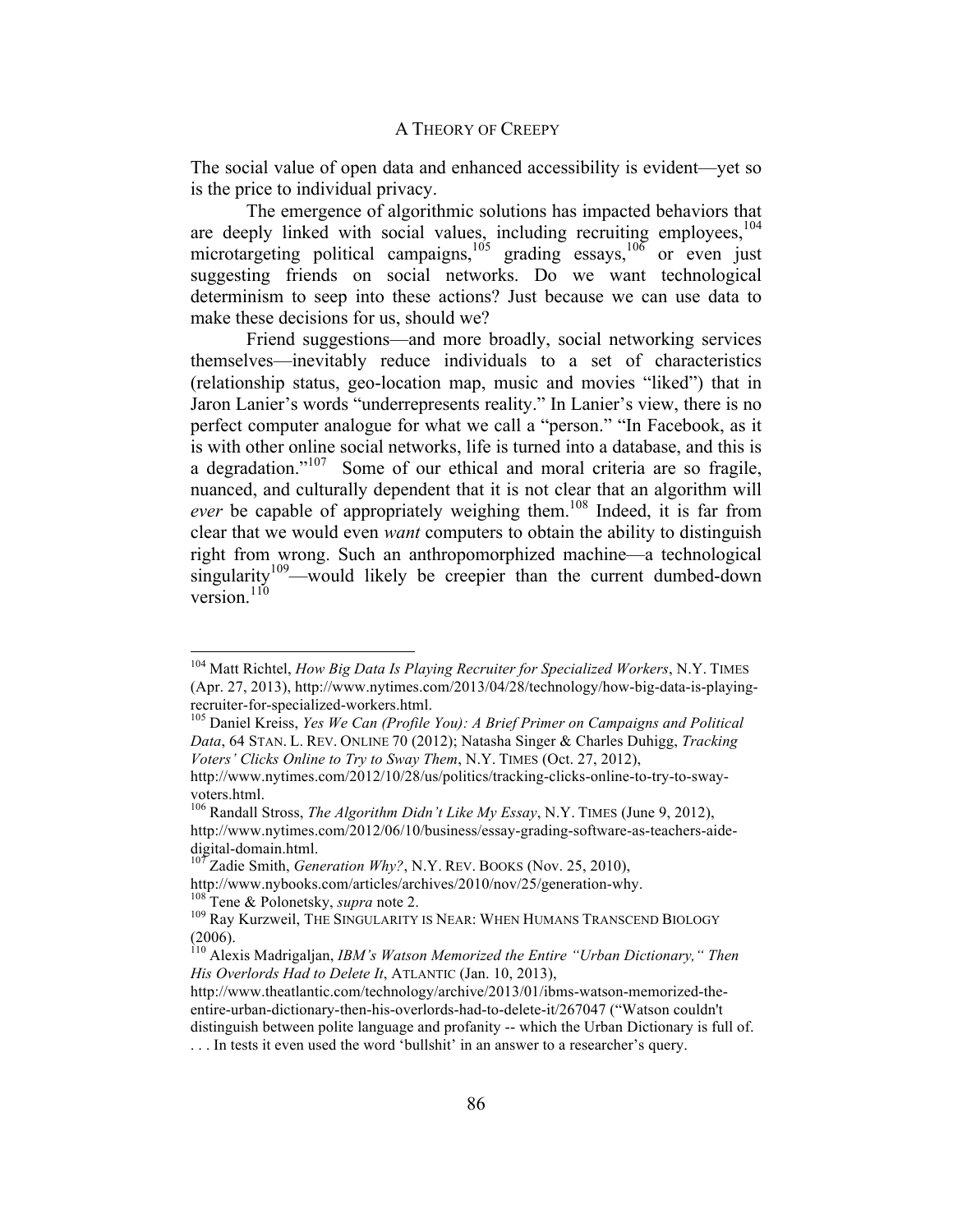16 YALE J.L. & TECH. 59 (2013) 2013-2014

Hence, companies should be careful about launching new services and cool features simply because they *can*. To avoid disrupting ethical norms and possibly straining the social fabric, entrepreneurs should verify that passengers are on board before the train of innovation leaves the station.

## *B. Against privacy lurch*

While engineers should steer clear of technological determinism, businesses should refrain from a "throw-it-up-against-the-wall-and-see-if-itsticks" approach to new product development.<sup>111</sup> Former FTC Commissioner Pamela Jones Harbour used these harsh words to criticize Google for the launch of a public-facing product (Buzz) piggybacking on a service that users understood as private (Gmail). danah boyd calls the resulting commotion a "privacy fail."<sup>112</sup> Paul Ohm dubs it a "privacy lurch"—that is, an abrupt change a company makes to the way it handles data about individuals.<sup>113</sup> Needless to say, privacy fails or lurches are creepy.

Companies should be extra careful not to startle consumers with unanticipated data grabs, monitoring, or publicity. For example, Path, a popular and rapidly growing mobile social networking service, was discovered to be uploading users' address books without their knowledge and consent.<sup>114</sup> This set off a storm of criticism. Path was accused of "stealing" users' address books,<sup>115</sup> leading to a formal apology by the budding company's  $CEO<sub>116</sub>$  congressional inquiry,<sup>117</sup> and regulatory

Ultimately, Brown's 35-person team developed a filter to keep Watson from swearing and scraped the Urban Dictionary from its memory.").<br><sup>111</sup> Pamela Jones Harbour, *Remarks Before Third FTC Exploring Privacy Roundtable*,

http://www.ftc.gov/speeches/harbour/100317privacyroundtable.pdf (last visited Nov. 25, 2013).

<sup>112</sup> danah boyd, *Making Sense of Privacy and Publicity*, SXSW,

http://www.danah.org/papers/talks/2010/SXSW2010.html (last visited Nov. 25, 2013).<br><sup>113</sup> Paul Ohm, *Branding Privacy*, 97 MINN. L. REV. 907, 909 (2013).<br><sup>114</sup> Arun Thampi, *Path Uploads Your Entire iPhone Address Book to I* 

<sup>(</sup>Feb. 8, 2012), http://mclov.in/2012/02/08/path-uploads-your-entire-address-book-to-theirservers.html (last visited Nov. 25, 2013).<br><sup>115</sup> Jason Gilbert, *iPhone App Privacy: Path, Facebook, Twitter and Apple under Scrutiny* 

*for Address Book Controversy*, HUFFINGTON POST (Feb. 15, 2012),

http://www.huffingtonpost.com/2012/02/15/iphone-privacy-app-path-facebook-twitterapple\_n\_1279497.html. 116 Dave Morin, *We Are Sorry*, PATH BLOG (Feb. 8, 2012),

http://blog.path.com/post/17274932484/we-are-sorry (last visited Nov. 25, 2013); *see also*  Rafe Needleman*, Path CEO: We Are Sorry, and We've Deleted Your Address Book Data*,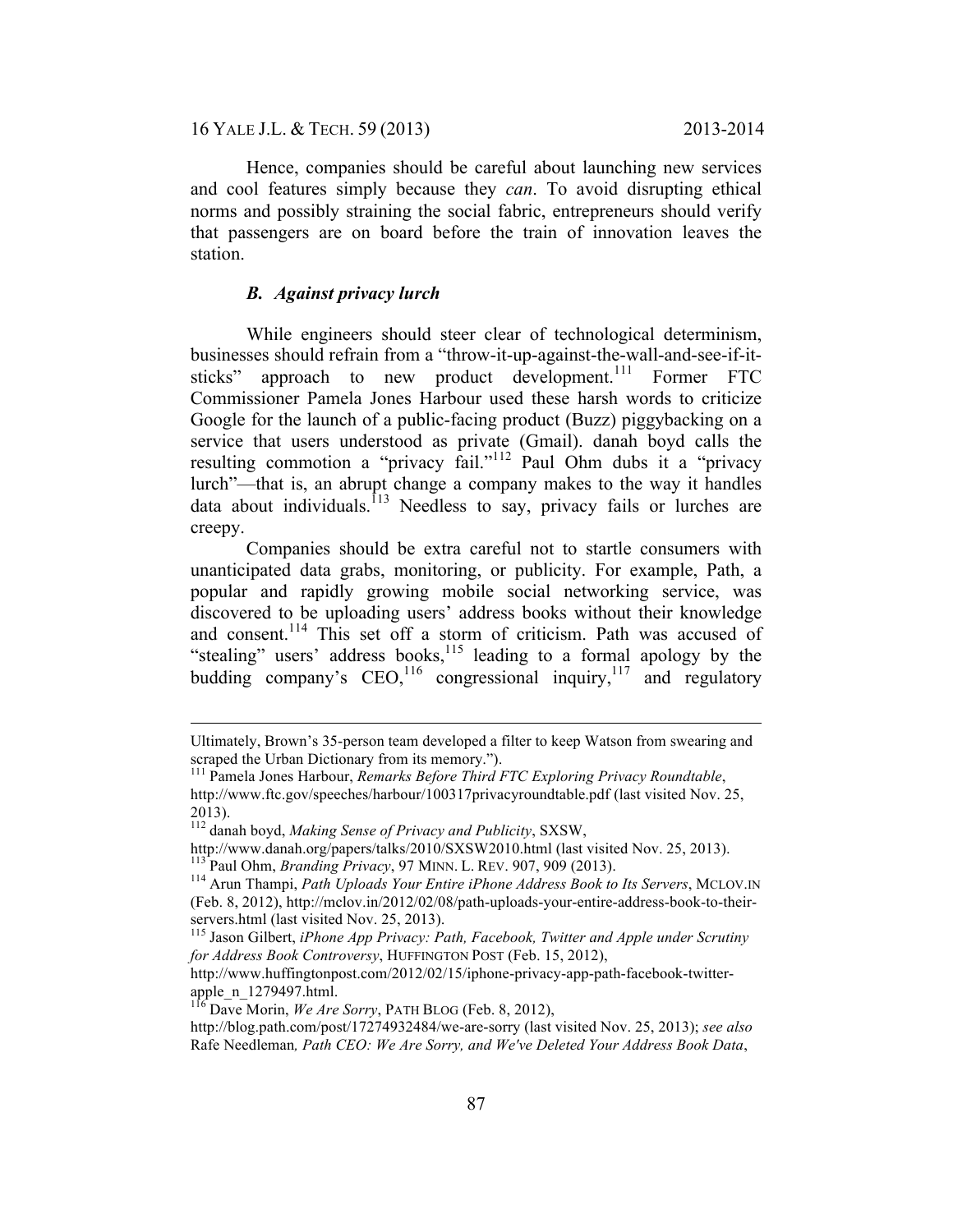action.<sup>118</sup> Intimidated by the huge public response, developers of other apps, including Instagram, quickly updated their interfaces to request data access when matching contacts.<sup>119</sup> There was little doubt that the data that *Path* uploaded were necessary for the smooth provision of its services, and users would likely have consented to provide their information had they been asked. But just as guests to your house are not welcome to open your refrigerator and help themselves to some pie, even if that same pie had been purchased for them, so too are mobile apps not expected to "help themselves" to users' data without permission.

In Helen Nissenbaum's terms, privacy is all about context.<sup>120</sup> Consumers are unlikely to object to the use of personal information where it is contextually consistent or where strong public policy interests mandate data use. The lesson for companies is that context is key. For any innovation or new product launch, users should be brought along carefully, educated, and given an opportunity to object.<sup>121</sup> Just as friends do not magically transmute into lovers, so should email contacts not automatically become social networking friends. Amazon, for example, may pursue a high degree of customization without violating consumer expectations, given its clear messaging about customization and friendly user interface, whereas Orbitz will surprise users when tailoring specific kinds of travel offers to their browser type. $^{122}$ 

 $\overline{a}$ 

CNET (Feb. 8, 2012), http://news.cnet.com/8301-19882\_3-57373474-250/path-ceo-we-aresorry-and-weve-deleted-your-address-book-data (last visited Nov. 25, 2013). 117 Matt Brian, *Congress Sends Letter to Apple Questioning the Path Debacle, Developer* 

*Data Access*, THE NEXT WEB (Feb. 15, 2012),

http://thenextweb.com/apple/2012/02/15/congress-sends-letter-to-apple-questioning-the-<br>path-debacle-developer-data-access (last visited Nov. 25, 2013).

<sup>&</sup>lt;sup>118</sup> Path Social Networking App Settles FTC Charges It Deceived Consumers and *Improperly Collected Personal Information from Users' Mobile Address Books*, (Feb. 1, 2013), http://www.ftc.gov/opa/2013/02/path.shtm (last visited Nov. 25, 2013); *see also*  Hayley Tsukayama, *FTC, Path Settlement Shows Online Privacy Goes Beyond the Policy*, WASH. POST (Feb. 1, 2013), http://articles.washingtonpost.com/2013-02-

<sup>01/</sup>business/36681778\_1\_mobile-privacy-app-developers-user-data. 119 Matt Brian, *Following Path's Contact Fiasco, Instagram Silently Adds a Contact List Access Prompt*, THE NEXT WEB (Feb. 11, 2012),

http://thenextweb.com/mobile/2012/02/11/following-paths-contact-fiasco-instagramsilently-adds-a-contact-list-access-prompt (last visited Nov. 25, 2013).<br><sup>120</sup> Helen Nissenbaum, PRIVACY IN CONTEXT: TECHNOLOGY, POLICY, AND THE INTEGRITY

OF SOCIAL LIFE (2009); *see also* Helen Nissenbaum, *Privacy as Contextual Integrity*, 79 WASH. L. REV. 119 (2004).<br><sup>121</sup> Jules Polonetsky & Omer Tene, *It's Not How Much Data You Have, But How You Use* 

*It*, FUTURE OF PRIVACY FORUM (Dec. 5, 2012), http://www.futureofprivacy.org/fpf-whitepaper-its-not-how-much-data-you-have-but-how-you-use-it. 122 Mattioli, *supra* note 35.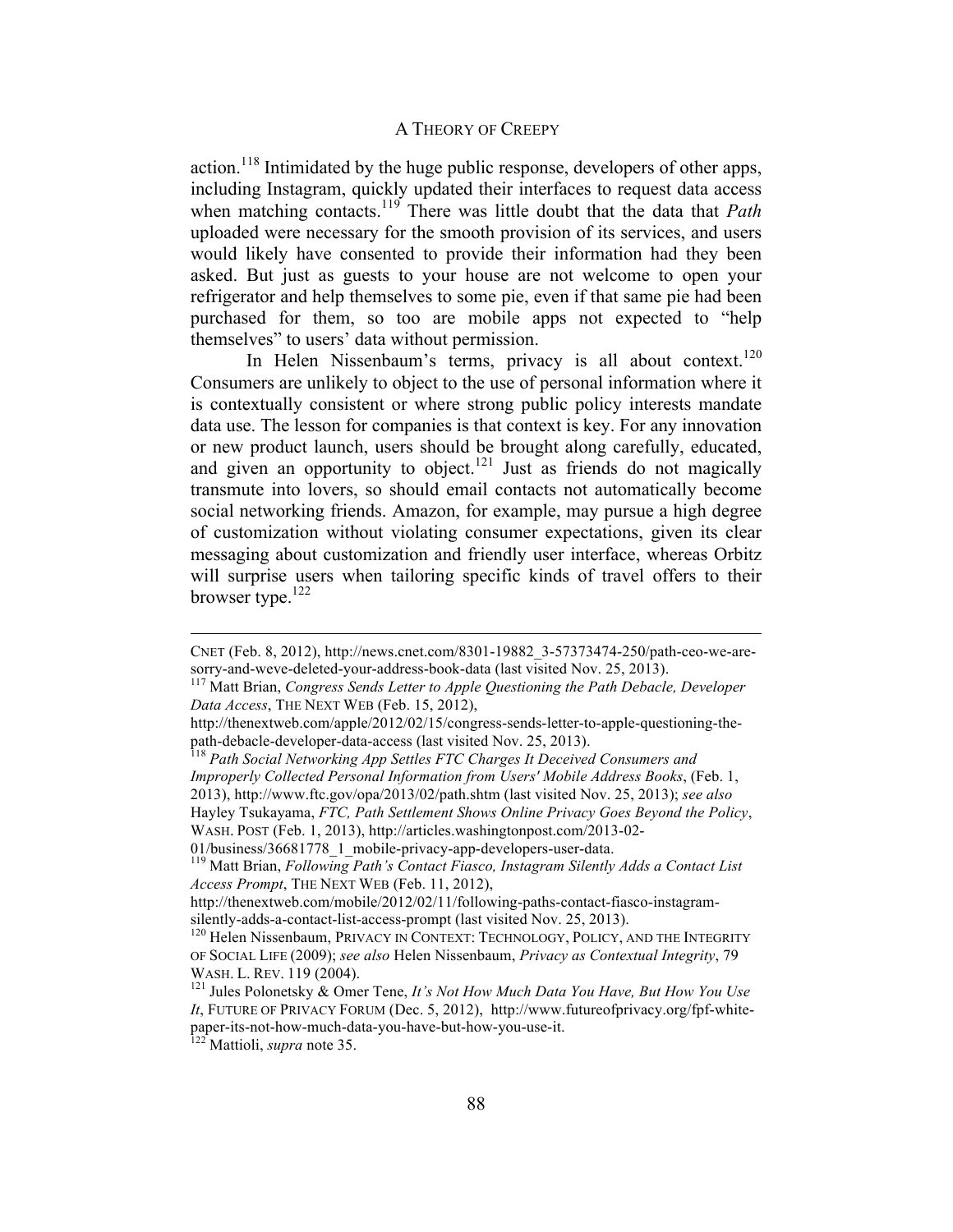To avoid giving the sense of lunging at data, companies need to set the tone for their relationships with users. If a strange man tells you to take your clothes off, you would think he is crazy; if the strange man is a doctor, it would seem appropriate; if it is someone you meet on a first date, it might be abrupt; on the second or third date, perhaps welcome. The point is that social interactions are complex, nuanced, and need to be carefully structured. Individuals have strong intuitions about it; corporations are less agile.

The "respect for context" approach has now been adopted by the White House<sup>123</sup> and FTC.<sup>124</sup> Yet some may argue that it is overly conservative and unnecessarily limits innovation. Nissenbaum herself notes, "By putting forward existing informational norms as benchmarks for privacy protection, we appear to endorse entrenched flows that might be deleterious even in the face of technological means to make things better. Put another way, contextual integrity is conservative in possibly detrimental ways."<sup>125</sup> Thus, context—generally helpful for privacy—may be viewed as an impediment to innovation.

For example, if Facebook had not proactively launched its News Feed feature in 2006 and had instead solicited users' opt-in consent, we would likely not have the Facebook we know today. Some readers may recall that, in the past, when users logged into Facebook all they could see was their face, *i.e.*, their own profile; to view another user's news, they had to actively enter that user's profile. It is only when data started flowing that users became accustomed to the change, which more than a billion users worldwide enjoy today. Another example is Comcast's decision in 2010 to pro-actively monitor its customers' computers to detect malware;  $^{126}$  more recently, Internet-service providers (ISPs) including Comcast, AT&T, and Verizon have reached out to consumers whose computers had been infected and used by criminals as bots.<sup>127</sup>

In each of these cases—Facebook's News Feed and the ISPs' warnings—companies may have struggled if asked to obtain individuals'

<sup>&</sup>lt;sup>123</sup> White House Blueprint, *supra* note 61, at 10.<br><sup>124</sup> FTC, PROTECTING CONSUMER PRIVACY IN AN ERA OF RAPID CHANGE:

RECOMMENDATIONS FOR BUSINESSES AND POLICYMAKERS, 36-40 (2012),

http://ftc.gov/os/2012/03/120326privacyreport.pdf.<br><sup>125</sup> *Id.* at 143.<br><sup>126</sup> Roy Furchgott, *Comcast to Protect Customer's Computers from Malware*, N.Y. TIMES (Sept. 30, 2010), http://gadgetwise.blogs.nytimes.com/2010/09/30/comcast-to-monitorcustomer-computers-for-malware. 127 Daniel Lippman & Julian Barnes, *Malware Threat to Internet Corralled*, WALL ST. J.

<sup>(</sup>July 9, 2012),

http://online.wsj.com/article/SB10001424052702303292204577515262710139518.html.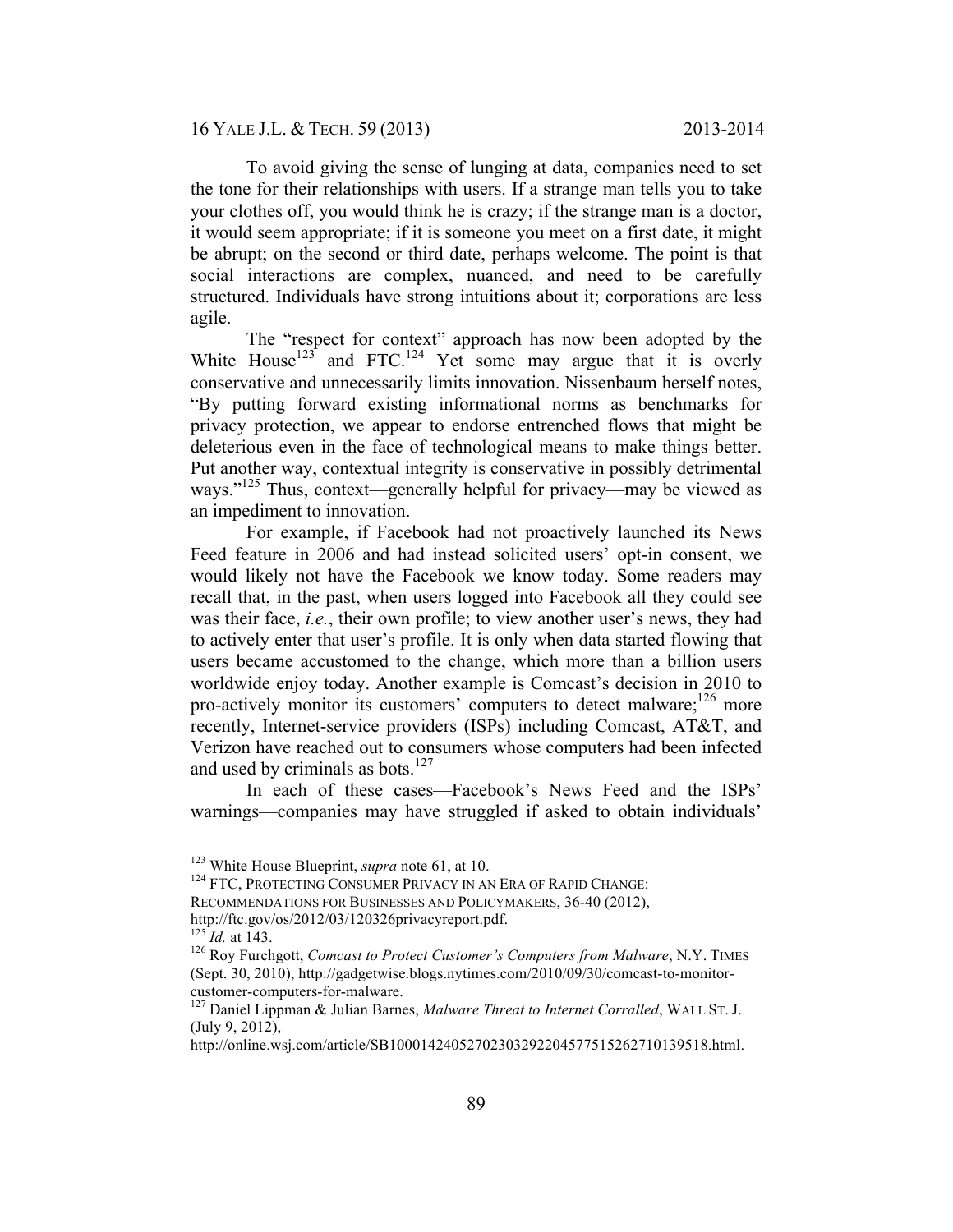prior opt-in consent to data practices which were truly innovative, unanticipated, and therefore out of context. In fact, many Facebook users initially reacted negatively to the introduction of News Feed, criticizing the changed user experience.<sup>128</sup> Once they adjusted to this change in context, however, realizing that Facebook is a tool not just for curation of one's profile but also for broadcasting information to one's friends, News Feed became a vital part of the Facebook experience, driving user engagement and playing a crucial role in spreading information globally. And while each of these innovations signified a change in context that benefits consumers and perhaps society at large, it is far from clear that individuals would have opted-in to these practices if asked to do so in advance. As Larry Downes recently observed, "Today's privacy crisis is a function of innovation that happens too quickly. Given the accelerating pace of new information technology introductions, new uses of information often appear suddenly, perhaps overnight. Still, after the initial panic, we almost always embrace the service that once violated our visceral sense of privacy."<sup>129</sup>

Ohm suggests that trademarks could bridge the notice deficiency of corporate privacy practices and thereby prevent a privacy lurch.<sup>130</sup> Ohm's approach would require every company that handles customer information to associate its trademark with a specified set of core privacy commitments, requiring a change of trademark if the company decides to depart from its initial promises. Hence, Ohm appears to view brand development as a topdown exercise where companies shape brand qualities through purposeful, legally-binding commitments.

In contrast, we suggest that while brand recognition has important implications for privacy law, it is in fact a bottom-up process where *users*  set their expectations based on their perception of a brand.<sup>131</sup> And while companies can manage their image and brand through advertising and marketing, it is users, not businesses, that inject brands with meaning. Consequently, in order to assess the legitimacy of data practices, regulators should take account of *user expectations* rather than corporate statements.<sup>132</sup>

 <sup>128</sup> Michael Arrington, *Facebook Users Revolt, Facebook Replies*, TECHCRUNCH (Sept. 6, 2006), http://techcrunch.com/2006/09/06/facebook-users-revolt-facebook-replies (last visited Nov. 25, 2013); John Leyden, *Facebook Mods Controversial "Stalker-friendly"* 

*Feature*, REGISTER (Sept. 8, 2006),<br>http://www.theregister.co.uk/2006/09/08/facebook climbdown.

<sup>&</sup>lt;sup>129</sup> Larry Downes, *A Rational Response to the Privacy "Crisis,"* 716 POLICY ANALYSIS 1, 10 (2013), http://object.cato.org/sites/cato.org/files/pubs/pdf/pa716.pdf.<br><sup>130</sup> Ohm, *supra* note 113.<br><sup>131</sup> Polonetsky & Tene, *supra* note 121, at 1.<br><sup>132</sup> Of course, when made clearly and effectively, corporate statem

perceptions and expectations.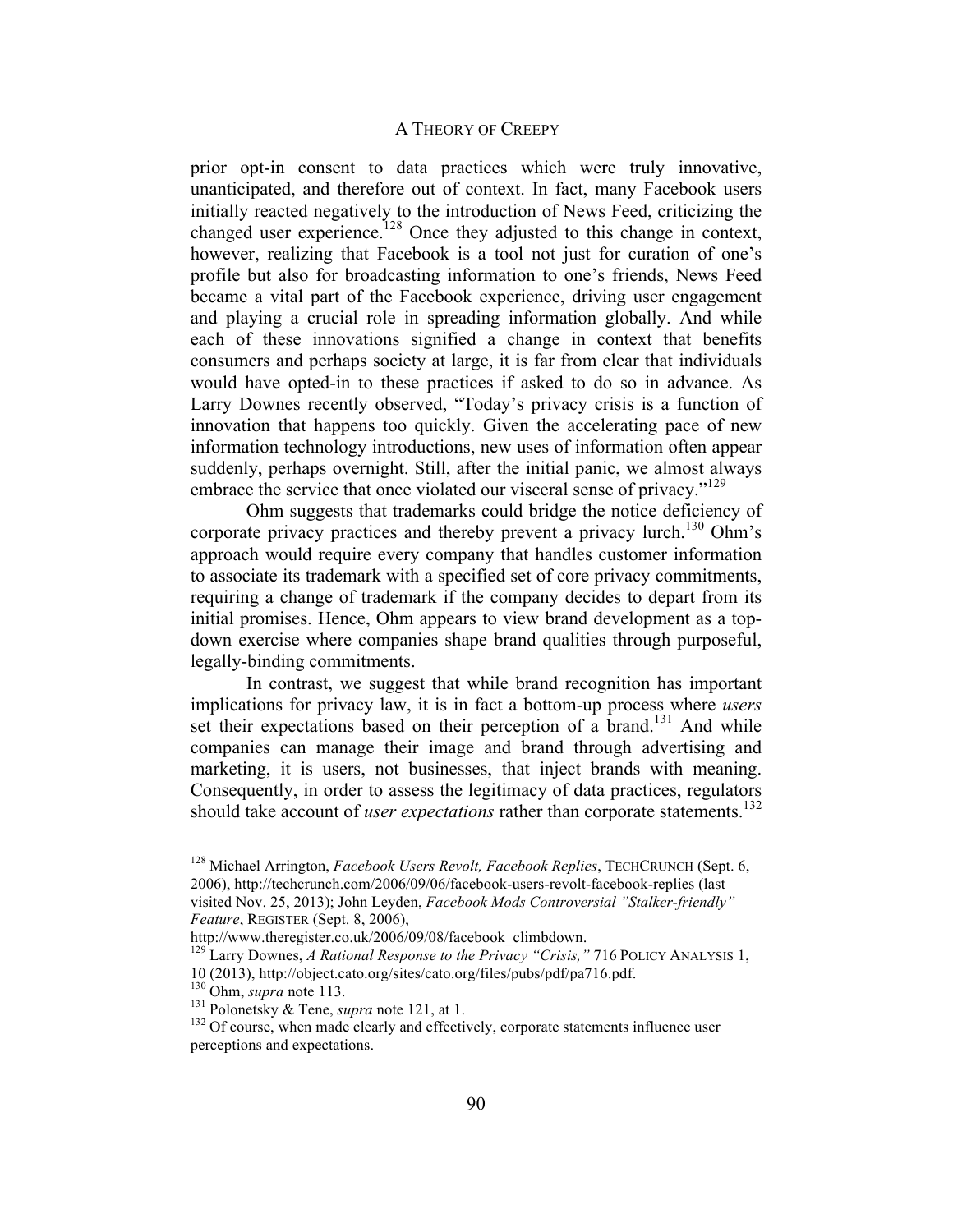16 YALE J.L. & TECH. 59 (2013) 2013-2014

In some cases, user expectations might indeed limit a new data use, but in other cases they could help support a new product or service.

Users may trust recognized brands more than they do newcomers, but this approach does not imply that recognized brands have a *de facto*  license to use data in a manner that start-up businesses do not. Rather, the point is that user perception of a brand can help a company that is proposing new data uses if such uses constitute an extension of the brand that resonates with consumers. For example, a consumer does not ordinarily expect his sneakers to communicate with his phone, but if Nike sold a Nike brand smartphone, consumers would be more likely to expect it to communicate seamlessly with their bluetooth-enabled Nike shoes.

Delineating context is particularly difficult in the social networking world, which is marked by what Alice Marwick and danah boyd call "context collapse."133 In social media, contacts from different walks of a user's life, such as friends, family members, and co-workers, are lumped together under the (Facebook-selected) title of "friends."<sup>134</sup> Marwick explains that, in the offline world, getting a call from one's boss while on a date requires a quick switch of self-presentation and social role to suit the occasion.<sup>135</sup> This compartmentalizing of self-presentation (essentially identity<sup>136</sup>) is difficult to maintain in social media where users have to navigate multiple networks simultaneously, alternatingly concealing and revealing information to friends, family, colleagues, old classmates, etc.<sup>137</sup> The problem is that roles such as parent-child, employer-employee, or teacher-student reemerge at what Marwick calls "moments of rupture," where offline power structures become manifest (*e.g.*, an employer's

 <sup>133</sup> Alice Marwick & danah boyd, *I Tweet Honestly, I Tweet Passionately: Twitter Users, Context Collapse, and the Imagined Audience*, 13 NEW MEDIA & SOCIETY 114, 122 (2011). 134 Context collapse is somewhat reduced in Google Plus, which provides the "Circles"

feature, allowing users to disaggregate their online identities by sending updates to certain groups of people (*e.g.*, high school friends, relatives, colleagues or followers) and not to others. *See* Omer Tene, *Me, Myself and I: Aggregated and Disaggregated Identities on Social Networking Services*, 8(2) J. INT'L COMM. L. & TECH. 118 (2013).<br><sup>135</sup> Alice Marwick, *Social Surveillance in Everyday Life*, 9(4) SURVEILL. & SOCIETY 378,

<sup>386 (2012).</sup>

 $136$  An "identity" comprises essential and unique characteristics that define an individual. For a classic exposition of the concept of digital identity in cyberspace, see Kim Cameron, *The Laws of Identity*, Microsoft Whitepaper, May 2005,

http://www.identityblog.com/stories/2005/05/13/TheLawsOfIdentity.pdf; *see also* The White House, *National Strategy for Trusted Identities in Cyberspace*, April 2011, http://www.whitehouse.gov/sites/default/files/rss\_viewer/NSTICstrategy\_041511.pdf; OECD, *Digital Identity Management: Enabling Innovation and Trust in the Internet Economy*, 2011, http://www.oecd.org/sti/ieconomy/49338380.pdf; Tene, *supra* note 134. 137 Marwick, *supra* note 135, at 385-87.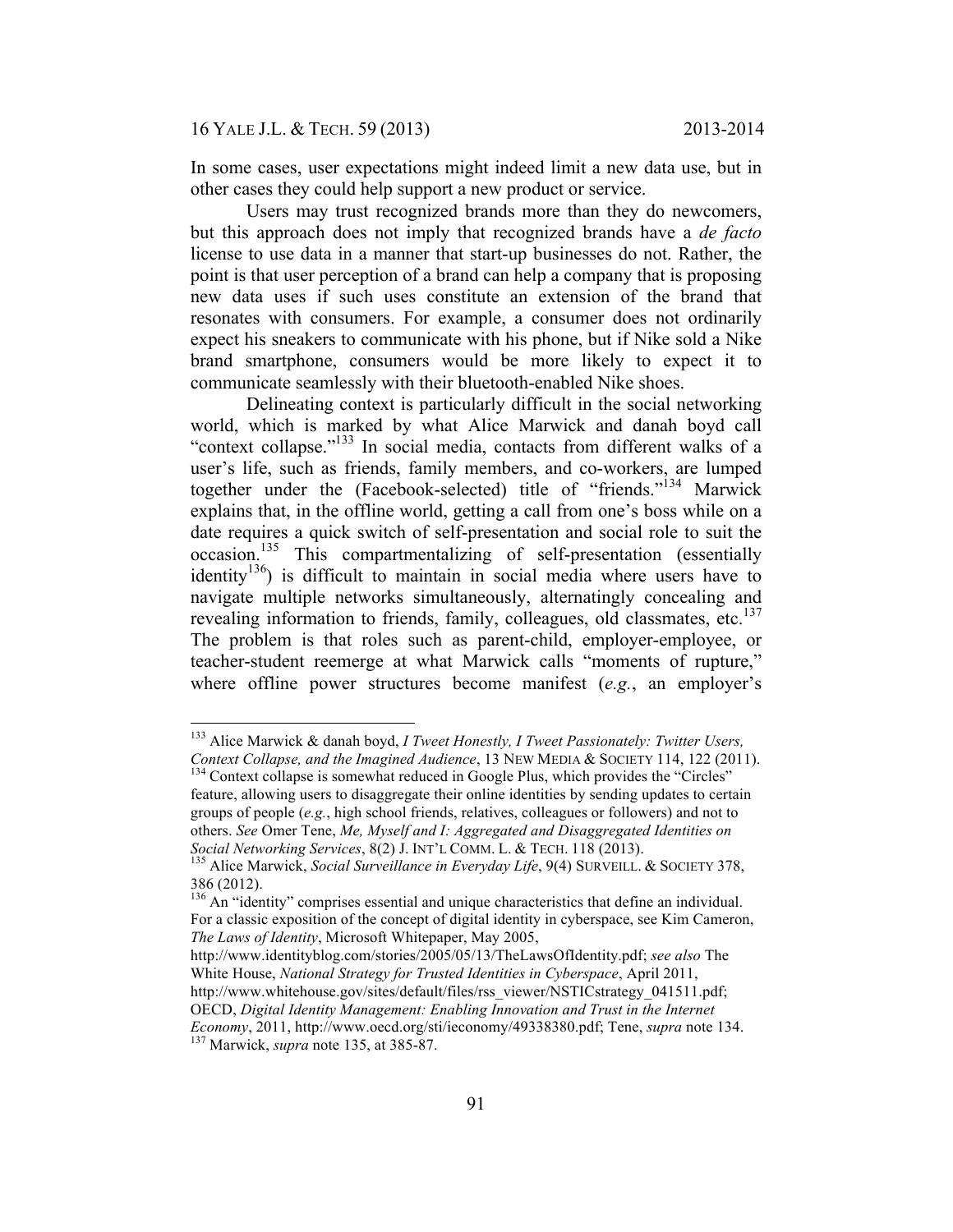promotion decision, a school disciplining a child for cyberbullying) often to the detriment of the person lower on the social hierarchy.<sup>138</sup> This means that, despite evident difficulty, context remains key in social media as well. Companies should consider—and make use of—context to avoid privacy lurch.

# *C. Against targeting the superuser*

In his article "The Myth of the Superuser: Fear, Risk, and Harm Online," Paul Ohm cautions against laws and regulations that are addressed at risks created by a legendary, omnipotent, malevolent superuser, who seldom exists in practice.<sup>139</sup> Such laws are inevitably overbroad and ambiguous, and unnecessarily restrict the rights and freedoms of inculpable, ordinary users.<sup>140</sup> For example, the Computer Fraud and Abuse Act  $(CFAA)^{141}$  and its implementation by law enforcement have been broadly criticized as an overbroad, even draconian criminalization of generally harmless activity.<sup>142</sup> The assumption that every instance of unauthorized access to a computer constitutes a dangerous cyberattack has led to prosecution of individuals for activity that is hardly criminal, sometimes with dire consequences.<sup>143</sup>

In a similar vein, we urge engineers and businesses not to assume that average users of new data-sharing products or services are superusers, that is highly tech-savvy early adopters who read and understand privacy

 <sup>138</sup> *Id*. at 386. *See, e.g.*, Rosen, *supra* note 96 (discussing the Stacy Snider "drunken pirate" affair, in which a teacher in training was terminated based on a photo showing her at a party wearing a pirate hat and drinking from a plastic cup).

<sup>139</sup> Paul Ohm, *The Myth of the Superuser: Fear, Risk, and Harm Online*, 41 U.C. DAVIS L. REV. 1327 (2008).<br><sup>140</sup> *See, e.g.*, Orin Kerr, *Vagueness Challenges to the Computer Fraud and Abuse Act*, 94

MINN. L. REV. 1561 (2010). 141 18 U.S.C. § 1030 (2010). <sup>142</sup> *See, e.g.*, Tim Wu, *Fixing the Worst Law in Technology*, NEW YORKER, Mar. 18, 2013,

http://www.newyorker.com/online/blogs/newsdesk/2013/03/fixing-the-worst-law-intechnology-aaron-swartz-and-the-computer-fraud-and-abuse-act.html ("The Computer Fraud and Abuse Act is the most outrageous criminal law you've never heard of. It bans 'unauthorized access' of computers, but no one really knows what those words mean. Orin Kerr, a former Justice Department attorney and a leading scholar on computer-crime law, argues persuasively that the law is so open-ended and broad as to be unconstitutionally vague. Over the years, the punishments for breaking the law have grown increasingly severe—it can now put people in prison for decades for actions that cause no real economic or physical harm") (last visited Jan. 20, 2014).

<sup>143</sup> Marcia Hofmann, *In the Wake of Aaron Swartz's Death, Let's Fix Draconian Computer Crime Law*, EFF BLOG, Jan. 14, 2013, https://www.eff.org/deeplinks/2013/01/aaronswartz-fix-draconian-computer-crime-law (last visited Nov. 25, 2013).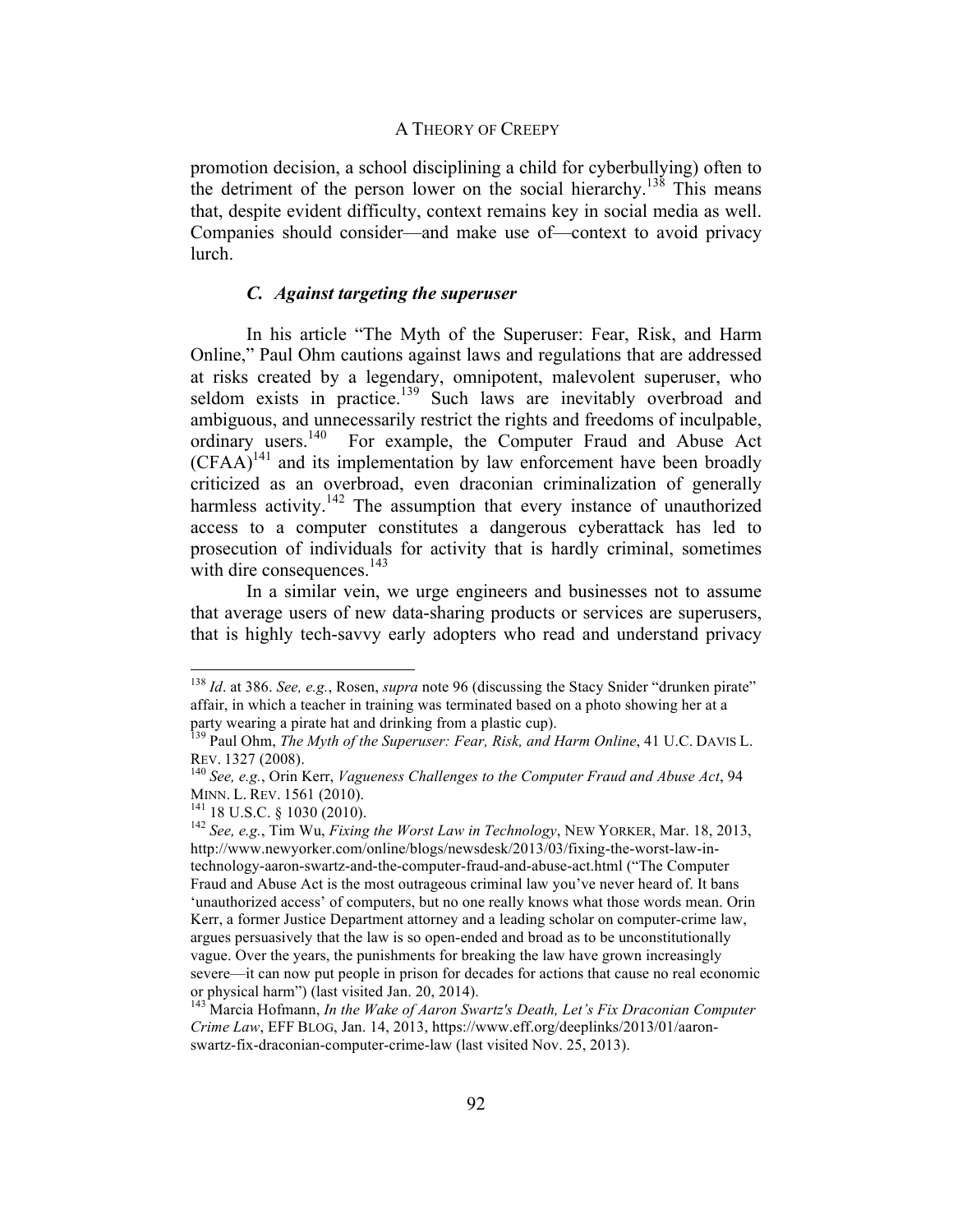policies and manipulate default settings with ease. Typically, individuals get privacy defaults wrong,<sup>144</sup> disseminate content more broadly than they intended or is advisable for their own good,<sup>145</sup> forget passwords or keep them listed on unencrypted files on their laptop,  $146$  and generally struggle to keep up with the astounding surge in digital economy and culture.

Researchers at Carnegie Mellon University recently investigated the usability of tools to limit OBA. They observed participant behavior as participants installed and used various privacy tools, including opt-out tools, browser settings, and cookie blockers, and recorded their perceptions and attitudes about those tools, finding serious usability flaws in all nine tools examined.<sup>147</sup> The researchers conclude, "There are significant challenges in providing easy-to-use tools that give users meaningful control without interfering with their use of the web. Even with additional education and better user interfaces, it is not clear whether users are capable of making meaningful choices about trackers."<sup>148</sup>

Engineers should be mindful of the fact that products and services that they design are intended (also) for non-engineers. The Silicon Valley culture, dubbed the "hacker way" by Mark Zuckerberg, founder of Facebook,  $149$  whose corporate credo is "move fast and break things," is not always aligned with broader societal values and expectations. Recently, at an FTC workshop on the "Internet of Things," Vint Cerf, one of the architects of the Internet and currently Google's Chief Internet Evangelist, argued that "privacy may be an anomaly . . . a construct of the modern

 <sup>144</sup> Maritza Johnson, Serge Egelman & Steven Bellovin, *Facebook and Privacy: It's Complicated*, SOUPS '12: PROCEEDINGS OF THE EIGHTH SYMPOSIUM ON USABLE PRIVACY AND SECURITY (2012), http://www.cs.columbia.edu/~maritzaj/publications/soups12 johnson-facebook-privacy.pdf; *see also* Fred Stutzman, Ralph Gross & Alessandro Acquisti,

*Silent Listeners: The Evolution of Privacy and Disclosure on Facebook*, 4 J. PRIVACY & CONFID. 7 (2012). 145 Kashmir Hill, *Either Mark Zuckerberg Got a Whole Lot Less Private or Facebook's* 

*CEO Doesn't Understand the Company's New Privacy Settings*, TRUE/SLANT (Dec. 10, 2009), http://trueslant.com/KashmirHill/2009/12/10/either-mark-zuckerberg-got-a-wholelot-less-private-or-facebooks-ceo-doesnt-understand-the-companys-new-privacy-settings (last visited Nov. 25, 2013).

<sup>&</sup>lt;sup>146</sup> Cormac Herley, P. C. van Oorschot & Andrew Patrick, *Passwords: If We're So Smart, Why Are We Still Using Them?*, FIN. CRYPT. AND DATA SEC. 230, 237 (2009).

<sup>&</sup>lt;sup>147</sup> Pedro Leon et al, *Why Johnny Can't Opt Out: A Usability Evaluation of Tools to Limit Online Behavioral Advertising*, in Proc. CHI 2012, ACM Press 2012, 1, 5, http://www.cylab.cmu.edu/files/pdfs/tech\_reports/CMUCyLab11017.pdf.<br><sup>148</sup> *Id.* at 4.<br><sup>149</sup> Mark Zuckerberg, *Letter to Investors: 'The Hacker Way'*, WIRED (Feb. 1, 2012),

http://www.wired.com/business/2012/02/zuck-letter.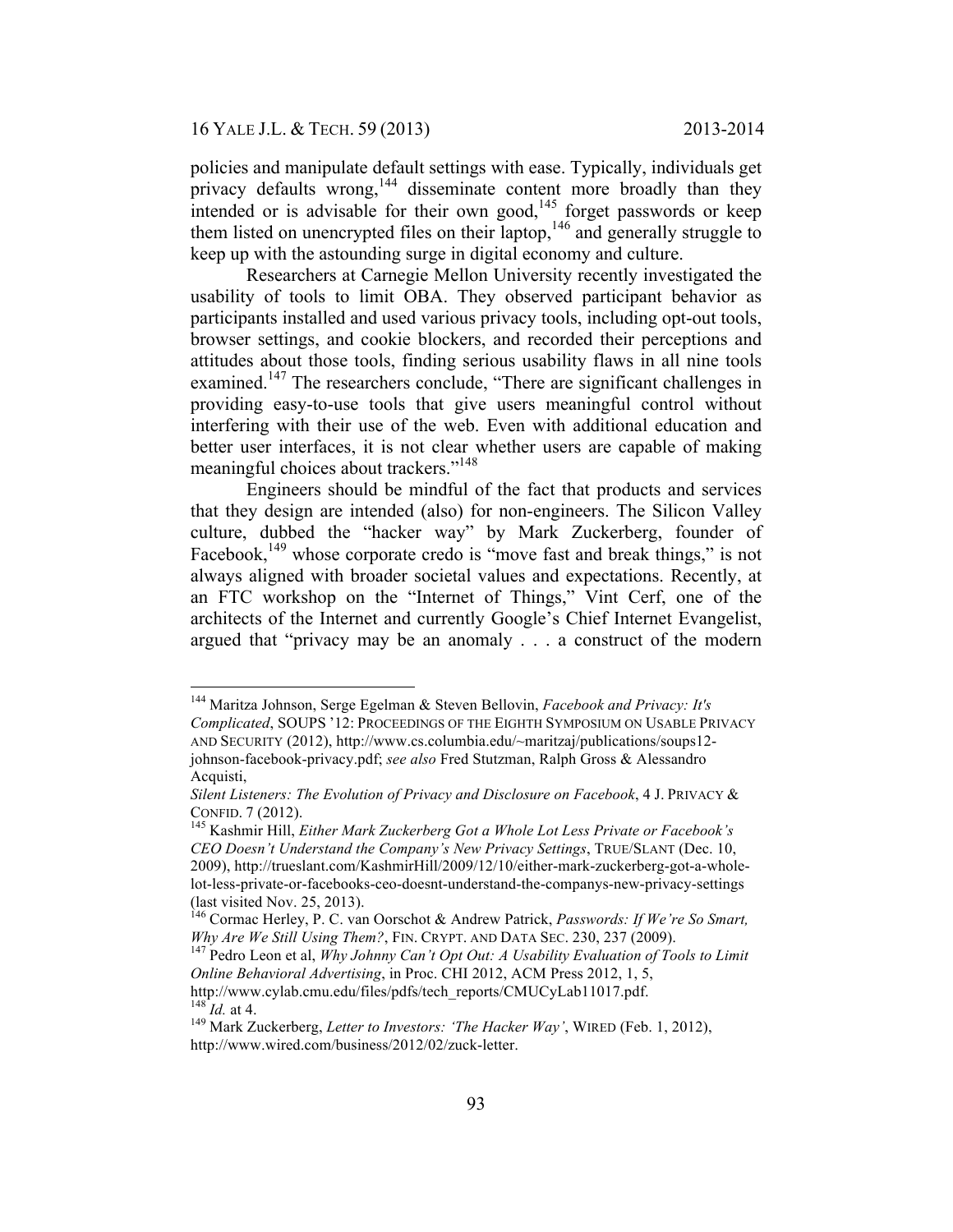industrial age."150 Critics responded by showing that privacy is in fact a deeply embedded value with roots going back to prehistoric times, while it is unfettered technological innovation that may be anomalous in a historical perspective.<sup>151</sup>

## *D. For turning on the light*

Louis Brandeis once wrote, "Sunlight is said to be the best of disinfectants."<sup>152</sup> A dark basement is creepy; turn on the lights and it becomes a pool-table delight. The more transparent businesses are about their data practices, purposes, and needs, the less creepy they seem. Google stumbled into a privacy fail when its mapping of Wi-Fi networks in order to enhance the company's geo-location services was discovered to have logged some users' web activity.<sup>153</sup> The massive global outcry seems to have been driven as much by surprise about the practice of logging Wi-Fi routers by driving through the streets as it was by the collection of sensitive data that was being beamed into the public streets from nearby houses and businesses. We are certain that a greater level of advance public awareness about the necessity of mapping Wi-Fi routers in order to provide valuable location services would have framed this privacy failure differently. Consider that, even after Google provided users with an opportunity to opt

 <sup>150</sup> Gregory Ferenstein, *Google's Cerf Says "Privacy May Be An Anomaly", Historically He's Right,* TECHCRUNCH (Nov. 20, 2013), http://techcrunch.com/2013/11/20/googles-cerfsays-privacy-may-be-an-anomaly-historically-hes-right (last visit Jan. 20, 2014). 151 Omer Tene, *Vint Cerf is Wrong. Privacy Is Not An Anomaly*, PRIVACY PERSPECTIVES,

Nov. 22, 2013,

https://www.privacyassociation.org/privacy\_perspectives/post/privacy\_is\_not\_an\_anomaly (last visited Jan. 20, 2014).

<sup>&</sup>lt;sup>152</sup> Louis Brandeis, *What Publicity Can Do*, HARPER'S WEEKLY, Dec. 20, 1913, http://3197d6d14b5f19f2f440-

<sup>5</sup>e13d29c4c016cf96cbbfd197c579b45.r81.cf1.rackcdn.com/collection/papers/1910/1913\_1

<sup>2</sup>\_20\_What\_Publicity\_Ca.pdf (last visited Nov. 19, 2013). 153 Google's privacy snafu is still being investigated by regulators around the globe; yet, it concerns the capture by Google of unencrypted payload (content) data—not the practice of mapping Wi-Fi networks. *See* Martyn Williams, *Google to Pay \$7 Million to US States for Wi-Fi Eavesdropping*, PC WORLD, Mar. 13, 2013,

http://www.pcworld.com/article/2030705/google-to-pay-7-million-to-us-states-for-wi-fieavesdropping.html; *Google Fined by German Data Protection Agency for Illegally Recording Unsecured WiFi Info*, A.P., Apr. 22, 2013,

http://www.foxnews.com/tech/2013/04/22/google-fined-by-german-data-protectionagency-for-illegally-recording-unsecured (last visited Nov. 19, 2013).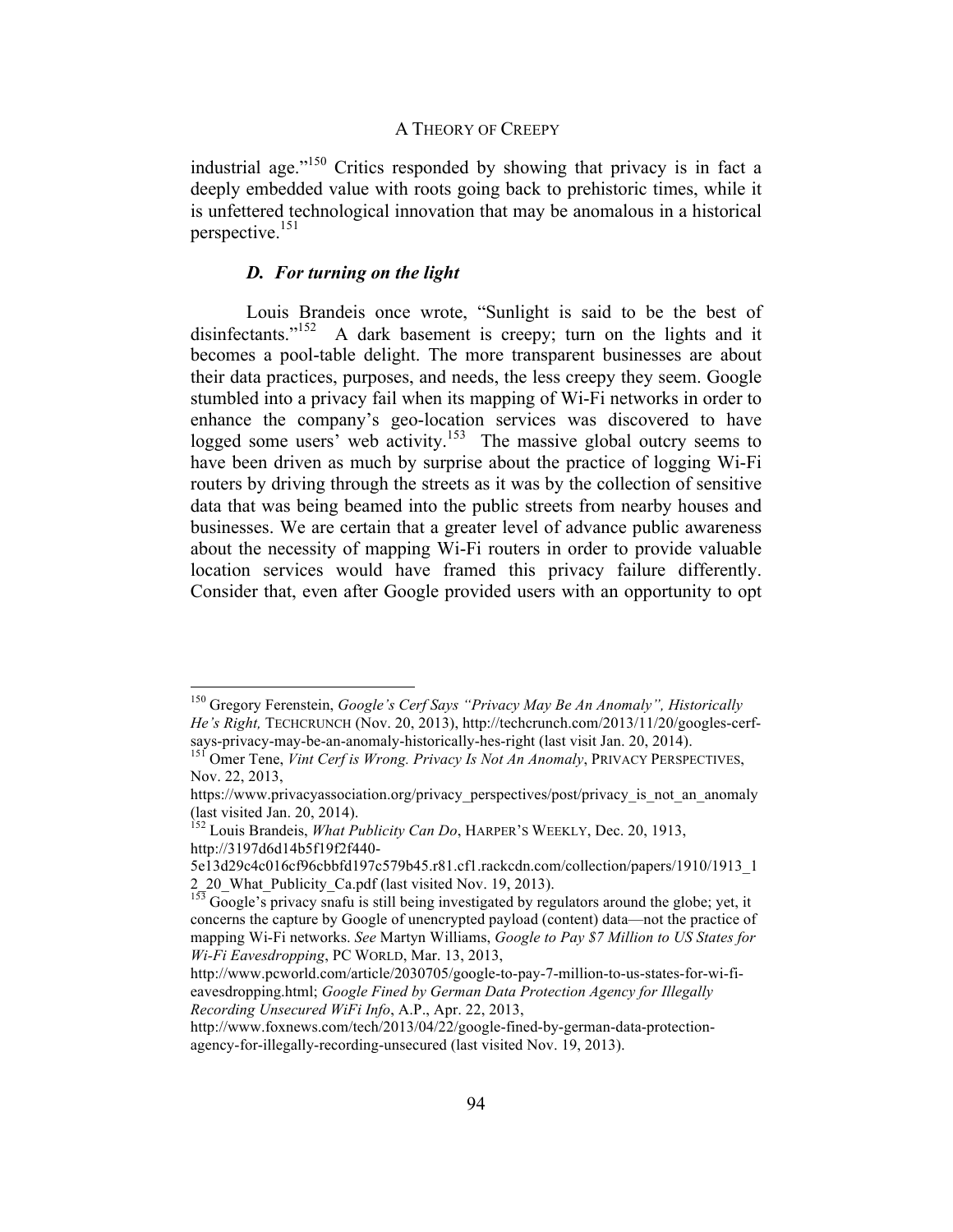their routers out of the mapping scheme, it is doubtful that many users have actually done so.<sup>154</sup>

In April 2011, Apple's iOS 4 was revealed to include an unencrypted location tracking log file providing rich insight into the whereabouts of unsuspecting iPhone users.<sup>155</sup> Alarmist press reports raged, warning that "iOS devices store a list of the device's location and time stamps for when the location information was gathered, and do it all using a file that can be easily read by just about anyone."156 Senator Al Franken wrote a letter to Apple's then-CEO Steve Jobs, expressing concern that "anyone who gains access to this single file could likely determine the location of a user's home, the businesses he frequents, the doctors he visits, the schools his children attend, and the trips he has taken—over the past months or even a year."<sup>157</sup> European privacy regulators were set to investigate.158 Apple responded, formally stating, "Apple is not tracking the location of your iPhone. Apple has never done so and has no plans to ever do so."159 It explained that rather than track the location of an iPhone, the stored file was maintaining a database of Wi-Fi hotspots and cell towers around the phone's location to help it rapidly and accurately calculate its location when requested.

Admitting that its main blunder was one of miscommunication, Apple stated, "Users are confused, partly because the creators of this new technology (including Apple) have not provided enough education about

 <sup>154</sup> Kevin O'Brien, *Google Allows Wi-Fi Owners to Opt Out of Database*, N.Y. TIMES, Nov. 15, 2011, http://www.nytimes.com/2011/11/16/technology/google-allows-wi-fi-<br>owners-to-opt-out-of-database.html (last visited Nov. 19, 2013).

<sup>&</sup>lt;sup>155</sup> Alasdair Allen & Pete Warden, *Got an iPhone or 3G iPad? Apple is Recording Your Moves*, O'REILLY RADAR, Apr. 20, 2011, http://radar.oreilly.com/2011/04/apple-locationtracking.html; Jacqui Cheng, *How Apple Tracks Your Location Without Consent, and Why It Matters*, ARSTECHNICA, Apr. 20, 2011, http://arstechnica.com/apple/2011/04/how-appletracks-your-location-without-your-consent-and-why-it-matters (last visited Nov. 19, 2013). 156 Darrell Etherington, *Apple Tracks and Logs iPhone and iPad Location Data in iOS 4,* 

*GIGAOM*, Apr. 20, 2011, http://gigaom.com/2011/04/20/apple-tracks-and-logs-iphone-and-<br>ipad-location-data-in-ios-4 (last visited Nov. 19, 2013).

Letter from Al Franken, U.S. Senator, to Steve Jobs, CEO of Apple (Apr. 20, 2011), http://www.franken.senate.gov/files/letter/110420\_Apple\_Letter.pdf (last visited Nov. 19, 2013).

<sup>158</sup> Charles Arthur, *iPhones and Android Phones Building Vast Databases for Google and Apple: Italy, France and Germany to Investigate Smartphone Tracking Software Amid Privacy Concerns*, GUARDIAN, Apr. 22, 2011,

http://www.guardian.co.uk/technology/2011/apr/22/iphone-android-location-based-services (last visited Nov. 19, 2013).

<sup>159</sup> *Apple Q&A on Location Data*, APPLE PRESS INFO (Apr. 27, 2011), http://www.apple.com/pr/library/2011/04/27Apple-Q-A-on-Location-Data.html (last visited Nov. 19, 2013).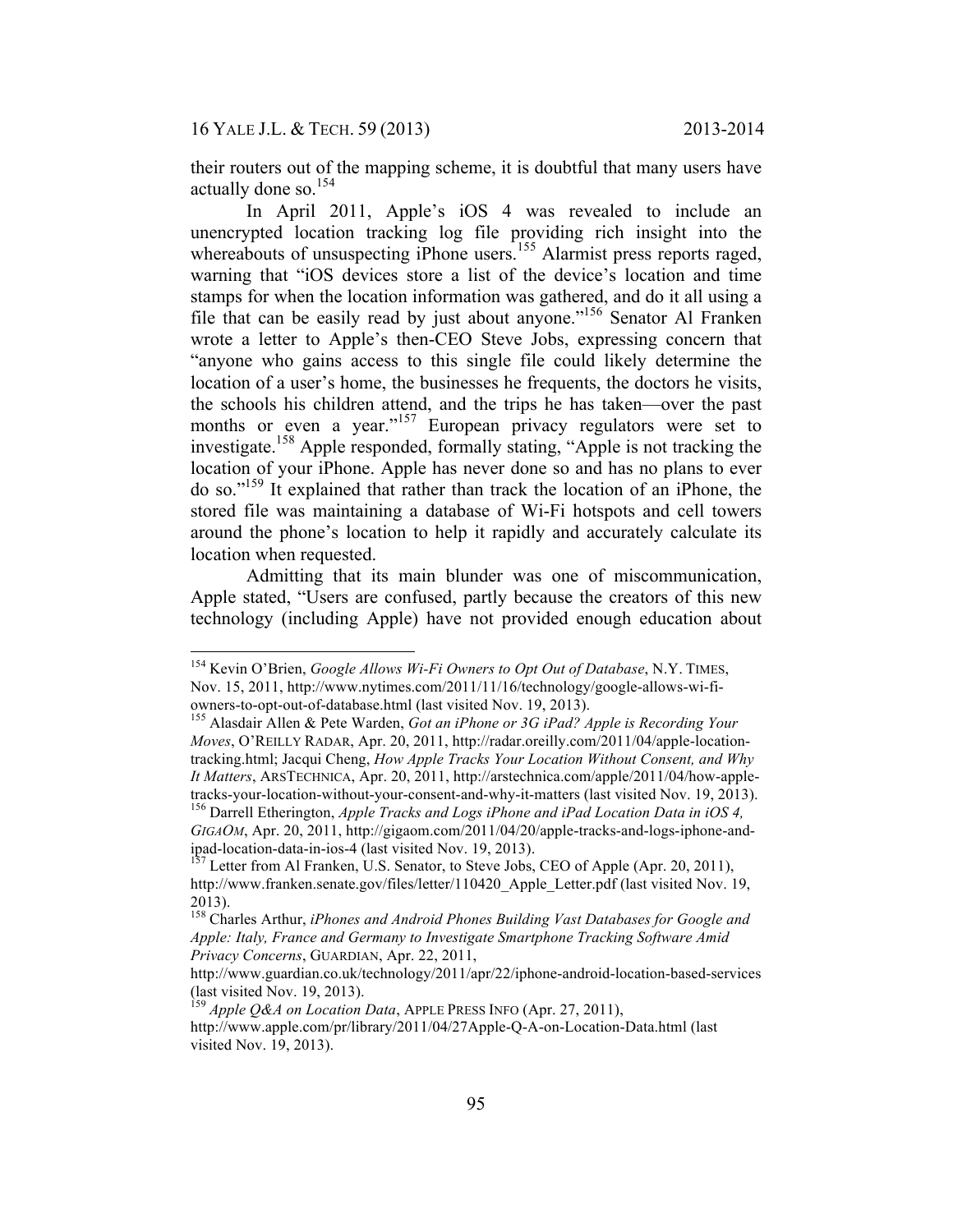these issues to date."160 This is a good example of the need for companies to shine the light in order to prevent creepiness. Had it provided transparency into its data practices, Apple could have been a privacy hero rather than location-tracking villain. Apple could have depicted local storage of location data as a privacy-enhancing solution, even a fun consumer feature, preferable from a privacy (if not data security) standpoint to server-side surveillance. In fact, even with Apple's communications errors, *Forbes*' technology reporter Kashmir Hill pondered whether the locally stored location tracking file was "cool or creepy."161 Apple's main competitor, Google, seems to have learned from this mishap, providing users of its Google Now personal assistant service with a feature that displays a detailed map of their location history, thus framing the technology as a service rather than a creepy surprise.<sup>162</sup>

OBA too has suffered from misperceptions and opaqueness.<sup>163</sup> Users have been unaware of the breadth and depth of the market for personal information. Even industry veterans struggle to explain the intricacies of the data flows between supply and demand side markets, data exchanges, analytics experts, optimizers and data brokers.<sup>164</sup> For example, retargeting, that is the practice of showing an ad to a user after he has left the advertiser's website, may leave privacy-conscious users with a sense of unease. Interviewed for the *New York Times*, one user stated, "For days or weeks, every site I went to seemed to be showing me ads for those shoes. It is a pretty clever marketing tool. But it's a little creepy, especially if you don't know what's going on."165 If the industry enhanced transparency,

<sup>&</sup>lt;sup>160</sup> *Id.* 161 *In* Kashmir Hill, *Cool or Creepy? Your iPhone and iPad Are Keeping Track of Everywhere You Go, And You Can See It*, FORBES, Apr. 20, 2011,

http://www.forbes.com/sites/kashmirhill/2011/04/20/cool-or-creepy-your-iphone-and-ipadare-keeping-track-of-everywhere-you-go-and-you-can-see-it (last visited Nov. 19, 2013). <sup>162</sup> *Manage Location in Google Settings*, GOOGLE,

https://support.google.com/gmm/bin/answer.py?hl=en&answer=1650337 (last visited Nov. 19, 2013).

<sup>163</sup> Chris Hoofnagle, Jennifer Urban & Su Li, *Privacy and Modern Advertising: Most US Internet Users Want 'Do Not Track' to Stop Collection of Data About Their Online Activities*, Amsterdam Privacy Conference, Oct. 8, 2012,

http://papers.ssrn.com/sol3/papers.cfm?abstract\_id=2152135 (last visited Nov. 19, 2013). <sup>164</sup> *Before You Even Click . .* ., FUTURE OF PRIVACY FORUM (Apr. 29, 2010),

www.futureofprivacy.org/2010/04/29/before-you-even-click (graphically illustrating the complexity of the online ecosystem) (last visited Nov. 19, 2013).

<sup>165</sup> Miguel Helft & Tanzina Vega, *Retargeting Ads Follow Surfers to Other Sites*, N.Y. TIMES, Aug. 29, 2010, http://www.nytimes.com/2010/08/30/technology/30adstalk.html (last visited Nov. 19, 2013); Jack Marshall, *Is Retargeting the New Pop-up?*, DIGIDAY, Apr. 17, 2013, http://www.digiday.com/publishers/is-ad-retargeting-the-new-pop-up (last visited Nov. 19, 2013).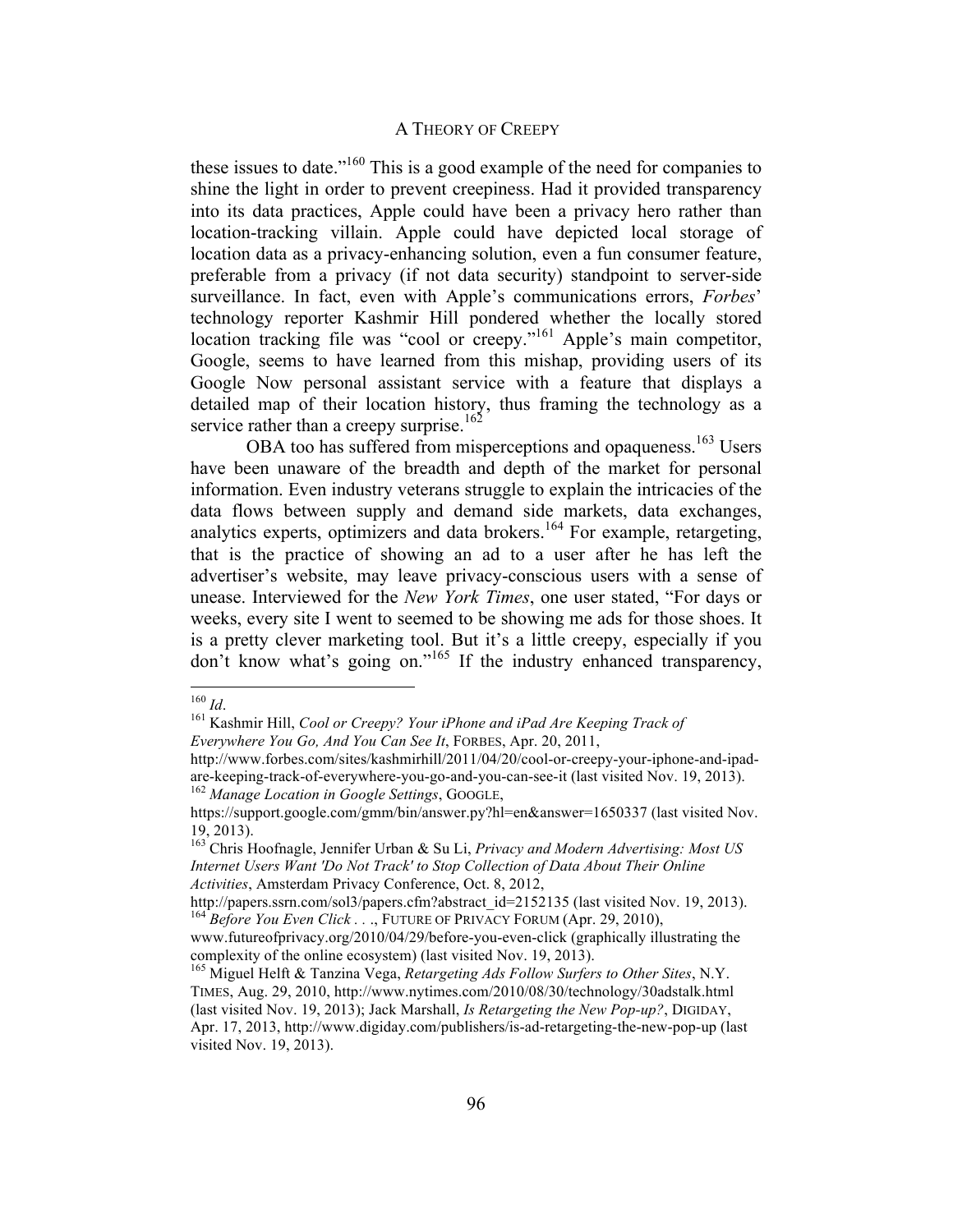users would likely be less surprised or intimidated by advertisements that follow them around the Web.

It has become abundantly clear that transparency does not mean more, better, shorter (or longer) privacy policies. Written by lawyers *for*  lawyers, privacy policies have failed to provide users with meaningful insight into corporate data practices. In his book *Code Version 2.0*, Larry Lessig explains, "Cluttering the web with incomprehensible words will not empower consumers to make useful choices as they surf the Web. If anything, it drives consumers away from even attempting to understand what rights they give away as they move from site to site.<sup>"166</sup> Ryan Calo calls this "notice skepticism" and instead advocates for "non-linguistic notice," or designing websites and apps in a way that places the user on guard at the moment of collection or demonstrates to the consumer how her data is actually being used in practice.<sup>167</sup> He calls this "visceral" notice, similar to reintroducing engine noise into otherwise silent electric cars to alert pedestrians, or camera shutter sounds into mobile phone cameras to notify individuals they are being photographed.<sup>168</sup>

Lorrie Cranor, Alessandro Acquisti, and a group of researchers at Carnegie Mellon University are working on what they call "privacy nudges"—software that "essentially sits over [users'] shoulder[s] and provides real-time reminders—such as short on-screen messages—that information [they are] about to send has privacy implications."<sup>169</sup> Behavioral economists endorse such soft paternalistic interventions, noting that significant changes in human behavior can be provoked by design decisions, such as placing health food at eye level in a cafeteria and demoting fattening food to lower levels. $170$ 

<sup>169</sup> Rebecca Balebako et al., *Nudging Users Towards Privacy on Mobile Devices*, Workshop on Persuasion, Influence, Nudge and Coercion Through Mobile Devices (PINC at CHI-11), http://ceur-ws.org/Vol-722/paper6.pdf (last visited Nov. 19, 2013); *see also* Alessandro Acquisti, *Nudging Privacy: The Behavioral Economics of Personal Information*, IEEE SECURITY & PRIVACY, Nov-Dec. 2009, 82, 84 (describing the benefits of a soft paternalistic approach of "nudging" privacy); Yang Wang et al., *Privacy Nudges for Social Media: An Exploratory Facebook Study*, PSOSM 2013, Rio de Janeiro, Brazil, http://precog.iiitd.edu.in/events/psosm2013/9psosm6-wang.pdf (last visited Nov. 19, 2013). 170 Richard Thaler & Cass Sunstein, NUDGE: IMPROVING DECISIONS ABOUT HEALTH,

WEALTH, AND HAPPINESS 1–5 (2008).

<sup>&</sup>lt;sup>166</sup> LAWRENCE LESSIG, CODE: VERSION 2.0 228 (2006).<br><sup>167</sup> M. Ryan Calo, *Against Notice Skepticism*, 87 NOTRE DAME L. REV. 1027, 1046, 1051 (2012) (recalling that the Roman emperor Caligula acknowledged the need to create and publish the law, "but it was written in a very small hand, and posted up in a corner so that no one could make a copy of it") (citing Screws v. United States, 325 U.S. 91, 96 (1945)).<br><sup>168</sup> Id. at 1027, 1034-5.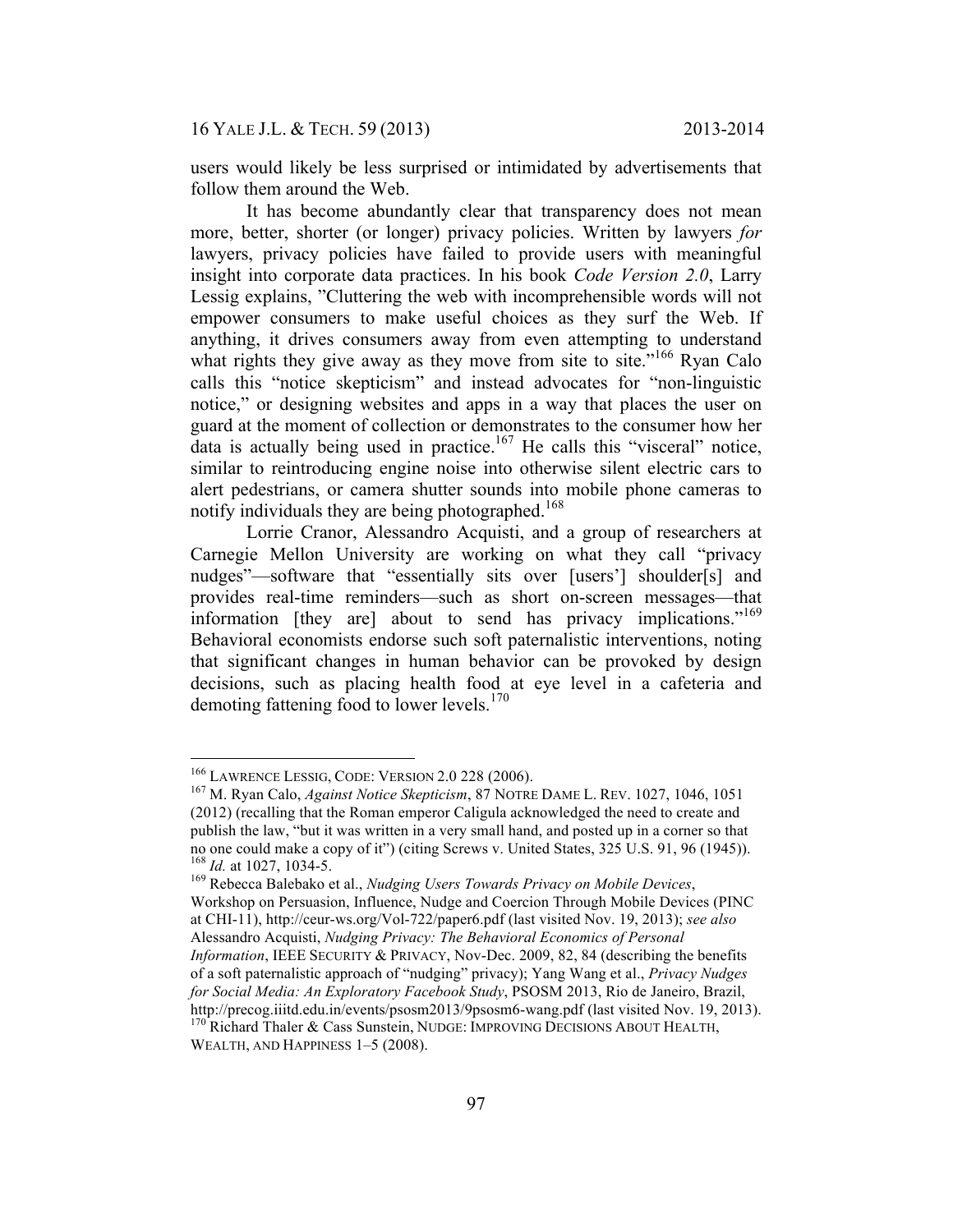A similar strategy is to embed critical design into data processing systems in order to engage users in a dialogue about the values embedded in those systems and cue them into action.<sup> $171$ </sup> One example is Collusion, a Firefox browser extension that animates the extent to which websites collaborate in tracking user behavior by visualizing cookies and the relationships among the multiple parties that issue them.<sup>172</sup> By displaying the complex network of data monetization intermediaries, Collusion encourages users to reflect on the fundamentals of the data-for-service exchange. A group of researchers at Cornell University tested various design strategies intended to provoke user reflection about data collection and use.<sup>173</sup> One of the strategies, which they call "make it creepy," displays to users the sensitive and highly personal aspects of their gathered data, focusing on data that might be uncomfortable for the user to confront (*e.g.*, "Did you know that we've been recording your activity for 5 days? In that time, we've seen you online for 200 total hours, and recorded more than 200 sites you've visited"). The researchers tested reactions to such notices, concluding that critical design can effectively raise awareness and promote enhanced user control over personal data.<sup>174</sup>

An additional strategy for increasing transparency is the privacy dashboard. Initially introduced as a data registry by data management company Bluekai,<sup>175</sup> privacy dashboards have since been launched by online leaders such as  $Google^{176}$  and  $Yahoo^{177}$  to allow users to access categories of data maintained about them and opt-out of marketing

 <sup>171</sup> Evgeny Morozov, *Machines of Laughter and Forgetting*, N.Y. TIMES, Mar. 30, 2013, http://www.nytimes.com/2013/03/31/opinion/sunday/morozov-machines-of-laughter-andforgetting.html (last visited Nov. 19, 2013). <sup>172</sup> *Lightbeam*, http://www.mozilla.org/en-US/lightbeam/ (last visited Nov. 19, 2013). 173 Vera Khovanskaya et al., *"Everybody Knows What You're Doing": A Critical*

*Design Approach to Personal Informatics*, *in* PROC. CHI 2013: THE ACM,

http://stephen.voida.com/uploads/Publications/Publications/khovanskaya-chi13.pdf (last visited Nov. 19, 2013).

 $174$  For additional work in this field, see Karen P. Tang, Jason I. Hong & Daniel P. Siewiorek, *Understanding How Visual Representations of Location Feeds Affect End-user Privacy Concerns*, *in* Proc. UbiComp: The ACM 207 (2011),

http://delivery.acm.org/10.1145/2040000/2030141/p207-

tang.pdf?ip=130.132.173.99&id=2030141&acc=ACTIVE%20SERVICE&key=C2716FEB FA981EF1811B42933DD4E8A45D88D5B9224167B1&CFID=261906414&CFTOKEN= 24122349&\_acm =1384907210\_59efa3cdd142df40fb90fb3d812a2b23 (last visited Nov. 19, 2013).<br><sup>175</sup> See Registry, http://www.bluekai.com/registry (last visited Nov. 19, 2013).

<sup>176</sup> Ads Settings, www.google.com/ads/preferences (last visited Nov. 19, 2013).<br><sup>177</sup> Ad Interest Manager, info.yahoo.com/privacy/us/yahoo/opt\_out/targeting (last visited Nov. 19, 2013).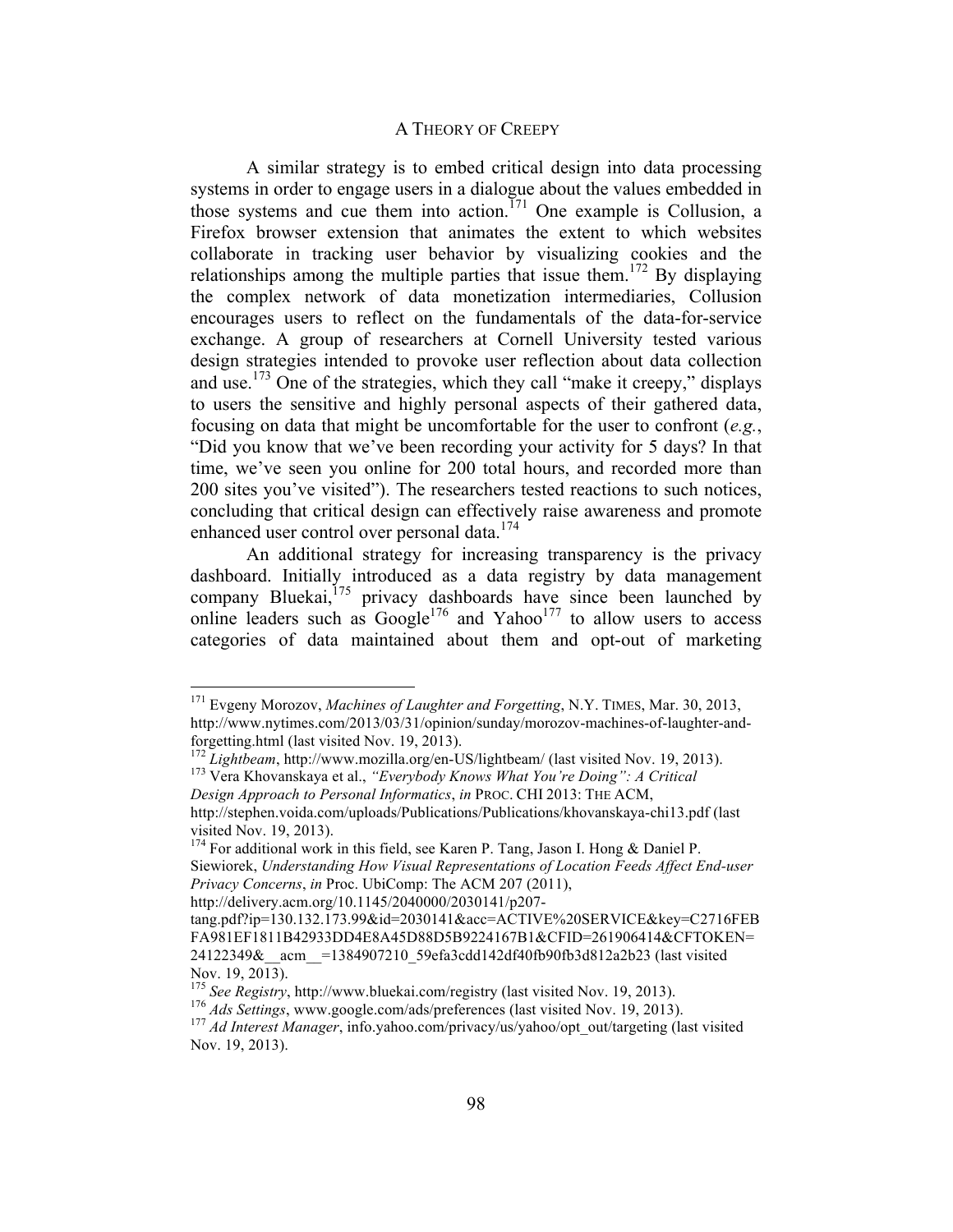campaigns.<sup>178</sup> Google explains, "With this tool, users can view, add and remove the categories that are used to show them interest-based ads (sports, travel, cooking, etc.) when they visit one of our AdSense partners' websites or YouTube."<sup>179</sup>

Extending the rationale underlying the privacy dashboard, our article *Big Data for All: Privacy and User Control in the Age of Analytics* promotes two distinct types of transparency.<sup>180</sup> First, organizations should provide individuals with practical, easy-to-use access to their information in machine-readable format, so they can become productive participants in the data economy.181 Second, organizations should be transparent about the decisional criteria underlying their data processing activities, allowing individuals to challenge, or at the very least understand, how decisions about them are made. $182$ 

## *E. For the golden rule*

Finally, the role of individuals themselves, as both producers and consumers of personal information, should no longer be ignored. Individuals today play a far greater role than they did in the past in generating and disseminating personal information, raising new issues regarding the impact they are having on their privacy and the privacy of others.<sup>183</sup> Posting data on social networking sites that refer to third parties or uploading or tagging photographs of others are a few of the examples where individuals disclose the personal data of third parties, sometimes to their surprise or chagrin.

Indeed, the environment in which individuals participate online is often one of "public by default, private through effort."184 For example, not all users of social networking sites fully understand that third party applications they use have access not only to their personal information but also to the personal information of their friends on that network.

<sup>&</sup>lt;sup>178</sup> Erick Schonfeld, *Google Gives You a Privacy Dashboard to Show Just How Much It Knows About You*, TECHCRUNCH (Nov. 5, 2009),

http://techcrunch.com/2009/11/05/google-gives-you-a-privacy-dashboard-to-show-justhowmuch-it-knows-about-you (last visited Nov. 19, 2013); Nicole Wong, *Giving Consumers Control Over Ads*, GOOGLE PUB. POL'Y BLOG, (Mar. 11, 2009),

http://googlepublicpolicy.blogspot.com/2009/03/giving-consumers-control-over-ads.html (last visited Nov. 19, 2013).

<sup>&</sup>lt;sup>179</sup> Wong, *supra* note 178.<br>
<sup>180</sup> Tene & Polonetsky, *supra* note 2.<br>
<sup>181</sup> Id. at 263-69.<br>
<sup>182</sup> Id. at 270-72.<br>
<sup>183</sup> Jonathan Zittrain, *Privacy 2.0*, 2008 U. CHI. LEGAL F. 65 (2008).<br>
<sup>184</sup> Bovd, *supra* note 112.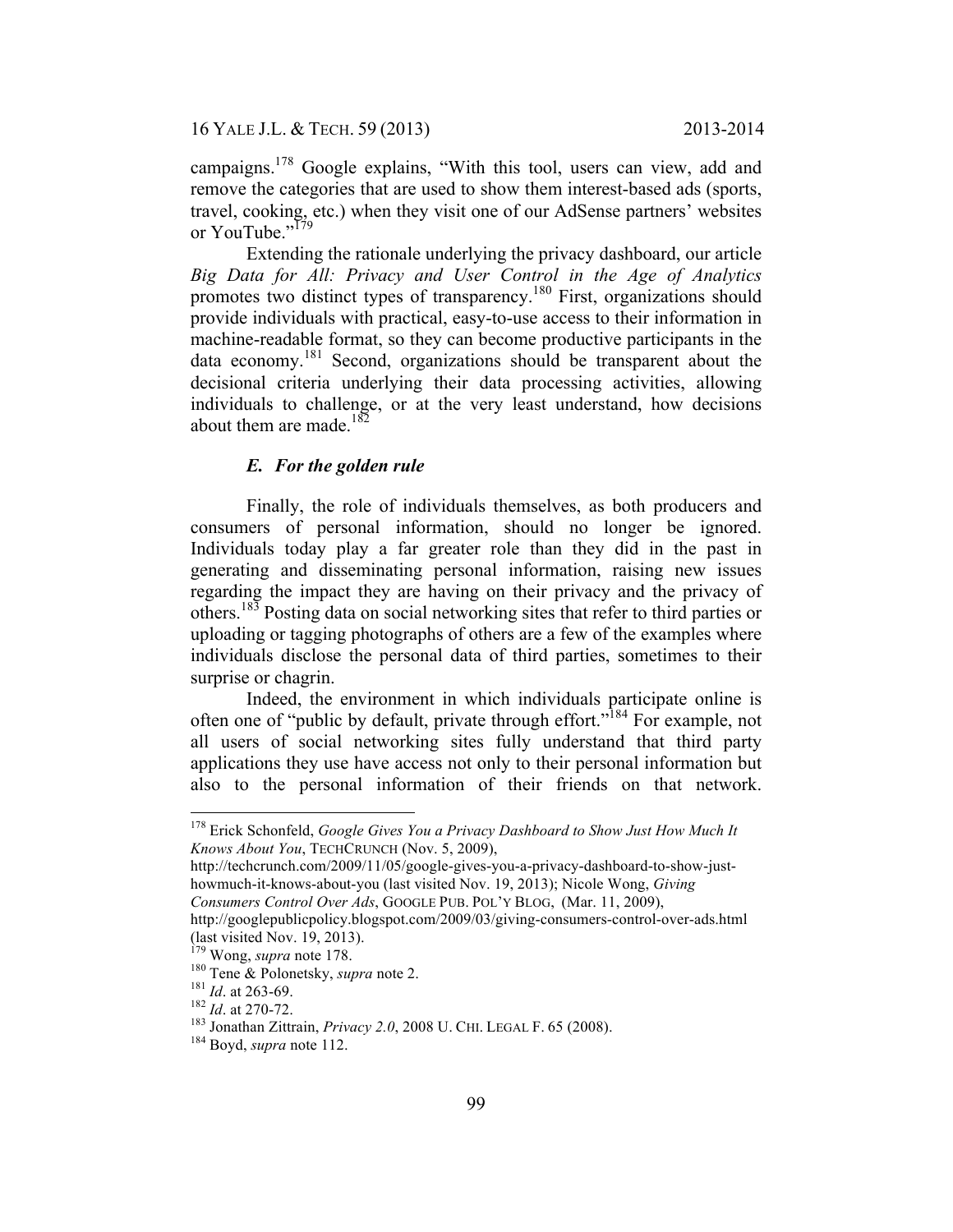Consequently, as information producers, individuals should be aware that when they post or upload personal information to a public or semi-public online space, such information might be disseminated beyond their initial expectations. In such cases, individuals may not be able to retrieve personal information that was initially posted or uploaded voluntarily. Individuals should carefully select what personal information they share with others and with whom they share it. In their role as information consumers, individuals should treat others' information as they wish their own information to be treated. This derivative of the golden rule means that users should observe others' privacy choices, respect them, and act responsibly when allowing third parties to access not only their own personal information but also others' information to which they have access themselves.

For example, Alice Marwick discusses "Facebook stalking," the common practice of visiting other users' Facebook profiles to browse through their photos, posts and interactions.<sup>185</sup> Marwick observes, "Facebook stalking, more generally, is simply *using Facebook*."<sup>186</sup> Indeed, who has not rummaged through the photos of an ex-girlfriend or current colleague? Yet the connotation associated with Facebook stalking is clearly negative (*e.g.*, it is not called "Facebook courtesy visiting"); and it is no coincidence that unlike LinkedIn, its business-focused competitor, Facebook keeps information about who visited your profile a closely guarded secret. On LinkedIn, expanded capability to see who has viewed your profile is a premium feature, since social norms for business networking seem to support this type of browsing. The rules of engagement on "stalking" or visiting other profiles have yet to be written. And this further muddles the boundary between ethical and unsavory social media behavior.

## **VI. CONCLUSION**

Businesses, individuals, policymakers, and society at large are struggling to react to an avalanche of technological innovations, which destabilize the very core of techno-social values and norms. As businesses roll out new products and services, we continue to witness crisis after crisis, with company after company stumbling as it tries to navigate consumer

 <sup>185</sup> Marwick, *supra* note 135, at 387; *see also* Allison McCann, *Facebook is Normalizing Creepy Behavior*, BUZZFEED, Jun. 28, 2012,

http://www.buzzfeed.com/atmccann/facebook-is-normalizing-creepy-behavior (last visited Nov. 19, 2013).

<sup>186</sup> *Id*. at 387 (emphasis in original).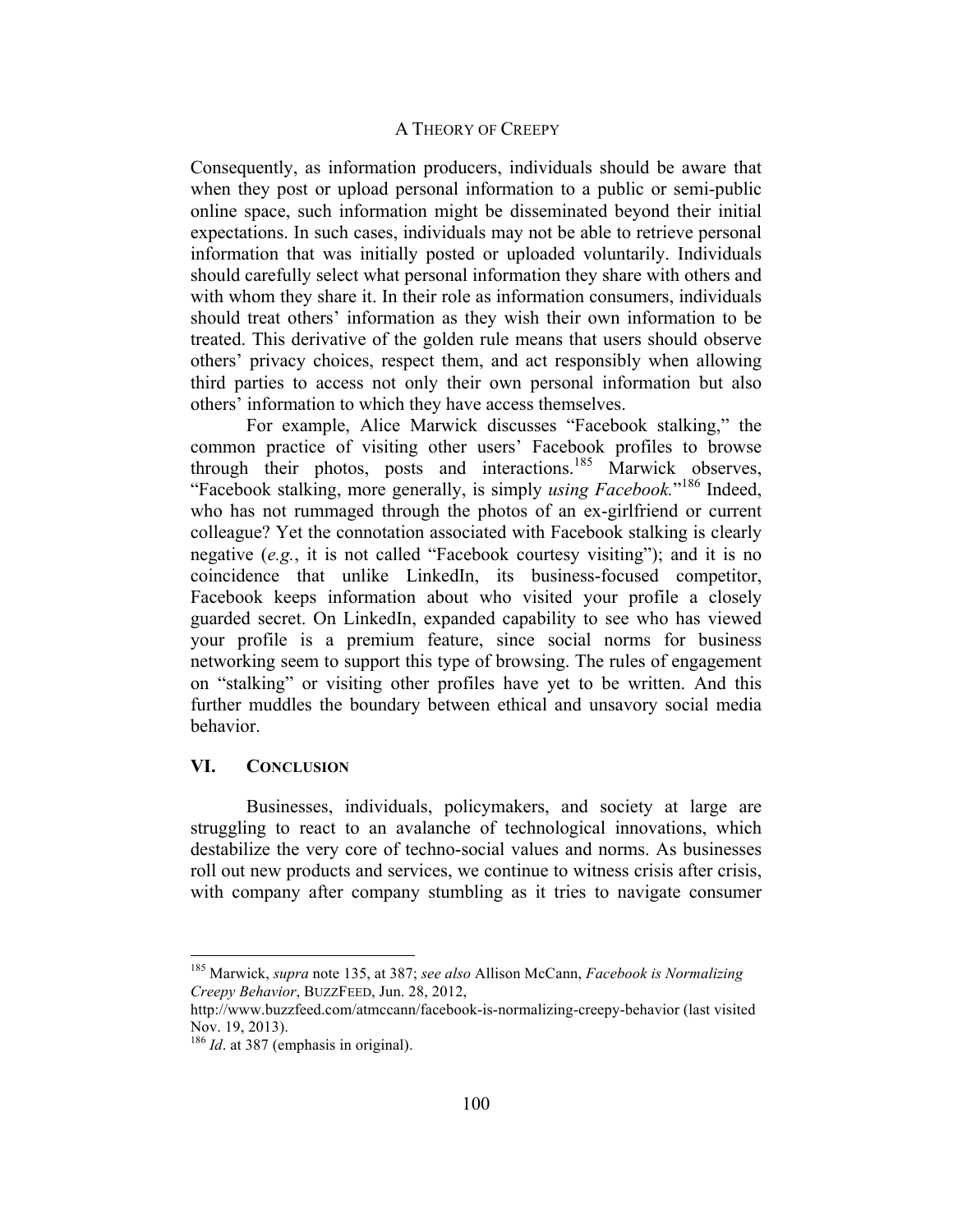expectations and regulatory requirements and having to deal with the fallout, which includes bad press, investigations, and class action lawsuits.

Silicon Valley engineers and entrepreneurs tend to embrace certain assumptions: Progress, efficiency, and speed are good. Technology can solve most things. Change is inevitable; disruption is not to be feared. Appropriately, one of the tech world's main annual conferences is called "Disrupt." Individuals deliver mixed messages, on the one hand decrying the erosion of privacy and rapid societal change, and on the other hand generously pouring personal information into new products and apps. To mediate the market and achieve a desirable balance between the interests and needs of all parties, policymakers need to pursue a nuanced and sophisticated path. They should recognize that social norms are rarely established by regulatory fiat, and that laws that fail to reflect techno-social reality may not fare well in the real world. Whether legislating or encouraging self-regulation, understanding how social norms are evolving is essential in order to avoid crude or heavy-handed interventions. Regulation should not be viewed as an obstacle to innovation and progress.187 Rather it should be used strategically to incentivize companies to proceed with caution and educate users to act responsibly on the new data frontier.

Companies will not avoid privacy backlash simply by following the law. Privacy law is merely a means to an end. Social values are far more nuanced and fickle that any existing (and most likely future) laws and regulations. In order to avoid creep, companies should resist the temptation to act with chutzpah,<sup>188</sup> even though brazen and audacious behavior constitutes a hallmark of Silicon Valley entrepreneurship culture.<sup>189</sup> The challenge is for companies to set the right tone when seeking intimate relationships with consumers.

Companies should avoid technological determinism. Engineers should design technologies to mesh well with social values and consumer expectations. Companies should be cautious of privacy lurches, instead engaging their consumers in the evolution of products and carefully navigating shifts in context. Engineers should focus on the average—as opposed to super—user, bearing in mind that consumers never read privacy policies, misunderstand privacy settings, and fall back on embedded design

 <sup>187</sup> *Cf.* Leila Abboud, *France calls for EU to regulate web giants to counter dominance*, REUTERS, Sept. 19, 2013, http://www.reuters.com/article/2013/09/19/us-france-eu-

webgiants-idUSBRE98I14E20130919 (last visited Jan. 20, 2014).<br><sup>188</sup> *Chutzpah*, WIKIPEDIA, http://en.wikipedia.org/wiki/Chutzpah (last visited Nov. 19, 2013).

<sup>&</sup>lt;sup>189</sup> SHERYL SANDBERG, LEAN IN: WOMEN, WORK, AND THE WILL TO LEAD (2013).